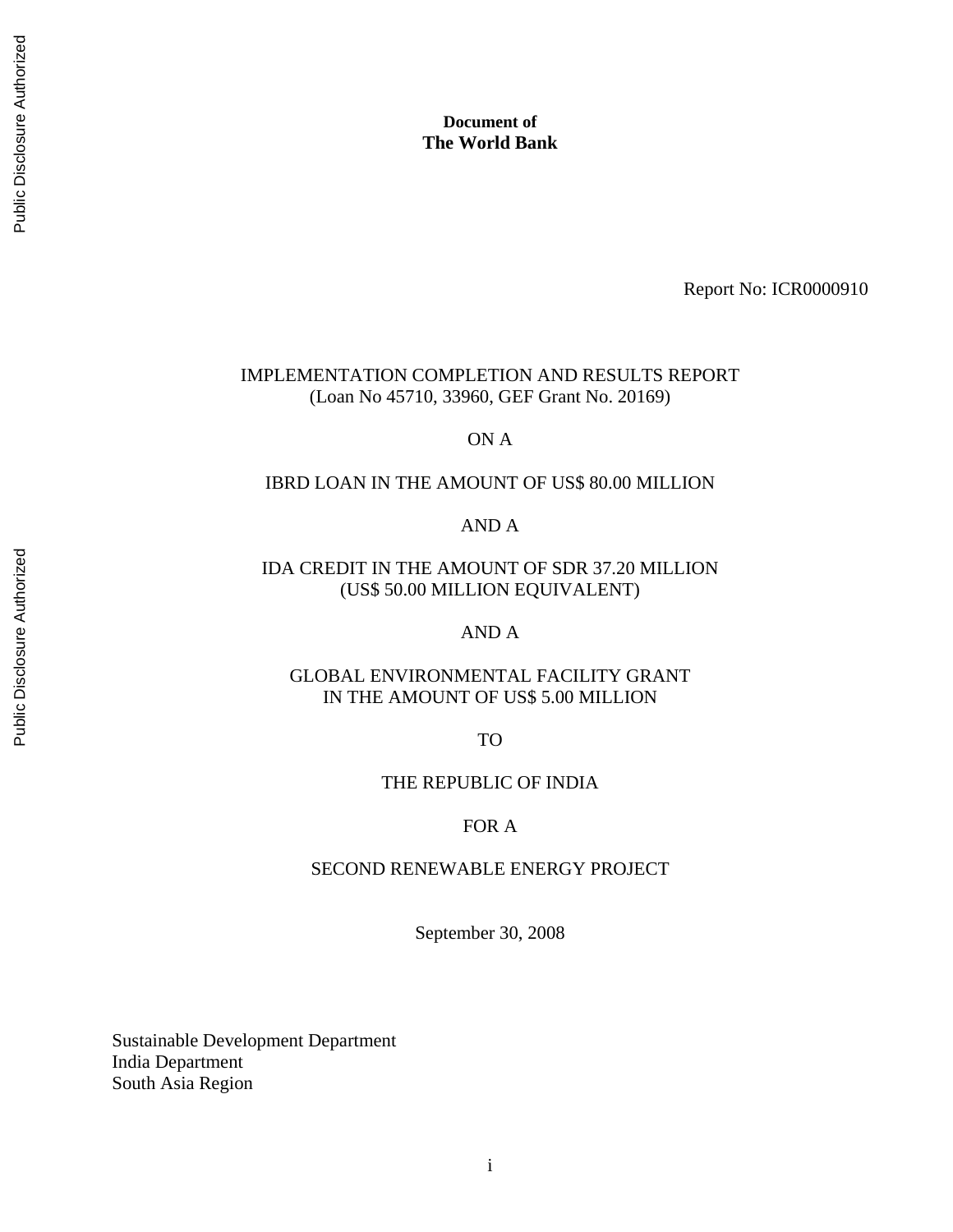# CURRENCY EQUIVALENTS

# (Exchange Rate Effective March 31, 2008)

 Currency Unit = INR INR 1.00 = US\$ 0.025 US\$ 1.00 = INR 39.97

# FISCAL YEAR April 1 – March 31

#### ABBREVIATIONS AND ACRONYMS

| <b>ADB</b>     | <b>Asian Development Bank</b>                         |  |  |
|----------------|-------------------------------------------------------|--|--|
| <b>BEE</b>     | <b>Bureau of Energy Efficiency</b>                    |  |  |
| CAS            | <b>Country Assistance Strategy</b>                    |  |  |
| <b>CER</b>     | <b>Certified Emission Reduction</b>                   |  |  |
| <b>CUF</b>     | <b>Capacity Utilization Factor</b>                    |  |  |
| <b>DNES</b>    | Department of Non-Conventional Energy Sources         |  |  |
| D <sub>O</sub> | Development Objectives                                |  |  |
| <b>DPR</b>     | <b>Detailed Project Report</b>                        |  |  |
| <b>DSM</b>     | Demand Side Management                                |  |  |
| EE             | <b>Energy Efficiency</b>                              |  |  |
| <b>EEC</b>     | Energy Efficiency and Conservation                    |  |  |
| <b>EIB</b>     | <b>European Investment Bank</b>                       |  |  |
| <b>EIRR</b>    | Economic Internal Rate of Return                      |  |  |
| <b>ESCO</b>    | <b>Energy Service Company</b>                         |  |  |
| <b>FIRR</b>    | Financial Internal Rate of Return                     |  |  |
| <b>FM</b>      | <b>Financial Management</b>                           |  |  |
| <b>GEF</b>     | Global Environment Facility                           |  |  |
| <b>GEO</b>     | <b>Global Environment Objectives</b>                  |  |  |
| <b>GHG</b>     | Greenhouse Gas                                        |  |  |
| GoI            | Government of India                                   |  |  |
| <b>IBRD</b>    | International Bank for Reconstruction and Development |  |  |
| <b>ICR</b>     | <b>Implementation Completion Report</b>               |  |  |
| <b>IDA</b>     | <b>International Development Association</b>          |  |  |
| <b>IREDA</b>   | Indian Renewable Energy Development Agency Limited    |  |  |
| <b>IPP</b>     | <b>Independent Power Producer</b>                     |  |  |
| <b>KfW</b>     | Kreditanstalt fur Wiederaufbau                        |  |  |
| LoC            | Line of Credit                                        |  |  |
| <b>MNES</b>    | Ministry of Non-Conventional Energy Sources           |  |  |
| <b>MNRE</b>    | Ministry of New and Renewable Energy                  |  |  |
| MoU            | Memorandum of Understanding                           |  |  |
| M&E            | Monitoring & Evaluation                               |  |  |
| M&V            | Measurement & Verification                            |  |  |
| <b>MPSEB</b>   | Madhya Pradesh State Electricity Board                |  |  |
| MU             | <b>Million Units</b>                                  |  |  |
| <b>NEAP</b>    | National Environmental Action Plan                    |  |  |
| <b>NGO</b>     | Non Governmental Organization                         |  |  |
| <b>NPA</b>     | Non Performing Asset                                  |  |  |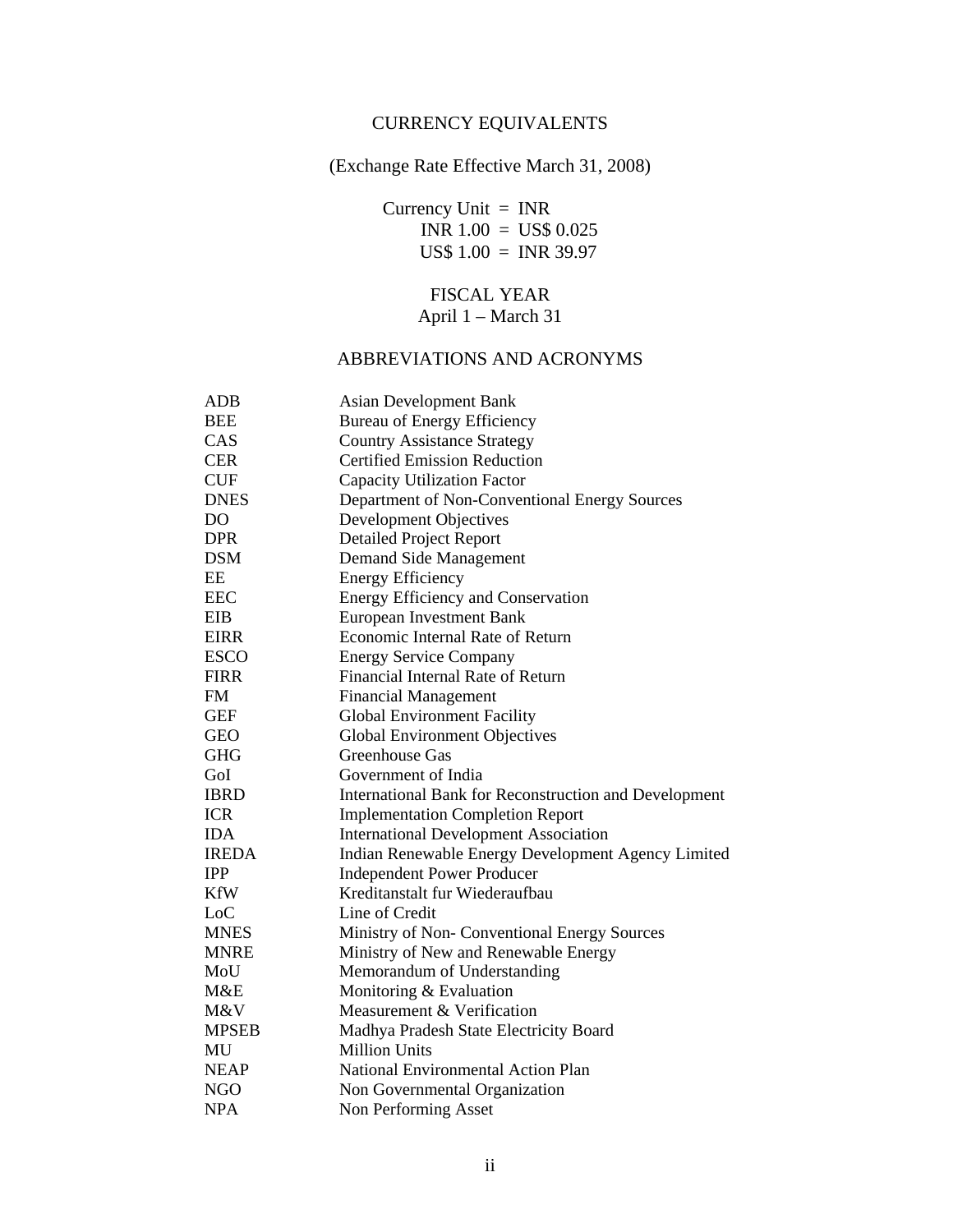| $O\&M$       | Operations & Maintenance                                  |
|--------------|-----------------------------------------------------------|
| <b>OTS</b>   | <b>One Time Settlement</b>                                |
| <b>PAD</b>   | <b>Project Appraisal Document</b>                         |
| <b>PCN</b>   | <b>Project Concept Note</b>                               |
| <b>PDO</b>   | Project Development Objective                             |
| <b>PFC</b>   | <b>Power Finance Corporation</b>                          |
| <b>PMR</b>   | Progress Management Report                                |
| <b>PPA</b>   | <b>Power Purchase Agreement</b>                           |
| <b>PTC</b>   | <b>Power Trading Corporation</b>                          |
| PWC          | PricewaterhouseCoopers                                    |
| <b>QPR</b>   | <b>Quarterly Progress Report</b>                          |
| RE           | Renewable Energy                                          |
| <b>RFP</b>   | <b>Request For Proposal</b>                               |
| RoR          | Run of River                                              |
| SARFAESI     | Securitization and Reconstruction of Financial Assets and |
|              | <b>Enforcement of Security Interests</b>                  |
| <b>SEB</b>   | <b>State Electricity Board</b>                            |
| <b>SERC</b>  | <b>State Electricity Regulatory Commission</b>            |
| <b>SHP</b>   | Small Hydropower                                          |
| <b>SME</b>   | Small and Medium Enterprise                               |
| TA.          | <b>Technical Assistance</b>                               |
| <b>TAP</b>   | Technical Assistance Plan                                 |
| TF           | Trust Fund                                                |
| <b>WB</b>    | World Bank                                                |
| <b>USAID</b> | U. S. Agency for International Development                |
| WHR          | <b>Waste Heat Recovery</b>                                |

| Vice President:            | Isabel Guerrero    |
|----------------------------|--------------------|
| Country Director (Acting): | Rachid Benmessaoud |
| Sector Manager:            | Salman Zaheer      |
| Project Team Leader:       | Mikul Bhatia       |
| <b>ICR</b> Team Leader:    | Jeremy Levin       |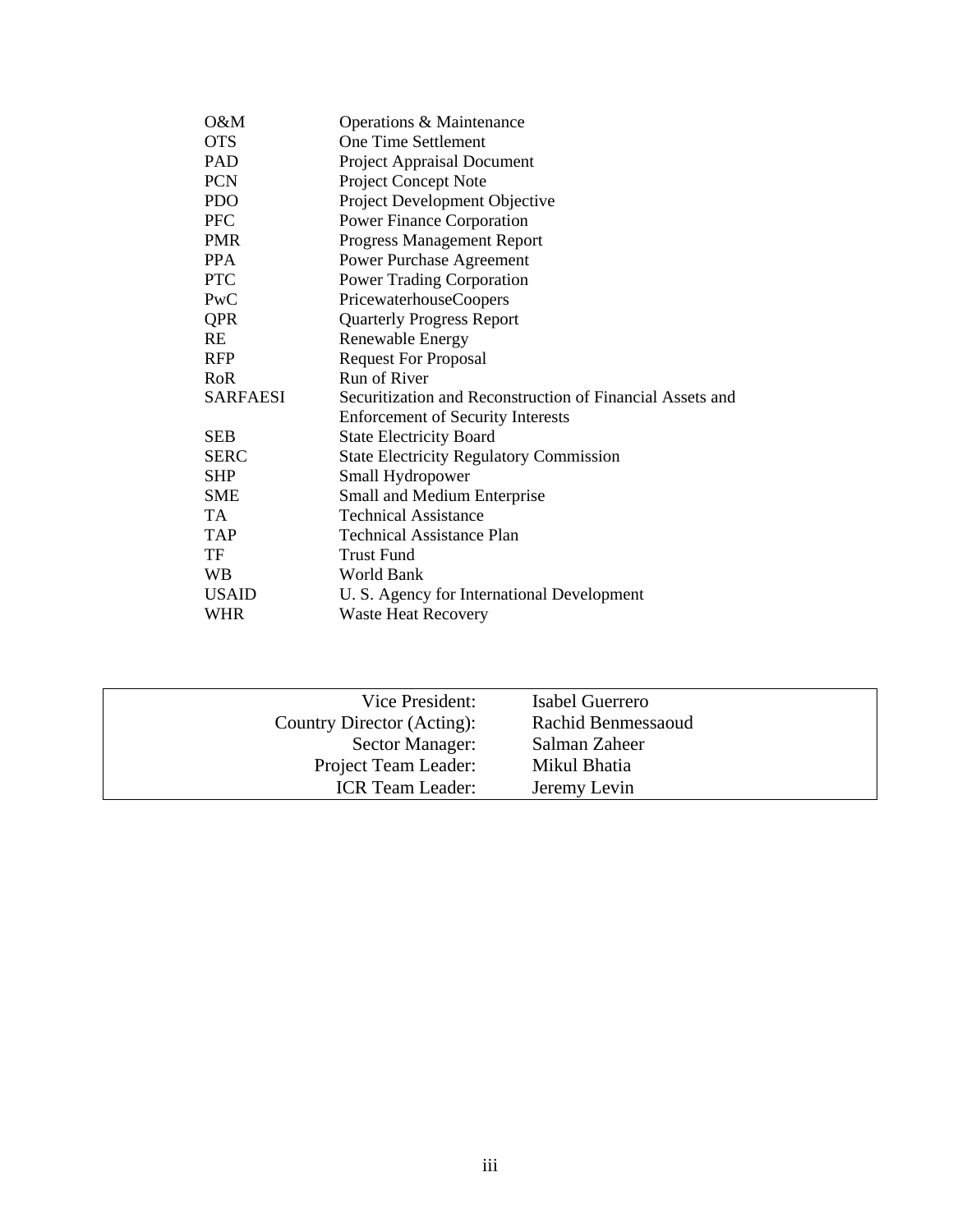# **INDIA Second Renewable Energy Project**

# **CONTENTS**

Data Sheet

- A. Basic Information
- B. Key Dates
- C. Ratings Summary
- D. Sector and Theme Codes
- E. Bank Staff
- F. Results Framework Analysis
- G. Ratings of Project Performance in ISRs
- H. Restructuring
- I. Disbursement Graph
- 1. Project Context, Development Objectives and Design
- 2. Key Factors Affecting Implementation and Outcomes
- 3. Assessment of Outcomes
- 4. Assessment of Risk to Development Outcome
- 5. Assessment of Bank and Borrower Performance
- 6. Lessons Learned
- 7. Comments on Issues Raised by Borrower/Implementing Agencies/Partners
- Annex 1. Project Costs and Financing
- Annex 2. Outputs by Component
- Annex 3. Economic and Financial Analysis
- Annex 4. Bank Lending and Implementation Support/Supervision Processes
- Annex 5. Beneficiary Survey Result
- Annex 6. Stakeholder Workshop Report and Results
- Annex 7. Summary of Borrower's ICR and/or Comments on Draft ICR
- Annex 8. Comments of Cofinanciers and Other Partners/Stakeholders
- Annex 9. List of Supporting Documents
- Annex 10. Institutional Development of IREDA
- Annex 11. Sample Energy Efficiency and Renewable Energy Investments
- Annex 12. Map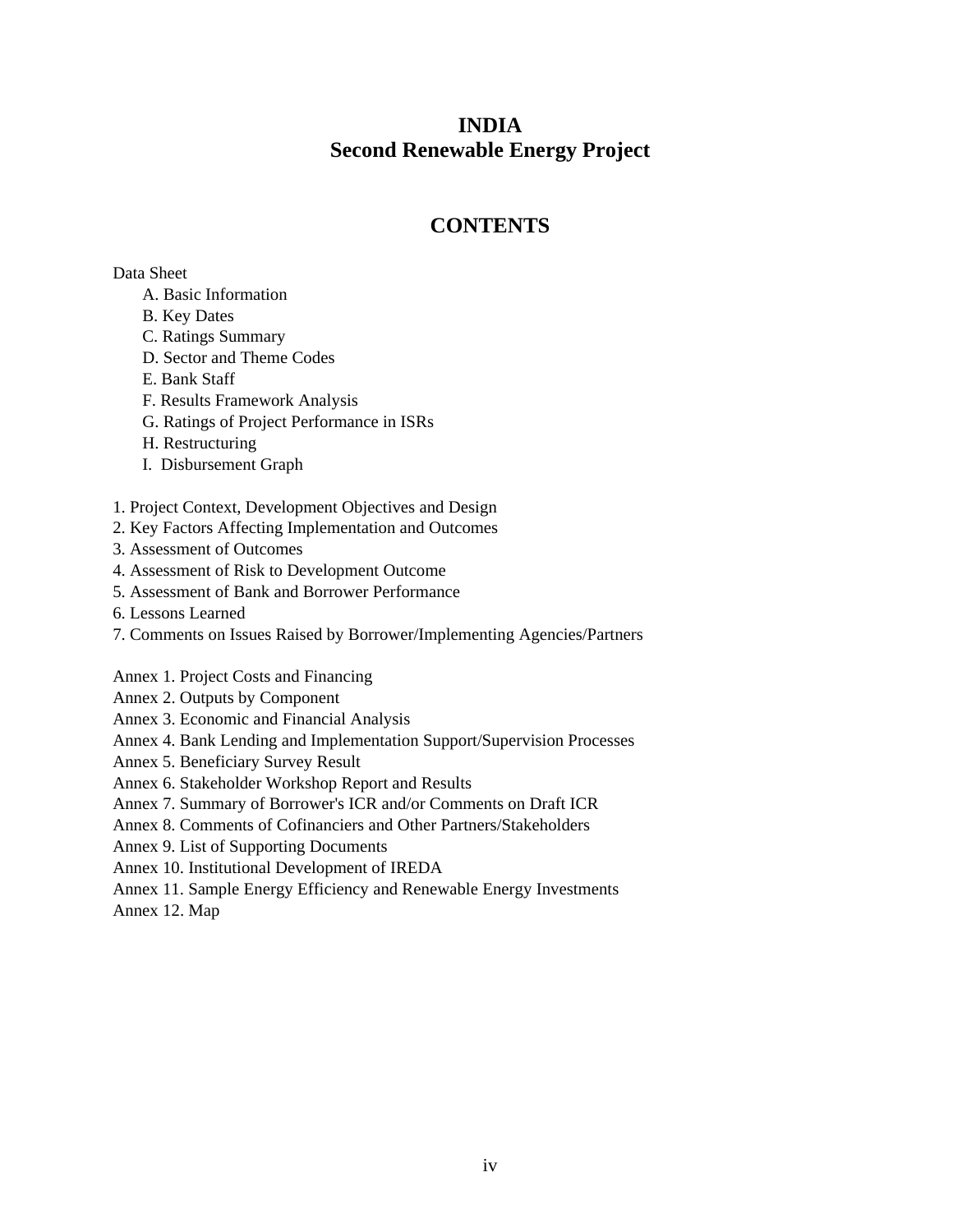| <b>A. Basic Information</b>                                |                             |                     |                                                |  |  |
|------------------------------------------------------------|-----------------------------|---------------------|------------------------------------------------|--|--|
| Country:                                                   | India                       | Project Name:       | Second Renewable Energy                        |  |  |
| Project ID:                                                | P049770, P055906            | $L/C/TF$ Number(s): | IBRD-45710, IDA-33960,                         |  |  |
| <b>ICR</b> Date:                                           | 09/30/2008                  | <b>ICR</b> Type:    | Core ICR                                       |  |  |
| Lending Instrument:                                        | <b>SIL, SIL</b>             | Borrower:           | <b>GOVERNMENT OF</b><br><b>INDIA AND IREDA</b> |  |  |
| Original Total<br>Commitment:                              | <b>USD 130.0M, USD 5.0M</b> | Disbursed Amount:   | <b>USD 107.4M, USD 5.0M</b>                    |  |  |
| <b>Environmental Category: B,C</b><br><b>Focal Area: C</b> |                             |                     |                                                |  |  |
| <b>Implementing Agencies:</b>                              |                             |                     |                                                |  |  |
| Indian Renewable Energy Development Agency                 |                             |                     |                                                |  |  |
| <b>Cofinanciers and Other External Partners:</b>           |                             |                     |                                                |  |  |

| <b>B.</b> Key Dates                      |             |                   |                      |                                    |  |
|------------------------------------------|-------------|-------------------|----------------------|------------------------------------|--|
| <b>Second Renewable Energy - P049770</b> |             |                   |                      |                                    |  |
| <b>Process</b>                           | <b>Date</b> | <b>Process</b>    | <b>Original Date</b> | <b>Revised / Actual</b><br>Date(s) |  |
| Concept Review:                          | 01/17/1997  | Effectiveness:    | 01/31/2001           | 01/31/2001                         |  |
| Appraisal:                               | 07/14/1997  | Restructuring(s): |                      |                                    |  |
| Approval:                                | 06/27/2000  | Mid-term Review:  |                      | 07/14/2003                         |  |
|                                          |             | Closing:          | 03/31/2006           | 03/31/2008                         |  |

| <b>ENERGY EFFICIENCY - P055906</b> |             |                   |                      |                                    |  |
|------------------------------------|-------------|-------------------|----------------------|------------------------------------|--|
| <b>Process</b>                     | <b>Date</b> | <b>Process</b>    | <b>Original Date</b> | <b>Revised / Actual</b><br>Date(s) |  |
| Concept Review:                    | 01/17/1997  | Effectiveness:    | 11/11/2000           | 01/31/2001                         |  |
| Appraisal:                         | 07/14/1997  | Restructuring(s): |                      |                                    |  |
| Approval:                          | 06/27/2000  | Mid-term Review:  |                      | 07/14/2003                         |  |
|                                    |             | $\text{Closing:}$ | 03/31/2006           | 03/31/2008                         |  |

| <b>C. Ratings Summary</b>            |                   |
|--------------------------------------|-------------------|
| <b>C.1 Performance Rating by ICR</b> |                   |
| <b>Outcomes</b>                      | Satisfactory      |
| <b>GEO</b> Outcomes                  | Satisfactory      |
| <b>Risk to Development Outcome</b>   | Low or Negligible |
| <b>Risk to GEO Outcome</b>           | Low or Negligible |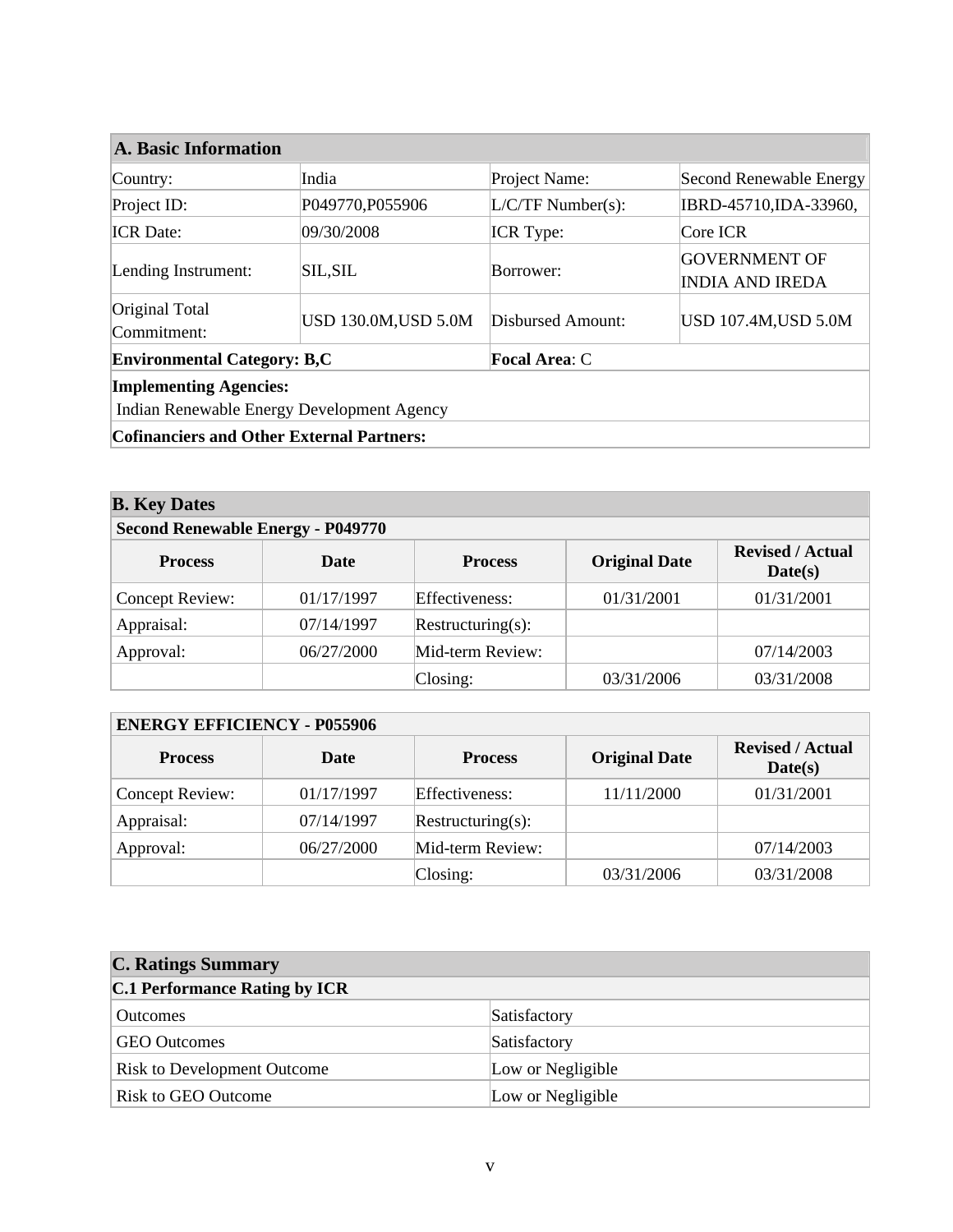| <b>Bank Performance</b>     |                         |
|-----------------------------|-------------------------|
| <b>Borrower Performance</b> | Moderately Satisfactory |

| C.2 Detailed Ratings of Bank and Borrower Performance (by ICR) |                |                                  |                                |  |
|----------------------------------------------------------------|----------------|----------------------------------|--------------------------------|--|
| <b>Bank</b>                                                    | <b>Ratings</b> | <b>Borrower</b>                  | <b>Ratings</b>                 |  |
| <b>Quality at Entry</b>                                        | Satisfactory   | Government:                      | <b>Moderately Satisfactory</b> |  |
| <b>Quality of Supervision:</b>                                 | Satisfactory   | Implementing<br>Agency/Agencies: | Satisfactory                   |  |
| <b>Overall Bank Performance</b>                                | Satisfactory   | Overall Borrower<br>Performance  | <b>Moderately Satisfactory</b> |  |

| C.3 Quality at Entry and Implementation Performance Indicators |                   |                                        |                |  |
|----------------------------------------------------------------|-------------------|----------------------------------------|----------------|--|
| <b>Second Renewable Energy - P049770</b>                       |                   |                                        |                |  |
| Implementation<br><b>Performance</b>                           | <b>Indicators</b> | <b>QAG</b> Assessments (if<br>any)     | <b>Rating:</b> |  |
| Potential Problem Project at<br>any time (Yes/No):             | N <sub>0</sub>    | Quality at Entry (QEA)                 | None           |  |
| Problem Project at any time<br>$(Yes/No)$ :                    | Yes               | <b>Quality of Supervision</b><br>(QSA) | None           |  |
| DO rating before<br>Closing/Inactive status                    | Satisfactory      |                                        |                |  |

# **ENERGY EFFICIENCY - P055906**

| Implementation<br><b>Performance</b>                | <b>Indicators</b> | <b>QAG</b> Assessments (if<br>any)     | <b>Rating:</b> |
|-----------------------------------------------------|-------------------|----------------------------------------|----------------|
| Potential Problem Project at<br>any time (Yes/No):  | No                | Quality at Entry (QEA)                 | None           |
| Problem Project at any time<br>$(Yes/No)$ :         | Yes               | <b>Quality of Supervision</b><br>(QSA) | None           |
| GEO rating before<br><b>Closing/Inactive Status</b> | Satisfactory      |                                        |                |

| <b>D. Sector and Theme Codes</b>           |          |        |  |  |
|--------------------------------------------|----------|--------|--|--|
| <b>Second Renewable Energy - P049770</b>   |          |        |  |  |
|                                            | Original | Actual |  |  |
| Sector Code (as % of total Bank financing) |          |        |  |  |
| Central government administration          |          |        |  |  |
| Power                                      | 96       | 96     |  |  |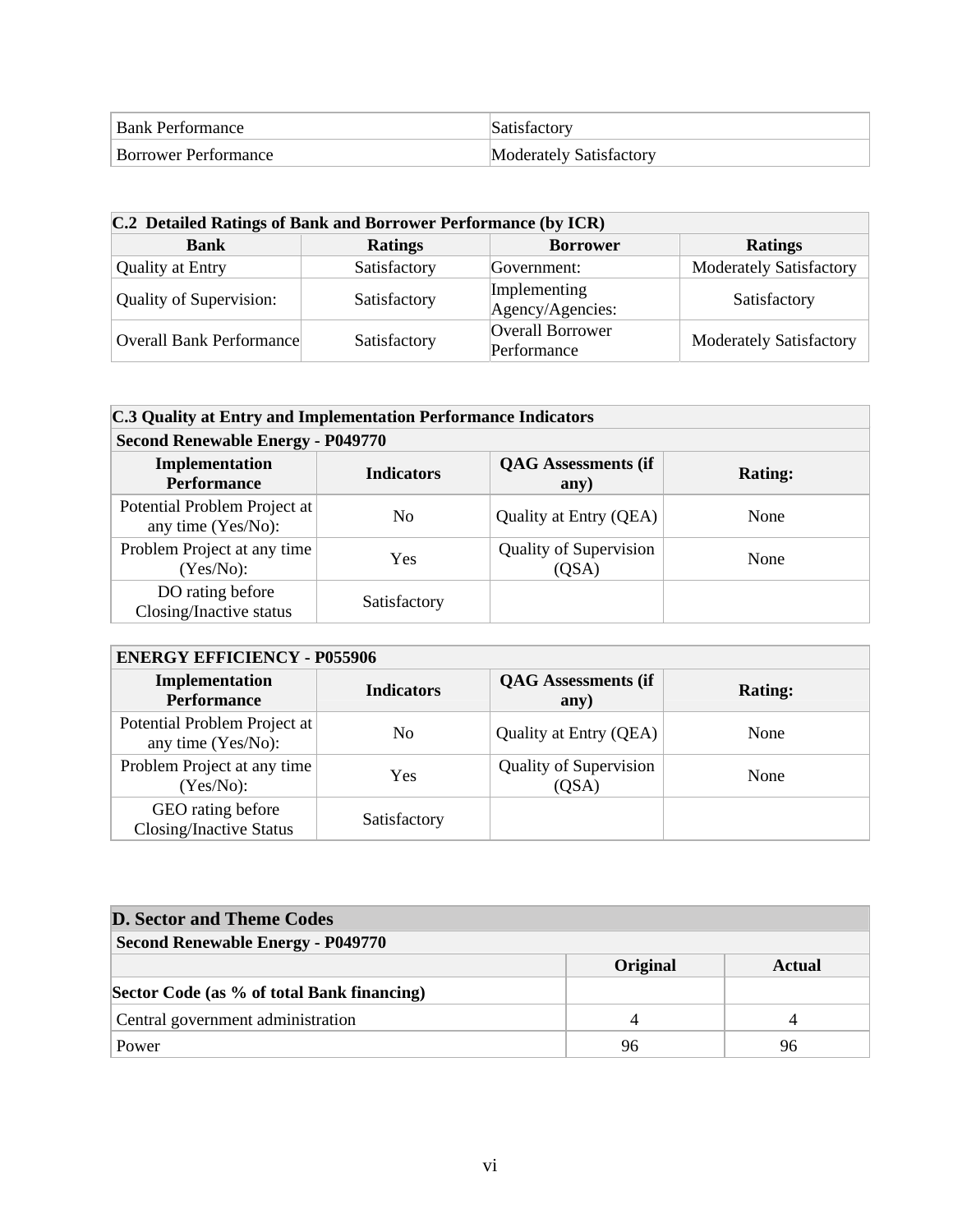| <b>Theme Code (Primary/Secondary)</b>          |           |           |
|------------------------------------------------|-----------|-----------|
| Climate change                                 | Primary   | Primary   |
| Other financial and private sector development | Primary   | Primary   |
| Rural services and infrastructure              | Primary   | Secondary |
| Water resource management                      | Secondary | Secondary |

# **ENERGY EFFICIENCY - P055906**

|                                                        | Original  | <b>Actual</b> |
|--------------------------------------------------------|-----------|---------------|
| Sector Code (as % of total Bank financing)             |           |               |
| Renewable energy                                       | 100       | 100           |
|                                                        |           |               |
| <b>Theme Code (Primary/Secondary)</b>                  |           |               |
| Climate change                                         | Primary   | Primary       |
| Infrastructure services for private sector development | Primary   | Primary       |
| Other financial and private sector development         | Primary   | Primary       |
| Pollution management and environmental health          | Primary   | Primary       |
| Regulation and competition policy                      | Secondary | Secondary     |

# **E. Bank Staff**

| <b>Second Renewable Energy - P049770</b> |                            |                       |  |  |
|------------------------------------------|----------------------------|-----------------------|--|--|
| <b>Positions</b>                         | At ICR                     | <b>At Approval</b>    |  |  |
| Vice President:                          | Isabel M. Guerrero         | Mieko Nishimizu       |  |  |
| <b>Country Director:</b>                 | Rachid Benmessaoud         | Edwin R. Lim          |  |  |
| Sector Manager:                          | Salman Zaheer              | Alastair J. McKechnie |  |  |
| Project Team Leader:                     | Mikul Bhatia               | Magdalena V. Manzo    |  |  |
| <b>ICR Team Leader:</b>                  | Jeremy Levin               |                       |  |  |
| <b>ICR Primary Author:</b>               | Chandrasekar Govindarajalu |                       |  |  |

| <b>ENERGY EFFICIENCY - P055906</b> |                            |                       |  |  |
|------------------------------------|----------------------------|-----------------------|--|--|
| <b>Positions</b>                   | At ICR                     | <b>At Approval</b>    |  |  |
| Vice President:                    | Isabel M. Guerrero         | Mieko Nishimizu       |  |  |
| <b>Country Director:</b>           | Rachid Benmessaoud         | Edwin R. Lim          |  |  |
| Sector Manager:                    | Salman Zaheer              | Alastair J. McKechnie |  |  |
| Project Team Leader:               | Mikul Bhatia               | Magdalena V. Manzo    |  |  |
| <b>ICR Team Leader:</b>            | Jeremy Levin               |                       |  |  |
| <b>ICR Primary Author:</b>         | Chandrasekar Govindarajalu |                       |  |  |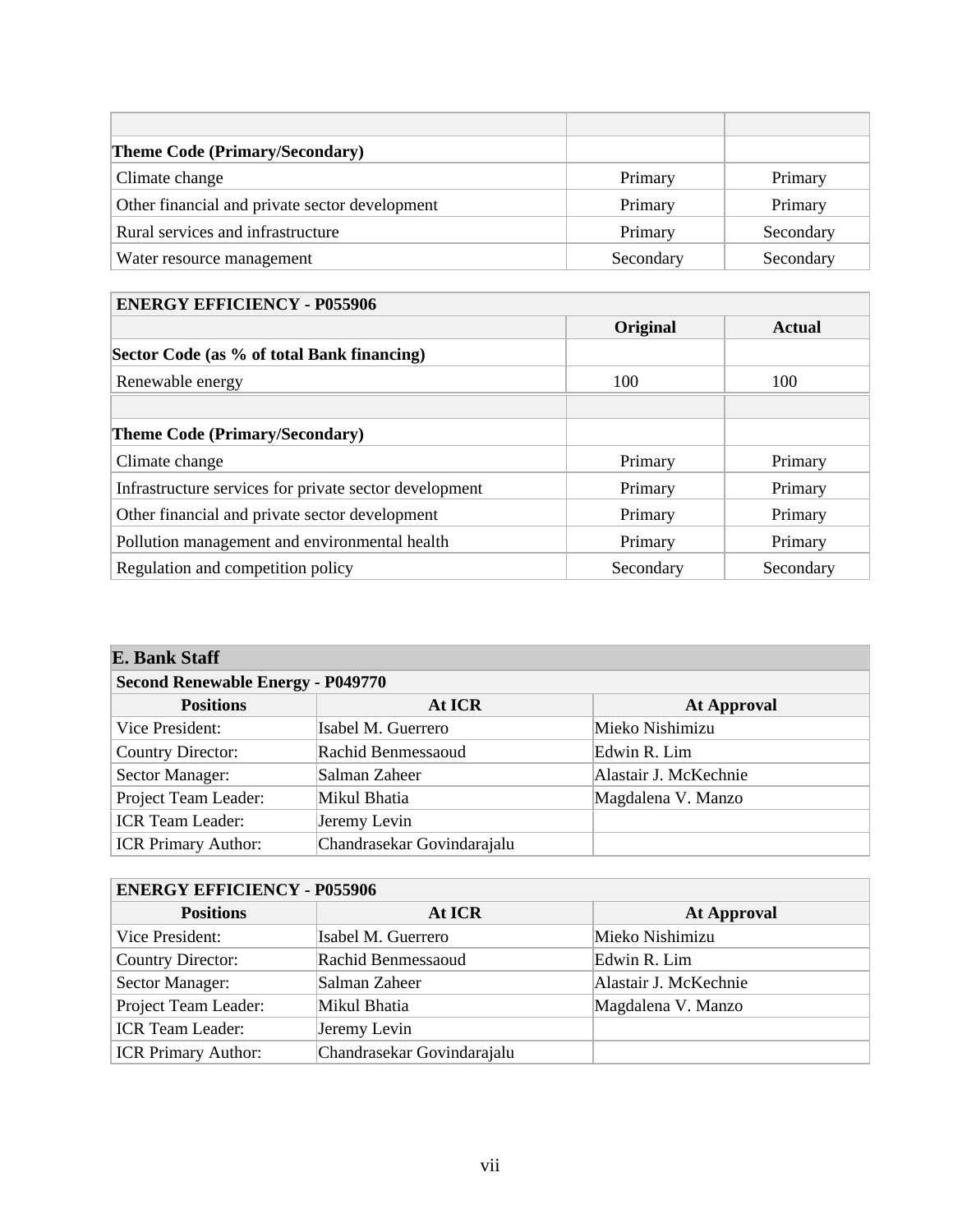# **F. Results Framework Analysis**

# **Project Development Objectives** (from Project Appraisal Document)

The main project development objectives were to:

- a) augment power supply through environmentally sustainable small hydro investments;
- b) mobilize private sector investments in renewable energy projects; and
- c) promote energy efficiency and demand side management (DSM) investments.

# **Revised Project Development Objectives** (as approved by original approving authority)

The project development objectives were not revised.

# **Global Environment Objectives** (from Project Appraisal Document)

 The GEF-supported global environmental objective was to enhance and sustain improved end-use energy efficiencies with consequent reduction in carbon emissions.

**Revised Global Environment Objectives** (as approved by original approving authority The project global environmental objectives were not revised.

| <b>Indicator</b>                          | <b>Baseline Value</b>                                                                                                                                                                                         | <b>Original Target</b><br><b>Values</b> (from<br>approval<br>documents)                        | Formally<br><b>Revised Target</b><br><b>Values</b> | <b>Actual Value</b><br><b>Achieved at</b><br><b>Completion or</b><br><b>Target Years</b> |                                                                                                                                              |  |
|-------------------------------------------|---------------------------------------------------------------------------------------------------------------------------------------------------------------------------------------------------------------|------------------------------------------------------------------------------------------------|----------------------------------------------------|------------------------------------------------------------------------------------------|----------------------------------------------------------------------------------------------------------------------------------------------|--|
| <b>Indicator 1:</b>                       | Increase in small hydro installed capacity under the project and sectorwide                                                                                                                                   |                                                                                                |                                                    |                                                                                          |                                                                                                                                              |  |
| Value<br>(quantitative or<br>Qualitative) | <b>IREDA</b> project:<br><b>IREDA</b> project: 200<br>reduced in<br>IREDA project: 0 MW<br>MW<br>proportion to<br>Sectorwide: 1206 MW<br>Sectorwide: Not<br>reduction in<br>defined<br>loan/credit<br>amount) |                                                                                                |                                                    |                                                                                          | IREDA project: 95.65<br>153 MW (Target MW (commissioned<br>as of closing March<br>31 2008, out of 158.25<br>MW total)<br>Sectorwide: 2180 MW |  |
| Date achieved                             | 01/31/2001                                                                                                                                                                                                    | 01/31/2001                                                                                     | 11/29/2006                                         | 03/31/2008                                                                               |                                                                                                                                              |  |
| Comments<br>(incl. %<br>achievement)      | The total capacity funded under the project when all schemes are commissioned will be<br>158.25 MW. (103%). It is expected that commissioning of all plants would be completed<br>by March 2009.              |                                                                                                |                                                    |                                                                                          |                                                                                                                                              |  |
| <b>Indicator 2:</b>                       | Increased availability and utilization of energy efficient products and equipment and of<br>ESCO services - measured as investme nt under Bank project and as equivalent generation<br>capacity in MW         |                                                                                                |                                                    |                                                                                          |                                                                                                                                              |  |
| Value<br>(quantitative or<br>Qualitative) | Investments : USD 0 million 20 million<br>$0 \text{ MW}$                                                                                                                                                      | Investments : USD<br>Equiv. Generation Capacity: Equiv. Generation<br>Capacity: Not<br>Defined |                                                    | <b>Investments: USD</b><br>16.93 million<br>Equiv. Generation<br>Capacity: 48 MW         |                                                                                                                                              |  |
| Date achieved                             | 01/31/2001                                                                                                                                                                                                    | 01/31/2001                                                                                     |                                                    | 03/31/2008                                                                               |                                                                                                                                              |  |
| Comments<br>(incl. %                      | Investments: 85%<br>Equiv. Generation Capacity: Not Applicable                                                                                                                                                |                                                                                                |                                                    |                                                                                          |                                                                                                                                              |  |

## **(a) PDO Indicator(s)**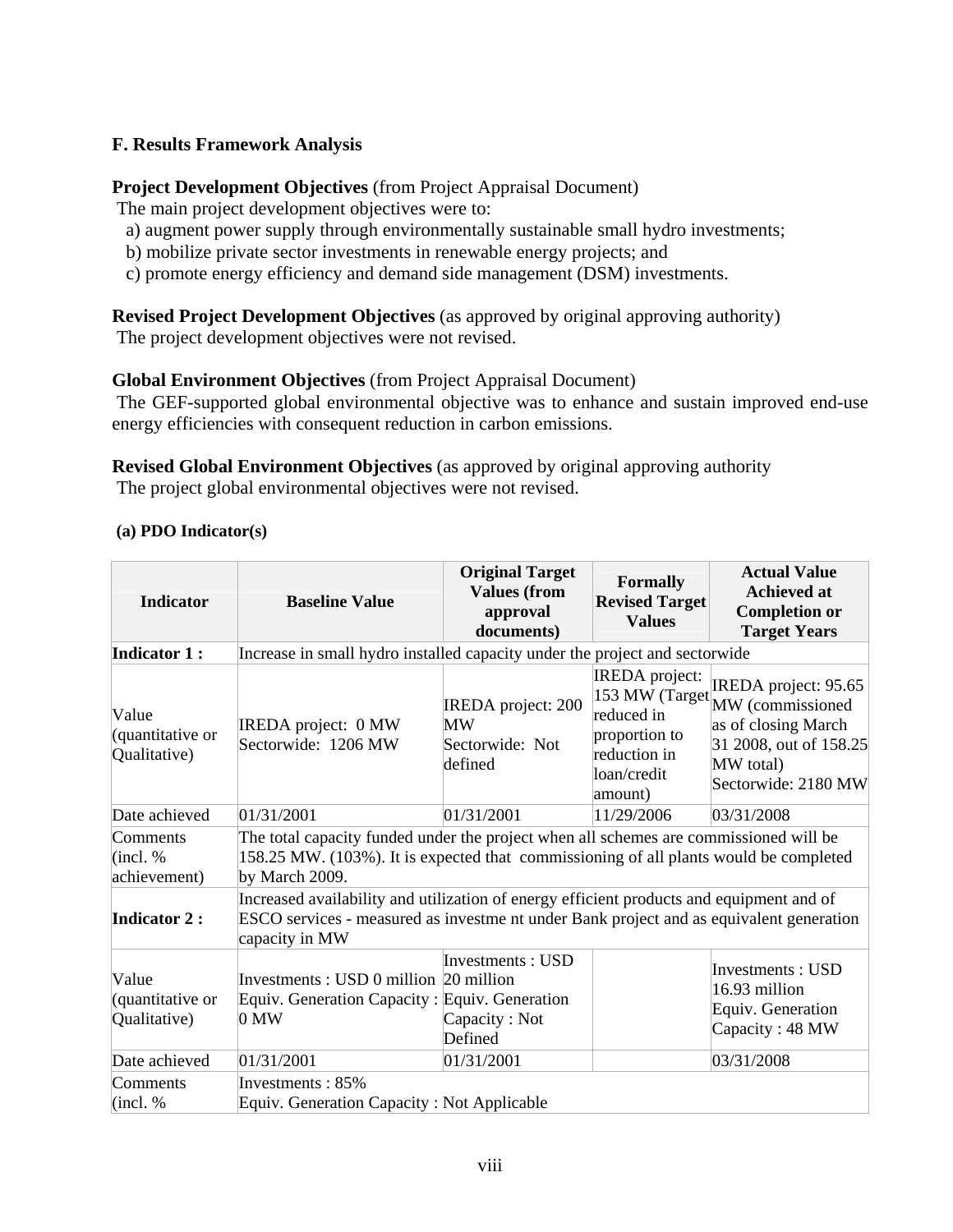# **(b) GEO Indicator(s)**

| <b>Indicator</b>                          | <b>Baseline Value</b>                                                                                                                                                        | <b>Original Target</b><br><b>Values</b> (from<br>approval<br>documents) | <b>Formally</b><br><b>Revised Target</b><br><b>Values</b> | <b>Actual Value</b><br><b>Achieved at</b><br><b>Completion or</b><br><b>Target Years</b>                                                               |
|-------------------------------------------|------------------------------------------------------------------------------------------------------------------------------------------------------------------------------|-------------------------------------------------------------------------|-----------------------------------------------------------|--------------------------------------------------------------------------------------------------------------------------------------------------------|
| <b>Indicator 1:</b>                       | Number of ESCOs operating in the country                                                                                                                                     |                                                                         |                                                           |                                                                                                                                                        |
| Value<br>(quantitative or<br>Qualitative) | $4-8$ ESCOs in 2002 per "An<br>International Survey of the<br><b>Energy Service Company</b><br>(ESCO) Industry", Edward<br>L. Vine, Lawrence Berke ley<br>National Laborator | No target specified                                                     |                                                           | There are more than<br>25 ESCOs currently<br>operating in India.                                                                                       |
| Date achieved                             | 01/31/2002                                                                                                                                                                   | 01/31/2002                                                              |                                                           | 03/31/2008                                                                                                                                             |
| Comments<br>(incl. %<br>achievement)      | The project provided technical assistance support for 8 ESCO sub-projects and a loan for<br>one.                                                                             |                                                                         |                                                           |                                                                                                                                                        |
| <b>Indicator 2:</b>                       | Avoidance of carbon emissions through energy effiociency investments under the project                                                                                       |                                                                         |                                                           |                                                                                                                                                        |
| Value<br>(quantitative or<br>Qualitative) | Carbon Emissions avoided: 0 No target was<br>MTCO <sub>2</sub>                                                                                                               | specified.                                                              |                                                           | Carbon emission<br>reductions from<br><b>IREDA EE</b> projects<br>are estimated to<br>exceed 9.43 million<br>tonnes (lifetime<br>emission reductions). |
| Date achieved                             | 01/31/2001                                                                                                                                                                   | 01/31/2001                                                              |                                                           | 03/31/2008                                                                                                                                             |
| Comments<br>(incl. %<br>achievement)      | The presented figures are for IREDA's complete EE loan portfolio, including projects under<br>implementation for which emi ssion reduction figures have been estimated.      |                                                                         |                                                           |                                                                                                                                                        |

# **(c) Intermediate Outcome Indicator(s)**

| <b>Indicator</b>                          | <b>Baseline Value</b>                                                                                                                                                                   | <b>Original Target</b><br><b>Values (from</b><br>approval<br>documents)                 | <b>Formally</b><br><b>Revised Target</b><br><b>Values</b> | <b>Actual Value</b><br><b>Achieved at</b><br><b>Completion or</b><br><b>Target Years</b> |  |
|-------------------------------------------|-----------------------------------------------------------------------------------------------------------------------------------------------------------------------------------------|-----------------------------------------------------------------------------------------|-----------------------------------------------------------|------------------------------------------------------------------------------------------|--|
| <b>Indicator 1:</b>                       | Mobilization of Private Capital and management Resources into the Renewable Power<br>Sector, measured as Promoter's Contribution to sub-projects, and number of promoters<br>supported. |                                                                                         |                                                           |                                                                                          |  |
| Value<br>(quantitative or<br>Qualitative) | <b>Promotor's Contribution:</b><br>USD 0 million<br>Number of Promoters<br>Supported : $0$                                                                                              | Promotor's<br>Contribution : No<br>target specified<br>Number of<br>Promoters Supported |                                                           | Promotor's<br>Contribution: USD<br>$117$ million<br>Number of Promoters<br>Supported: 33 |  |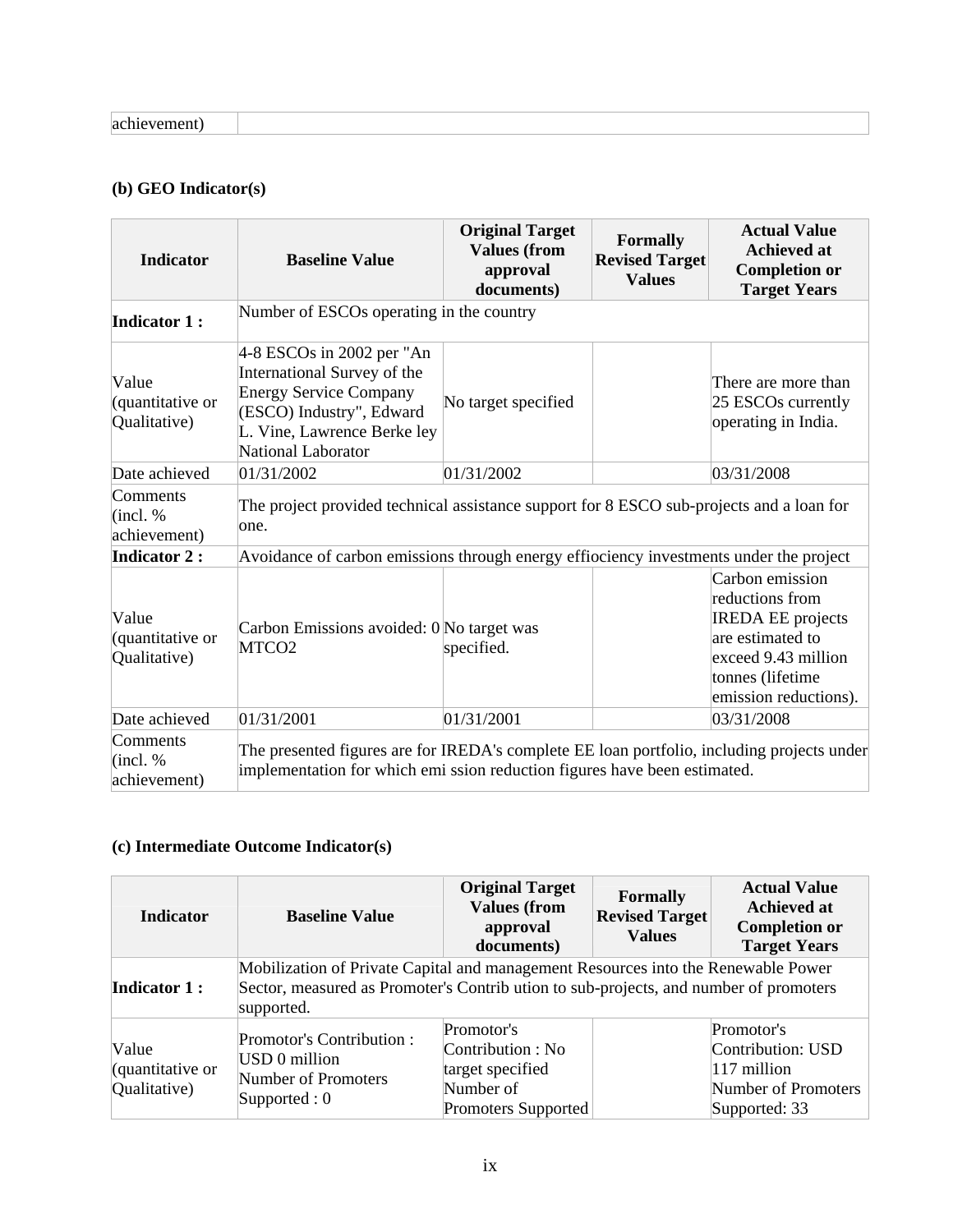|                                           |                                                                                           | : No target specified        |                                                                                                                                                                    |
|-------------------------------------------|-------------------------------------------------------------------------------------------|------------------------------|--------------------------------------------------------------------------------------------------------------------------------------------------------------------|
| Date achieved                             | 01/31/2001                                                                                | 01/31/2001                   | 03/31/2008                                                                                                                                                         |
| Comments                                  | This achievement measures promotor's contribution to renewable energy investments         |                              |                                                                                                                                                                    |
| (incl. %                                  | supported under the project, and not the broader sector investments, which also increased |                              |                                                                                                                                                                    |
| achievement)                              | significantly during the project period.                                                  |                              |                                                                                                                                                                    |
| <b>Indicator 2:</b>                       | IREDA is able to build up a sound and sustainable energy efficiency portfolio             |                              |                                                                                                                                                                    |
| Value<br>(quantitative or<br>Qualitative) | No Energy Efficiency<br>projects in IREDA portfolio                                       | No targets were<br>specified | <b>IREDA</b> has funded 17<br>energy effiency<br>investments during the<br>project - of which 12<br>recieved<br>reimbursement under<br>the Bank line of<br>credit. |
| Date achieved                             | 01/31/2001                                                                                | 01/31/2001                   | 03/31/2008                                                                                                                                                         |
| Comments<br>$ $ (incl. %)<br>achievement) | Not Applicable                                                                            |                              |                                                                                                                                                                    |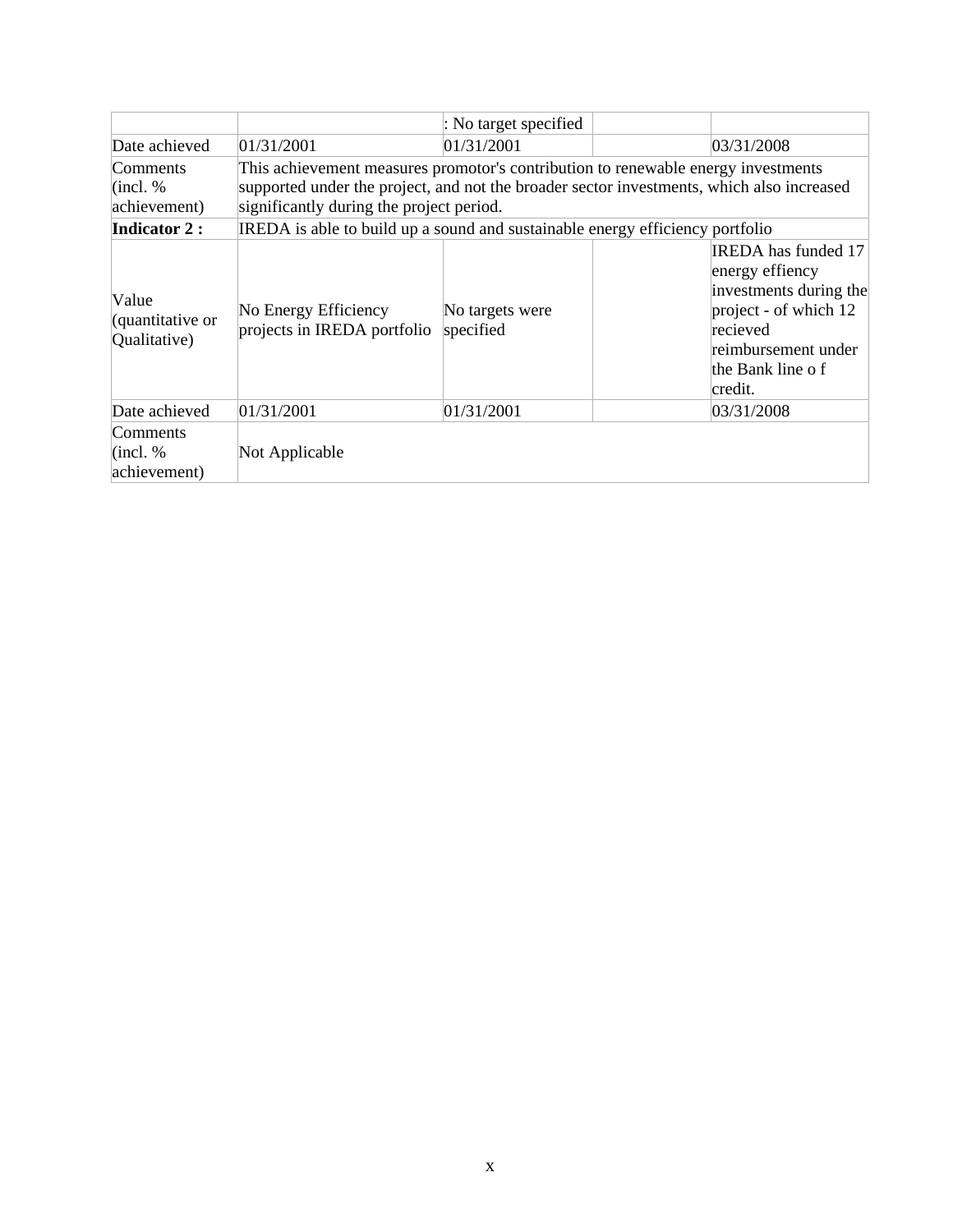# **G. Ratings of Project Performance in ISRs**

| $\blacksquare$ |                 |           |                                                                   |             |           |           |
|----------------|-----------------|-----------|-------------------------------------------------------------------|-------------|-----------|-----------|
| No.            | <b>Date ISR</b> | <b>DO</b> | <b>Actual Disbursements</b><br>(USD millions)<br>IP<br><b>GEO</b> |             |           |           |
|                | <b>Archived</b> |           |                                                                   |             | Project 1 | Project 2 |
| $\mathbf{1}$   | 12/28/2000      | S         | S                                                                 | S           | 0.00      | 0.00      |
| $\overline{2}$ | 06/26/2001      | S         | S                                                                 | S           | 3.00      | 0.00      |
| 3              | 12/21/2001      | S         | S                                                                 | S           | 4.87      | 0.00      |
| $\overline{4}$ | 06/20/2002      | S         | S                                                                 | S           | 8.54      | 0.50      |
| 5              | 12/19/2002      | S         | S                                                                 | S           | 12.63     | 0.83      |
| 6              | 06/24/2003      | S         | S                                                                 | S           | 17.50     | 1.23      |
| $\overline{7}$ | 09/19/2003      | S         | S                                                                 | S           | 18.36     | 1.23      |
| 8              | 03/30/2004      | S         | S                                                                 | $\mathbf U$ | 23.17     | 1.43      |
| 9              | 10/05/2004      | S         | S                                                                 | $\mathbf U$ | 45.74     | 1.61      |
| 10             | 05/19/2005      | S         | S                                                                 | U           | 53.33     | 2.01      |
| 11             | 06/24/2005      | S         | S                                                                 | S           | 53.33     | 2.01      |
| 12             | 12/07/2005      | S         | S                                                                 |             | 64.80     | 2.54      |
| 13             | 06/25/2006      | S         | S                                                                 | S           | 71.77     | 2.75      |
| 14             | 12/22/2006      | S         | S                                                                 | S           | 81.02     | 3.14      |
| 15             | 06/19/2007      | S         | S                                                                 | S           | 89.71     | 3.48      |
| 16             | 12/18/2007      | S         | S                                                                 | S           | 95.88     | 4.20      |
| 17             | 12/20/2007      | S         | S                                                                 | S           | 95.88     | 4.20      |
| 18             | 06/16/2008      | S         | S                                                                 | S           | 107.37    | 4.85      |

# **H. Restructuring (if any)**

Not Applicable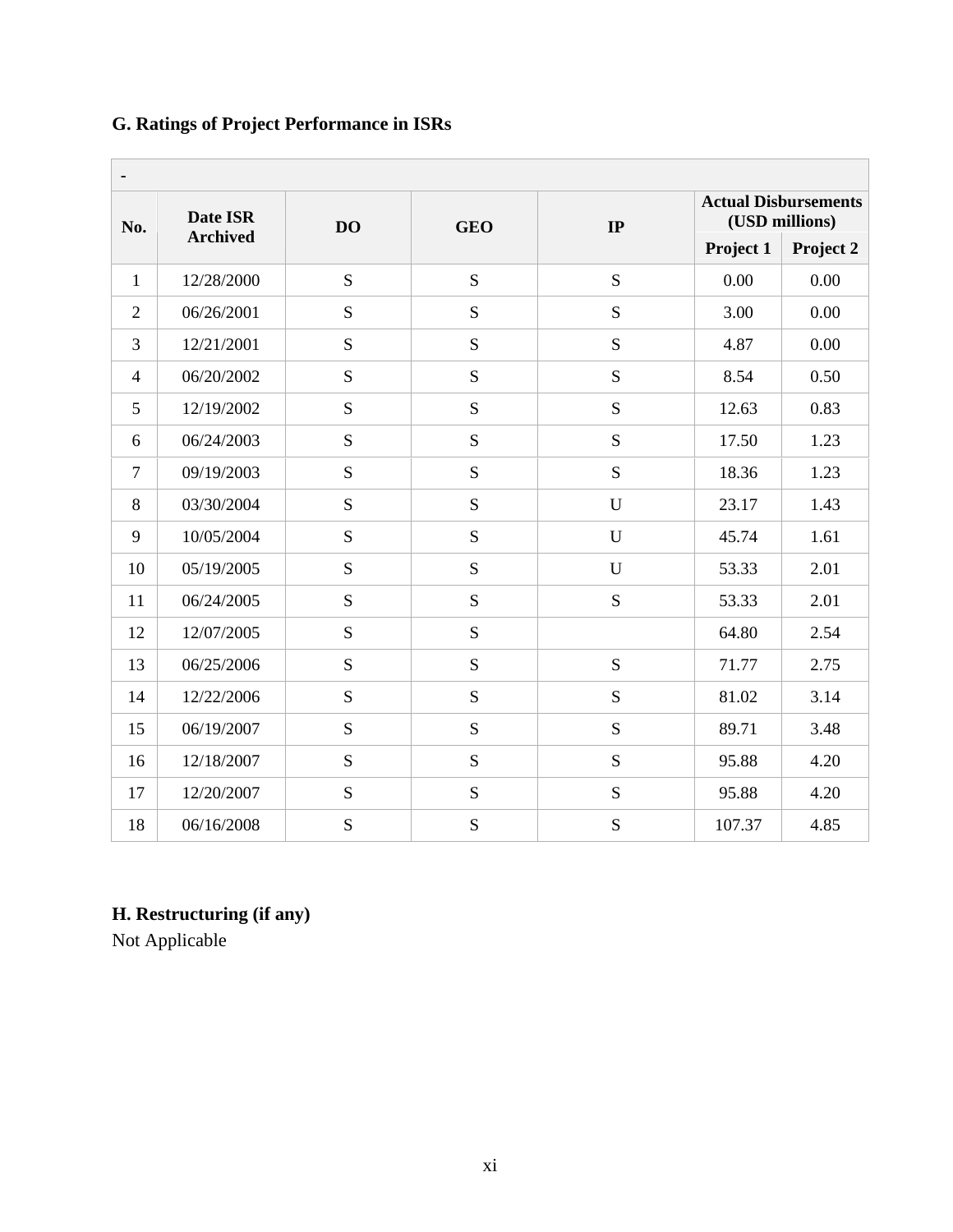# **I. Disbursement Profile**



P049770

P055906

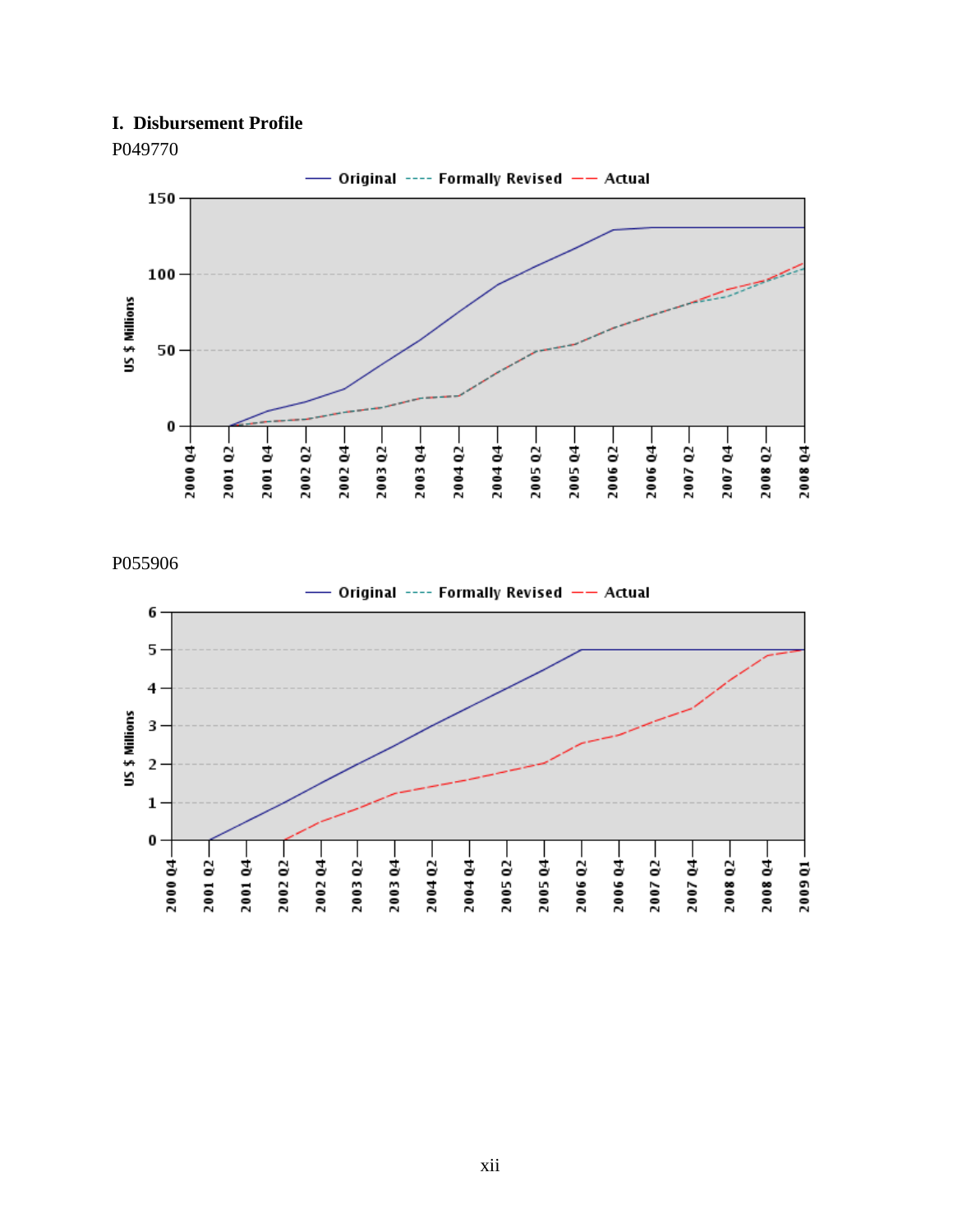# **1. Project Context, Development and Global Environment Objectives and Design:**

# **1.1 Context at Appraisal (brief summary of country and sector background, rationale for Bank assistance):**

**1.1.1** *Country Background* By the second half of the 1990s, India's reforms in the areas of investment, trade, and finance, initiated in response to the 1991 crisis, had helped stimulate the economy. During the period 1994- 1997, the country experienced high average rates of economic growth of 7 percent. The 1997 Country Assistance Strategy (CAS) document proposed Bank group assistance in reducing infrastructure bottlenecks and promoting private sector participation across sectors. The India Compact also called for the Bank to assist the Government to implement priorities identified in its National Environmental Action Plan (NEAP 1993), including development of the Alternative Energy Plan.

**1.1.2** *Sector Background* At the time of project design, India's power industry was characterized by inadequate and inefficient power supply with peak capacity and energy supply shortages exceeding 20 percent and 10 percent, respectively. On the demand-side, inefficient pricing and a variety of market and non-market barriers contributed to the overall inefficient use of electricity and thermal energy, exacerbating the energy shortage and leaving a large unfulfilled market for financing investments in projects that could cost-effectively reduce energy costs in industrial units.

The Government of India's (GOI) response to the continuing power sector shortages was to provide additional support to states who were undertaking power sector reforms and to encourage entry of private sector investments in the sector. These reforms included unbundling of previously integrated State Electricity Boards (SEBs) and the establishment of independent regulatory agencies who worked at creating appropriate enabling environments to encourage private sector investment in power generation. The accelerated development of the country's renewable energy resources and of energy efficiency programs was a priority thrust area under India's NEAP, as the government was aware of the benefits of increased levels of environmentally sustainable energy investments.

At the national level, the government had a long record of support to Renewable Energy, including the establishment of a Department of Non-Conventional Energy Sources (DNES) and the establishment of the Indian Renewable Energy Development Agency Limited (IREDA) in 1987, under the administrative purview of the DNES. IREDA was given the dual mandate of promoting renewable energy technologies and of providing financial support to investments in the sector. The DNES was later elevated to the status of a ministry, the Ministry of New and Renewable Energy (MNRE), earlier called the Ministry of Non conventional Energy Sources (MNES), which has administered one of the largest renewable energy programs amongst developing countries. As part of its efforts to promote renewable energy, the Ministry issued guidance on appropriate power purchase tariffs which could be adopted by the states which recognized the positive externalities from renewable energy.

At the state level, each state adopted its own policies, but central government guidance was a key factor in establishing a supportive enabling environment for private sector development of renewables. Several Southern states adopted various policies in the early to mid 1990s to attract private sector development of small hydro and other small-scale renewable energy power facilities, including wheeling, banking, and third party sales arrangements. In contrast, the regulations in the Northern states were not as supportive of renewables, and the level of private sector SHP development remained low despite relatively high resource potential figures. Most of the small hydro projects in the Northern areas were primarily undertaken by public sector entities.

At the time of project appraisal, GOI support for energy efficiency was focused on provision of support for energy audits and information dissemination programs in the industrial sector by public sector institutions including the National Productivity Council, the Petroleum Conservation Research Association, the Industrial Development Bank of India (IDBI) and the Energy Management Center (EMC). These efforts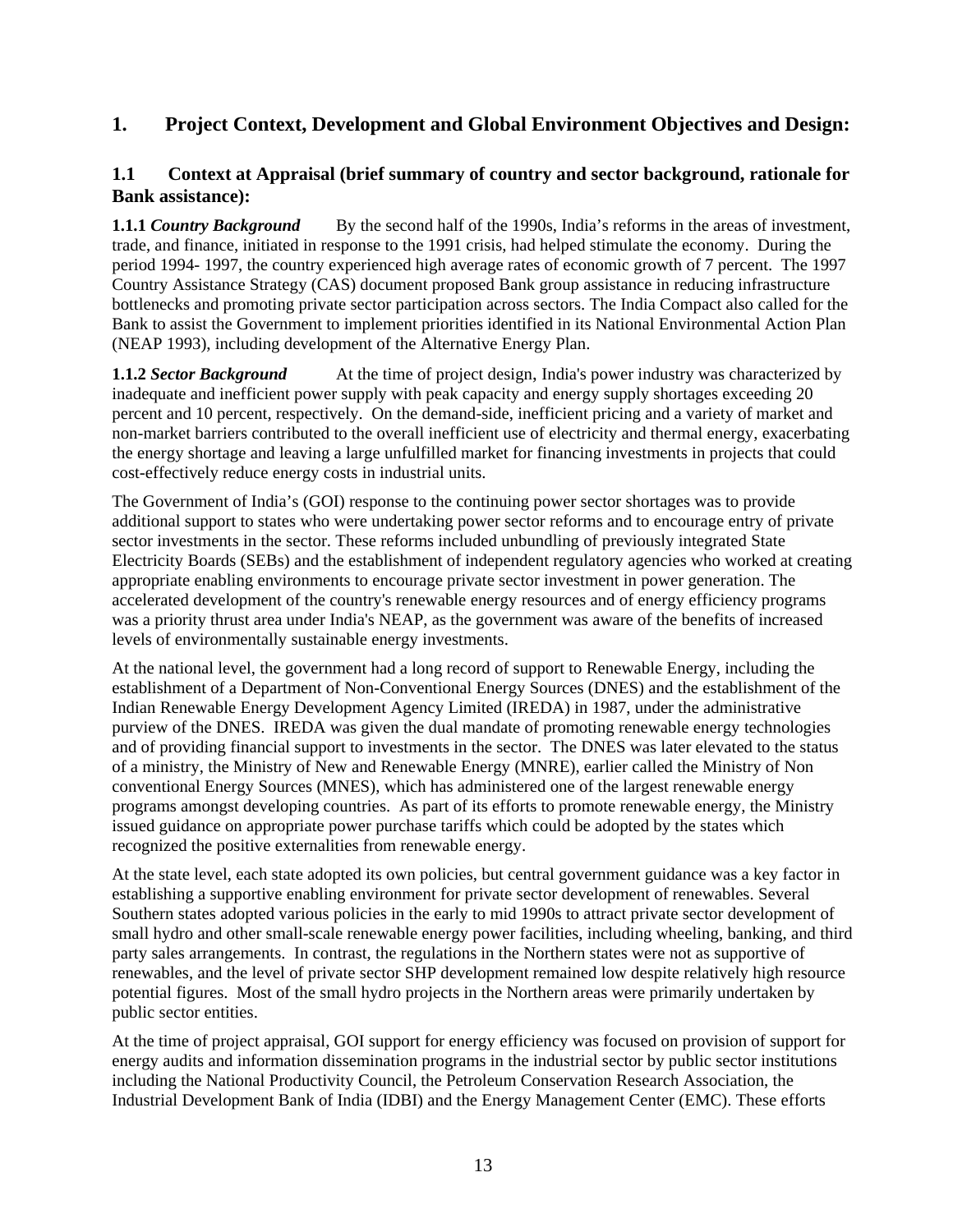lacked a unified approach to overcome market barriers to energy efficiency, especially on financing identified efficiency investments. The passage of the energy conservation act and the creation of the Bureau of Energy Efficiency (BEE) in 2001 was a major step forward by the Government in advancing its energy efficiency strategy and signified the beginning of a comprehensive approach to address this important topic.

The Government's emphasis on clean energy development including both efficiency and renewables has increased since the time of appraisal. This is evidenced by the findings of the Planning Commission's Integrated Energy Policy Report (2006) and the renewable energy and energy efficiency missions presented as part of the National Climate Change Action Plan (2008).

*Rationale for Bank Involvement* The first line of credit to IREDA under the India: Renewable Resources Development Project (CPL-35440; COFN-03220; TF-20339; TF-28633) successfully facilitated early private sector interest in renewable energy development. A second line of credit to IREDA was considered appropriate for broadening the impact of the program and supporting the development of SHP in other areas of high potential throughout the country.

Additionally, a line of credit for energy efficiency was considered to be an appropriate complement to the renewable energy program given the unmet financing needs of industrial and commercial end-users who paid relatively high power prices but under-invested in energy efficiency. While the technical and economic potential for improving energy efficiency and thereby reducing carbon emissions in India was sizeable, several market barriers prevented realization of these savings. At the time of project appraisal, it was felt that IREDA could take a leadership role in implementing activities to overcome energy efficiency market barriers.

| <b>Project Development Objectives</b>                                          | <b>Key Performance Indicators</b>                                                                                                                                                                      |
|--------------------------------------------------------------------------------|--------------------------------------------------------------------------------------------------------------------------------------------------------------------------------------------------------|
| Augment power supply through<br>environmentally sustainable SHP<br>investments | Increase in SHP installed capacity under the project and<br>sector wide                                                                                                                                |
| Mobilize private sector investments in<br>renewable energy power projects      | Private sector promoter's contributions to renewable<br>energy sub-projects and number of sub-projects supported                                                                                       |
| Promote energy efficiency and demand-<br>side management (DSM) investments     | Increased availability and utilization of energy efficient<br>products and equipment and of ESCO services – measured<br>as investments under the Bank project and as equivalent<br>generation capacity |
|                                                                                | IREDA builds up a sound and sustainable energy<br>efficiency portfolio                                                                                                                                 |

# *a. Original Project Development Objectives (PDO) and Key Indicators [as approved]:*

## *b. Original Global Environmental Objectives (GEO) and Key Indicators [as approved]:*

| <b>Project Development Objectives</b>                                                                        | <b>Key Performance Indicators</b>                                                                                              |
|--------------------------------------------------------------------------------------------------------------|--------------------------------------------------------------------------------------------------------------------------------|
| Enhance and sustain improved end-use<br>energy efficiencies with consequent<br>reduction in carbon emissions | Energy efficiency service providers are able to gain<br>market entry – measured as number of ESCOs operating<br>in the country |
|                                                                                                              | Avoidance of carbon emissions resulting from energy<br>efficiency investments under the project                                |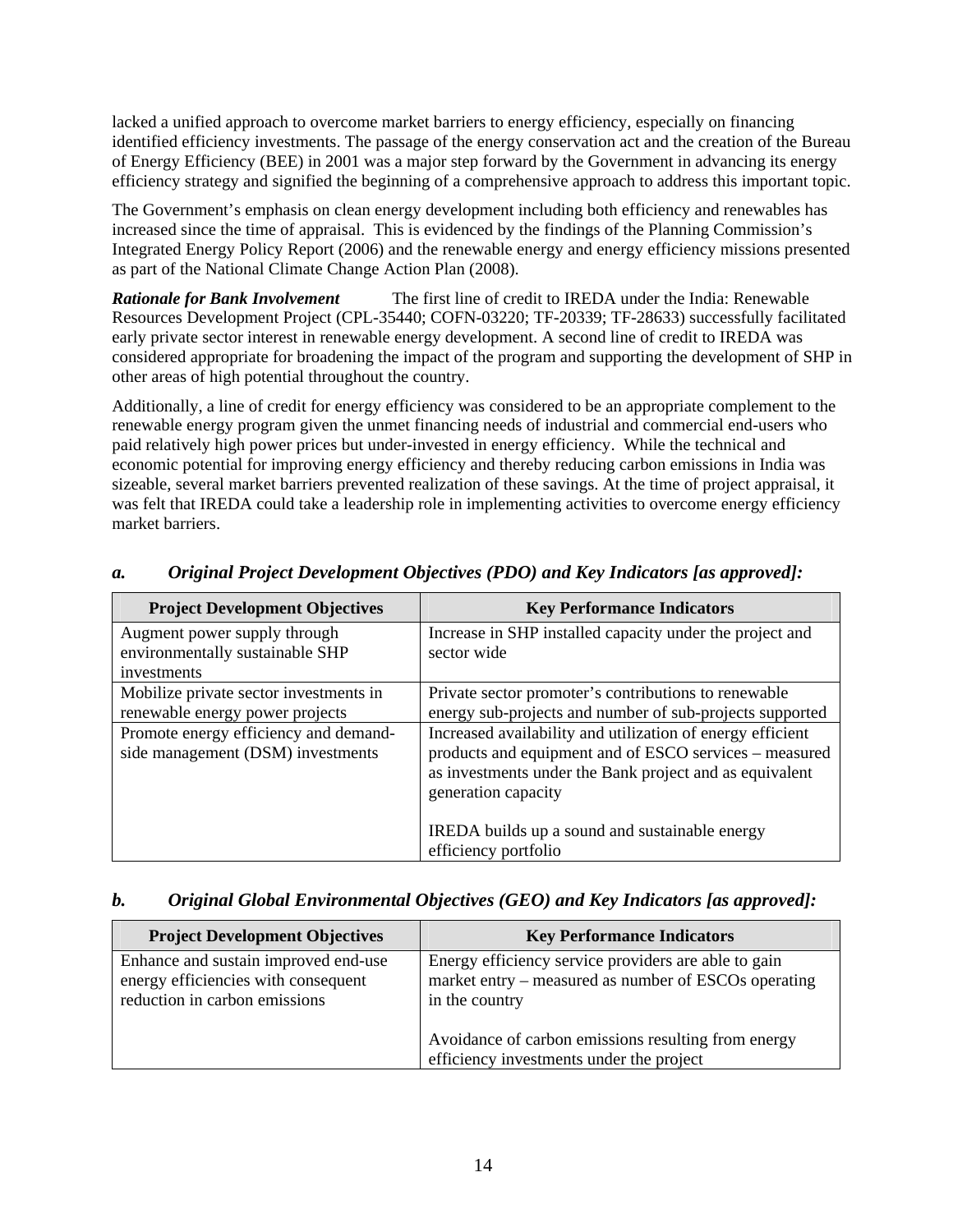# *c. Revised PDO (as approved by original approving authority) and Key Indicators, and reasons/justification:*

The Project Development Objectives were not revised.

# *d. Revised GEO (as approved by original approving authority) and Key Indicators, and reasons/justification:*

The Global Objectives were not revised.

## *e. Main Beneficiaries:*

*Beneficiaries of Small Hydropower Component* Private SHP developers were the direct beneficiaries of the Bank project in terms of funding for investments and building institutional capacities. The project paved the way for emergence of a new breed of entrepreneurs engaged in generation of power from SHP facilities. Many such developers in the southern states, who were introduced to the business through the first LoC to IREDA, expanded operations into some of the Northern states, notably Himachal Pradesh. State power distribution utilities which purchased electricity from small-hydropower plants and electricity consumers at large were the indirect beneficiaries of the Bank project. With augmentation of generation capacity (nearly 96 MW for 34 commissioned projects) and increased availability of power (estimated at 402 million units per annum – valued at over US\$50 million annually at prevailing diesel-based generation costs - for 32 of these projects), the economy as a whole benefitted, especially in view of the prevailing acute power shortages. By mobilizing private sector capital and management expertise into the power sector the project helped diversify energy sources and moderately reduce heavy reliance of the power sector on fossil fuels.

*Beneficiaries of Energy Efficiency and DSM Component:* The main project beneficiaries were the industries, commercial establishments, communities and other electricity consumers who realized energy cost savings and productivity gains as a result of energy efficiency and DSM investments. The state distribution companies and the economy as a whole were the indirect beneficiaries of the reduced peak demand resulting from the implementation of the EE projects.

*Beneficiaries of Technical Assistance:* The project supported numerous training and capacity building activities for energy efficiency stakeholders including central and state government officials, commercial banks, EE consultants, businesses, universities and research institutions and non-governmental organization (NGO) groups. The awareness building activities carried out under the project also impacted end-users and helped in raising energy efficiency awareness to a broad section of the population. Institutional strengthening initiatives directly benefited IREDA which had no previous experience with lending for energy efficiency but is now well placed to continue providing finance for these types of investments.

# *f. Original Components (as approved):*

 $\overline{a}$ 

*Part A: The Small Hydro component* built upon IREDA's experience with the first Renewable Resources Development Project. It was designed to finance 200 MW of small hydro capacity developed by the private sector. The target was revised to 153 MW after cancellation of US\$26 million of IBRD proceeds which were unlikely to be utilized by the time of project closure.<sup>1</sup> The project was designed to support a range of eligible small hydro project types including (i) Canal-based and dam toe schemes; (ii) Run-of-river schemes; (iii) Rehabilitation and/or upgrading of old plants; (iv) Use of tail ends of cooling water systems of thermal power plants; and, (v) Stand alone micro-hydro sub-projects of up to 100kW each. Over 80

<sup>&</sup>lt;sup>1</sup> Partial cancellation of funding was undertaken twice during project implementation  $-$  US\$ 18 million in June 2005, and US\$ 8 million in November 2006. The closing date of the project was extended by one year on each occasion.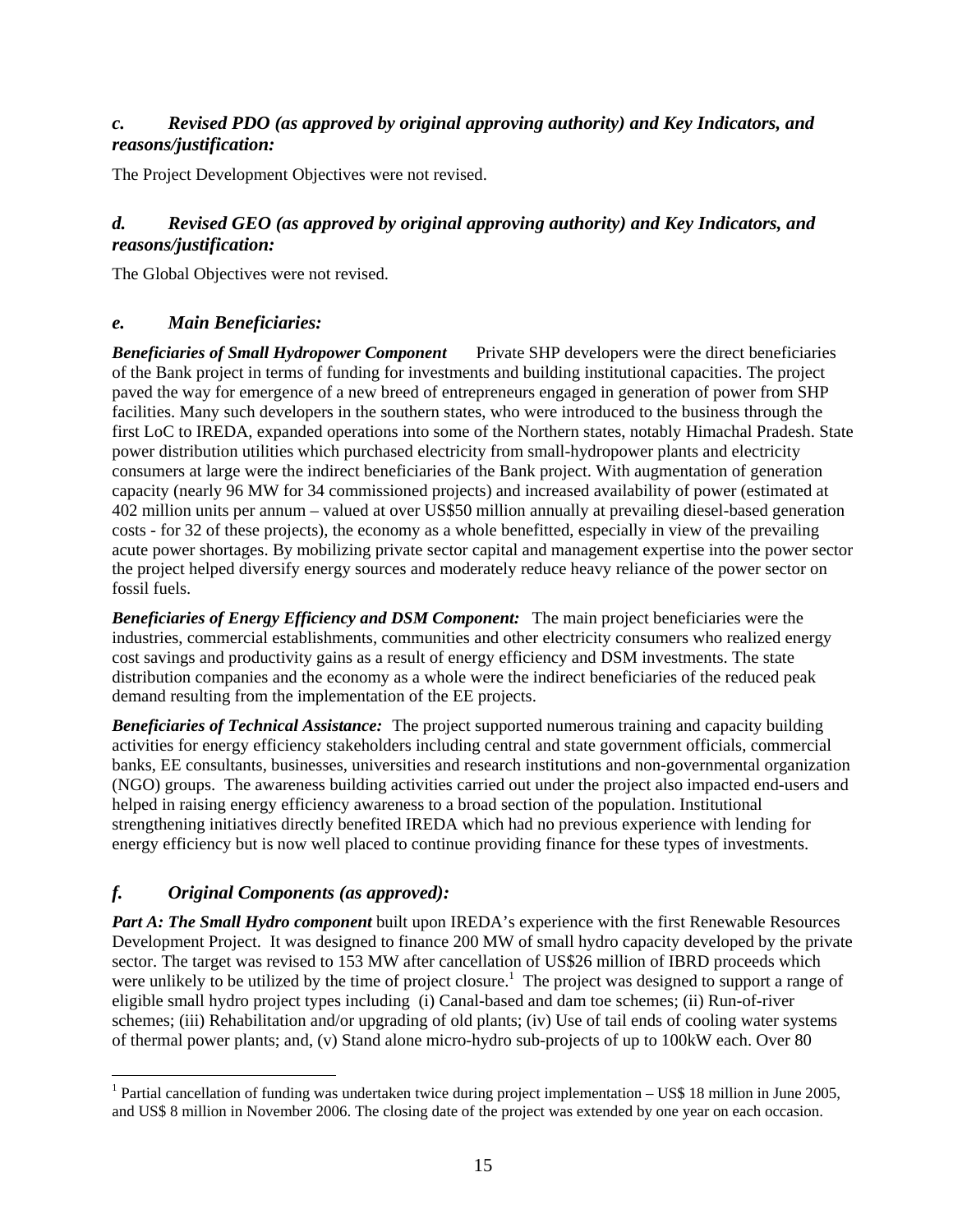percent of the sub-projects were expected to be categories (i) and (ii) projects, ranging in sizes from 1 MW to 25 MW. It was recognized during project preparation that some of these categories represented greater risks and would be less economically attractive to developers, but the experience gained would be an important input in mapping out future strategies for promotion of decentralized generation of power.

*Part B: The Energy Efficiency/DSM component* was designed to provide financing for energy efficiency as a new line of lending business that would complement IREDA's renewable energy financing activities. The component would cover a wide array of approaches including: (i) design, development and implementation of integrated energy management services operated by ESCOs and end-users on a performance guarantee basis; (ii) end user purchase and installation of energy efficiency and/or load management devices and systems; (iii) production of energy efficient equipment; and, (iv) end-user participation in SEB and other utility-sponsored DSM programs.

*Part C: The Technical Assistance component* was designed to support IREDA's efforts in the new area of energy efficiency by financing: (i) pre-investment activities to develop a sustainable pipeline of energy efficiency investments, preparation of standard bidding documents for procuring ESCO services, operational and business development modules and information dissemination; (ii) establishing in-house capacity within IREDA to appraise, supervise and promote energy efficiency services and schemes; (iii) assisting participating states in promoting end-use efficiency including development of appropriate policy incentives; and, (iv) training of public and private sector energy and industry officials and staff on energy conservation and DSM.

# *g. Revised Components:*

The components were not revised.

# *h. Other significant changes (in design, scope and scale, implementation arrangements and schedule, and funding allocations):*

There were no significant changes in project design during implementation. However, the scale of the project was reduced following cancellation of a part of the IBRD loan. The project closing date was extended by two years.

# **b) Key Factors Affecting Implementation and Outcomes**

# *a. Project Preparation, Design, and Quality at Entry*

*Soundness of Background Analysis* This project was prepared as a follow-up to the India: Renewable Resources Development Project which was instrumental in initiating private sector investments in renewable energy development and in strengthening IREDA's capacity. The second renewable energy project was specifically focused on providing continued support to the nascent private sector market for small scale power generation, particularly in the Northern states, and to build capacity within IREDA to finance energy efficiency projects.

The prevailing situation where industrial and commercial end-users paid high electricity prices but were unaware or unconvinced of the potential savings through investments in energy efficiency was correctly diagnosed at appraisal. Accordingly, a key project component was to catalyze an energy efficiency services industry in India by addressing market development barriers and helping develop entrepreneurial initiatives including support for the formation of Energy Service Companies (ESCOs). Background analysis also correctly identified the need for overcoming market barriers by strengthening institutional capacities, creating awareness and conducting appropriate studies to support pilot interventions in the area of energy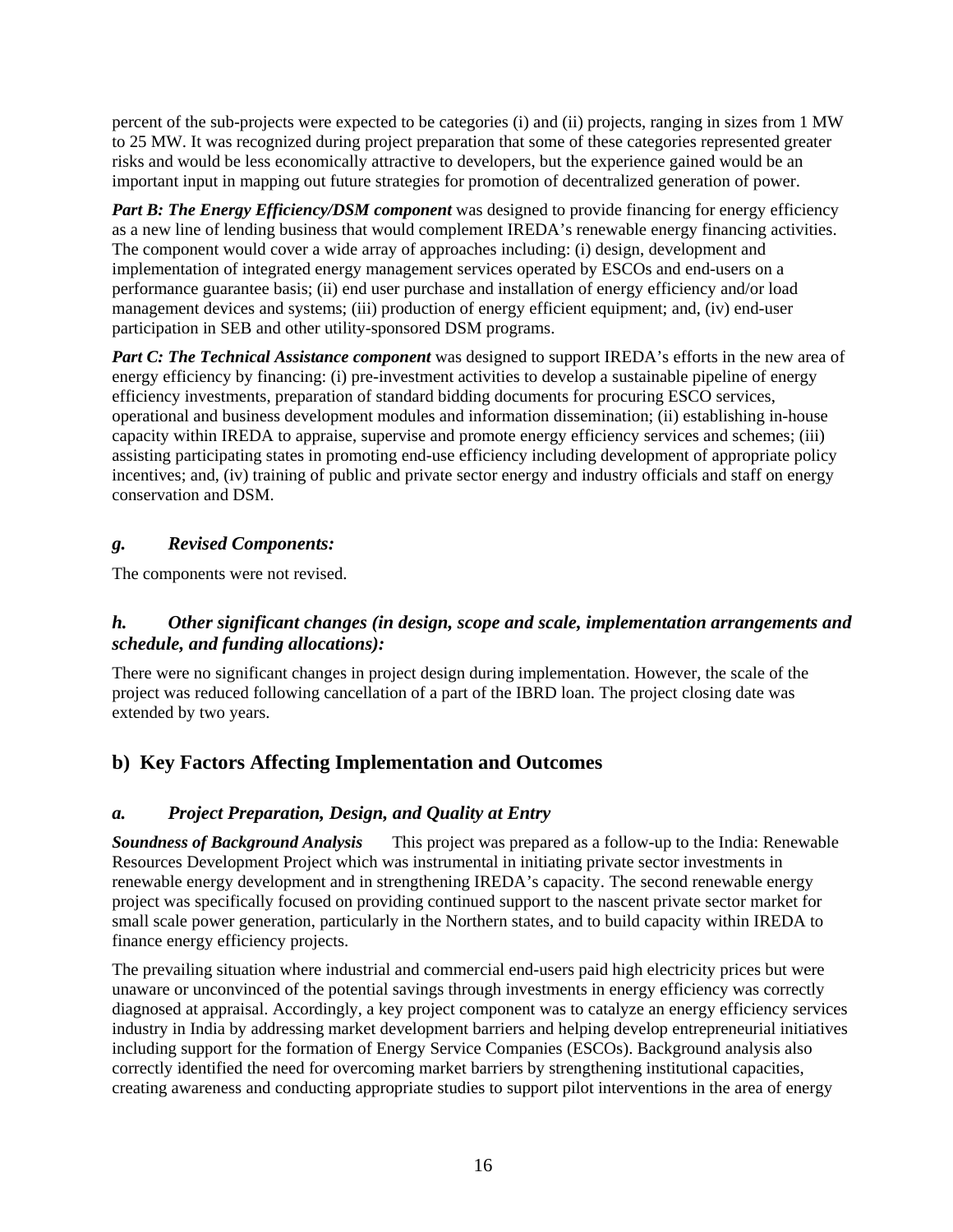efficiency. Accordingly, these activities were supported through a Global Environment Facility (GEF) grant.

*Assessment of Project Design* The project design incorporated lessons from the implementation experience of the first Bank project with IREDA, such as development of a sufficient sub-project pipeline upfront and better estimation of civil works and interconnection costs. The project also incorporated lessons from the Bank's EE DSM experience as part of the power sector reform loans which identified the need to develop capacity in an Indian financial institution to appraise and finance energy efficiency investments.

The design of all the three components was found to be adequate. First, the small hydro component allowed IREDA an opportunity to enhance private sector project development capacities, develop new small-hydro project models and diversify its geographical outreach by reaching to the Northern and Eastern states. Second, the decision to include energy efficiency as a component was appropriate as many of the market barriers to energy efficiency are similar to those for renewable energy. The flexibility adopted for types of energy efficiency interventions eligible for support proved to be a crucial factor in allowing for implementation of approaches that worked in the Indian context. Third, the TA design was appropriate for enabling greater awareness about energy efficiency in the Indian industry, examining/testing different approaches for financing efficiency investments, and in creating and strengthening capacities in the market at large and in IREDA to finance efficiency investments. The TA design was revised at mid-term review to focus on near term market opportunities and reduced its emphasis on certain policy aspects, given the creation of the Bureau of Energy Efficiency (BEE) who assumed the lead role in Indian Energy Efficiency Policy work.

*Adequacy of Client Commitment at Entry* At the time of appraisal, IREDA had already built a large pipeline of sanctioned loans to be financed under the project. IREDA had also started building an energy efficiency pipeline in anticipation of a 1998 start date. This early start in project preparation allowed IREDA extra time in building a portfolio of loans in the new field of energy efficiency.

*Assessment of Risks* The assessment of risks at the time of appraisal was moderately satisfactory. While the risk from changes in government policy incentives for renewables was seen as low at appraisal, its actual impact during several years of project implementation was substantial with the lapse of the MNES tariff and the passage of the Electricity Act of 2003. Additionally, the risks emanating from multi-year variations in hydrology were not envisaged at appraisal, though such risks had a significant financial impact on loans for the sub-projects in Andhra Pradesh. The assessment of risk was appropriate regarding the nascent stage of ESCO based energy efficiency models and in the case where the demand for energyefficiency investments did not materialize (or did not translate into bankable projects). Indeed, the project was seen as mechanism which could adequately assess and address the risks inherent in implementing such approaches.

# *b. Implementation (including any project changes/restructuring, mid-term review, Project at Risk status, and actions taken, as applicable):*

*Initial Delays*: The project was initially prepared in 1997-98 but the Board presentation was delayed due to prevailing international sanctions against India. The project was finally approved by the Board in June 2000 and became effective in January 2001. In the interim period, some of the identified sub-projects were funded through IREDA resources and the ongoing first World Bank line of credit. However, disbursements under this second project were slow until the first line closed in December 2001. The slow initial off-take combined with factors mentioned below affected implementation and eventually led to cancellation of part of the proceeds.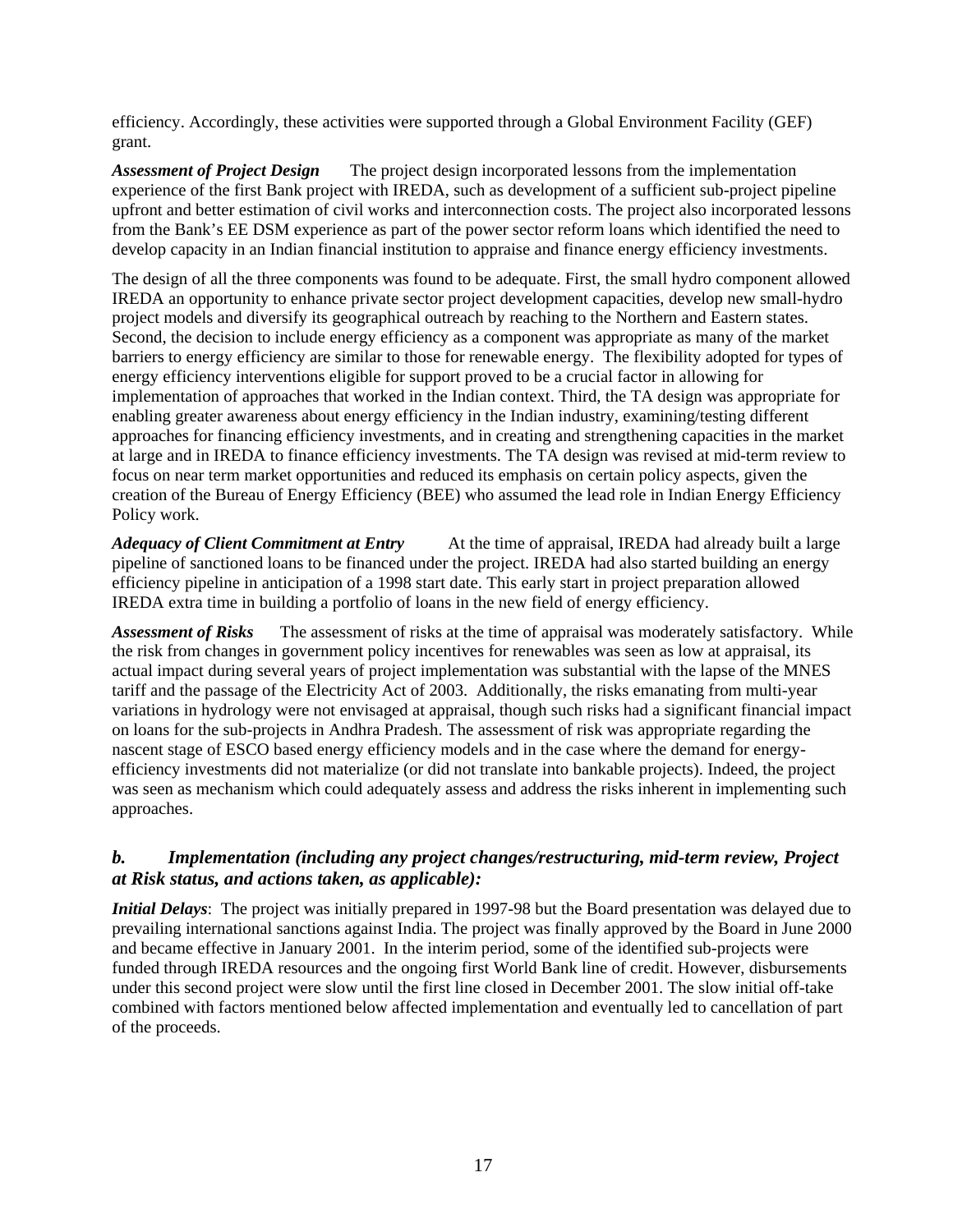*Impact of Change in Policy and Regulatory Environment:* The lapse of prevailing government guidelines<sup>1</sup> for renewable power purchase tariffs created significant challenges for SHP developers. Under the Electricity Act 2003 which was adopted several years after project effectiveness, the mandate for Renewable Energy tariff policies was given to state electricity regulatory commissions (SERCs). However, in the absence of clear central policy guidelines and inadequate tools to determine the economic cost of renewable energy vis-à-vis conventional power, most states could not swiftly issue new policies, leading to significant regulatory uncertainty for new project developers who were unable to get approval for proposed power purchase agreements (PPAs) for their potential plants. Several states took this opportunity to terminate and renegotiate existing PPAs to lower levels. This situation represented significant risk for SHP developers and lending institutions such as IREDA. Investment decisions and requests for disbursement against previously approved loans were frequently delayed until the regulatory uncertainty was removed. This problem was slowly resolved on a state-by-state basis over the course of the following three years. Project development and consequent disbursement by IREDA against the WB LoC increased once future revenue streams, as determined by state-specific regulatory PPA policies, became more secure.

*Competition from Commercial Banks – Development of a Wider Market:* During implementation IREDA faced increasing competition from commercial banks which were now more interested in financing small hydro and energy efficiency projects. At the time of project appraisal, commercial bank interest, experience, and comfort in these types of investments was quite low, but the demonstrated financial viability of the IREDA investments changed this perception. The credibility of IREDA's expertise in appraising potential projects became increasingly recognized by the financial sector over the course of the project, and several project developers who had initially applied for IREDA loans were able to obtain financing from other commercial sources with loan applications made stronger by the fact that IREDA sanctioning approval had been obtained. A total of thirty five sanctioned small hydro and energy efficiency projects representing loans of more than US\$ 136 million were dropped from the IREDA sanctioned portfolio during implementation. Most of these projects obtained financing from other sources and have since been commissioned. This is evident from a sample analysis undertaken as part of the final evaluation of the project, which revealed that 15 out of 19 of these projects were commissioned, with one additional SHP project currently under construction. Additionally, several loans were prepaid by project sponsors who were able to obtain lower cost financing than could be provided by IREDA.

While this clearly signaled the "success" of the project in achieving overall goals of lowering barriers for private sector development of EE and RE and in mainstreaming financing for such projects in local commercial banks, it negatively impacted the disbursement of IDA/IBRD funds under the LoC, ultimately leading to partial cancellation of US\$ 26 million of the IBRD proceeds which were not likely to be used by the time of project close. IREDA increasingly lost market share of a growing total market for RE and EE to other competing financial institutions who were able to offer more flexible products and services from local branch offices and who were not bound by many of IREDA's procedural processes. These processes were criticized by some developers as too cumbersome and bureaucratic. This experience tested IREDA as an institution, and proved ultimately useful by forcing IREDA to take several steps to improve the attractiveness of its loan offerings, such as revising loan terms and conditions, implementing several actions to streamline its business procedures and reducing documentation requirements.

*Institutional and Governance Challenges:* For a significant part of the project duration (about two and a half years) the position of Managing Director (MD) of IREDA was vacant. This affected the overall governance arrangements at IREDA, hampering institutional responsiveness in an increasingly competitive market. However, in June 2007 the MD post was elevated to that of Chairman and Managing Director (CMD) and the acting MD was formally appointed to this post. Soon after, the vacant post of Director (Technical) was also filled, and three Independent Directors were appointed to the IREDA board which was

 $\overline{a}$ 

<sup>&</sup>lt;sup>1</sup> The MNES guidelines were issued in 1994 and recommended a set rate of Rs. 2.25 per unit with a provision for escalation of 5% per annum for 10 years.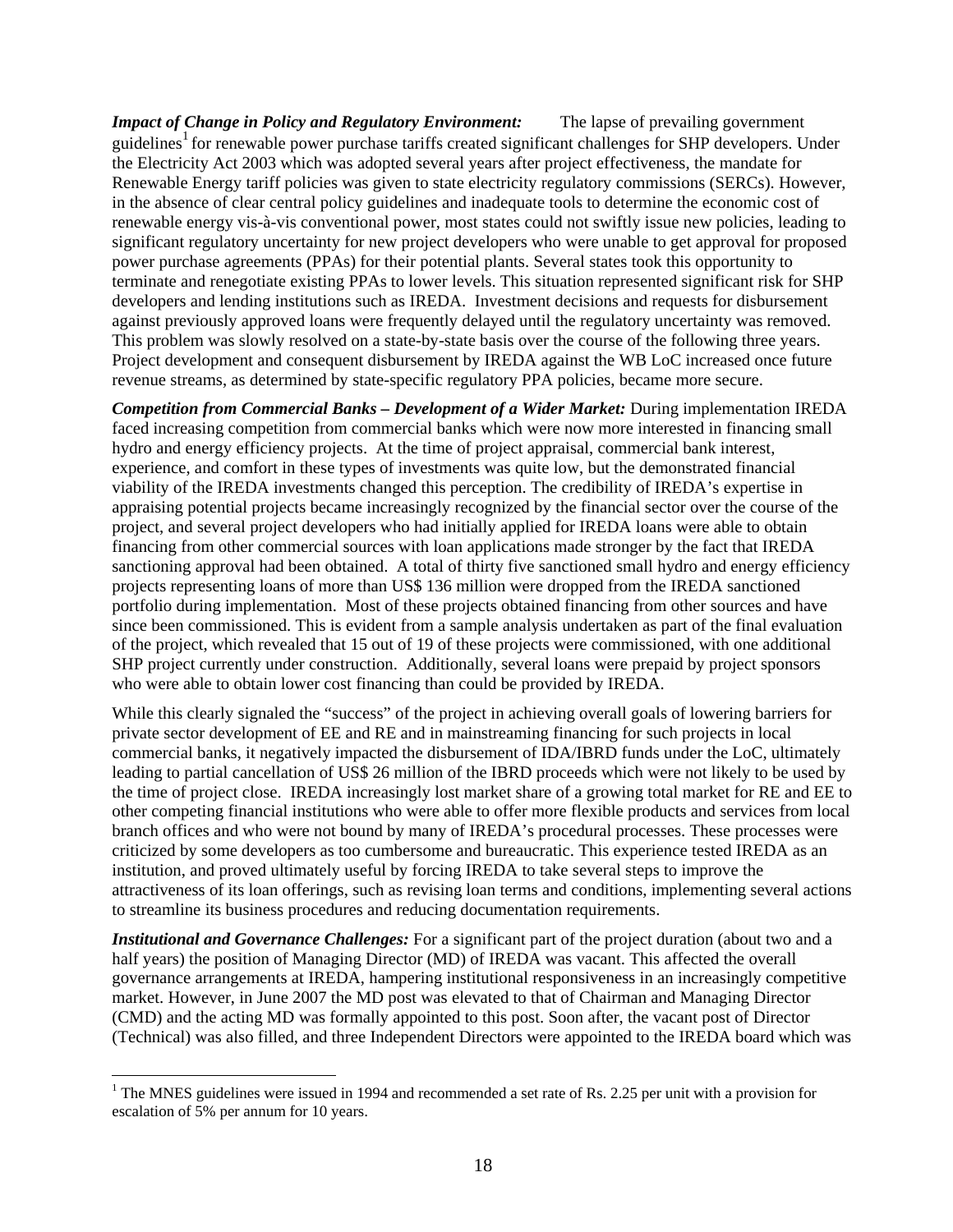a positive step in increasing IREDA operational independence from the Ministry of New and Renewable Resources, which continues to be the principle shareholder of IREDA. With these changes IREDA governance structure is much improved and oriented in a more commercial fashion.

*Impact of Natural Causes:* Natural causes also had a negative impact on the project. Six hydro sub projects were implemented in AP, a state which faced drought conditions for three years from 2001-02 to 2003-04. Consequently, these projects experienced a severe decrease in available discharge levels, leading to severely reduced opportunities to generate power, earn revenue and service debt. Not surprisingly, all of these projects were soon classified as non-performing assets (NPAs). In 2001-02, IREDA funded interest requirements and added the interest funded to the principal outstanding for these projects and revised their loan repayment schedules. The drought conditions persisted through 2002-03 and 2003-04. As a result of all of these events, IREDA came up with a restructuring package for these projects in 2005/6, and now all of the project sponsors are now servicing their loans in a timely manner. This temporal concentration of NPAs is a not unexpected outcome for a non-banking financial institution which is insufficiently diversified across sectors and geographic locations. While increased IREDA lending in other states and for other types of projects such as wind and energy efficiency will help mitigate future portfolio risk, IREDA will always carry higher levels of exposure to natural disasters due to the composition of its lending portfolio which supports its mission.

*Implementation of the GEF TA Program (TAP):* The GEF Technical Assistance Program (TAP) was closely monitored and modified to respond to changing conditions, most notably the formation of the BEE and the reduced prospects for utility-led DSM. With the establishment of the BEE, initial TAP work was undertaken to support BEE policy activities such as technical support for issuance of new codes and standards. As the BEE become more established, this policy support was no longer identified as a priority, and TAP activities were refocused on other EE market and pipeline development tasks, including an increased focus on increasing financial sector capacity to lend for EE. The GEF TAP also provided support to IREDA for a package of strategic assignments in the areas of new business development for IREDA, resource mobilization and organizational restructuring to enable better response to increasing competition in the Indian market for clean energy financing.

# *c. Monitoring and Evaluation (M&E) Design, Implementation and Utilization:*

*M&E Design* The M&E plan for the project comprised of targets that were linked to achievements of different project outputs. This included a capacity addition target of 200MW of small hydro sub-projects (revised to 153 MW); commissioning energy efficiency sub-projects that had measurable energy and capacity savings; and developing a sustainable energy efficiency portfolio and institutional capacity through the TAP. This plan focused on monitoring and regular reporting of the progress in achieving the PDOs and project outputs through quarterly progress reports (QPRs) from IREDA, annual reports, energy audits, and direct feedback from relevant stakeholders.

During the mid-term review and in subsequent missions the M&E design was further strengthened to include additional key indicators, as targets were not specified for some of the key project objectives. Measurable indicators for the TA component were designed and an accompanying implementation plan with expected outputs and timeframes was agreed on. In addition, it was agreed to strengthen and streamline the information provided in the QPRs by adding an analysis of the critical areas of concern and a detailed implementation plan to address these. IREDA built and strengthened its overall M&E systems during the course of the project.

*M&E Implementation:* Targets for some of the project outcomes were not clearly defined at the beginning of the project. This was addressed by laying out action plans with timeframes. Corrective actions were taken when needed to revise action plans and timeframes for delivery.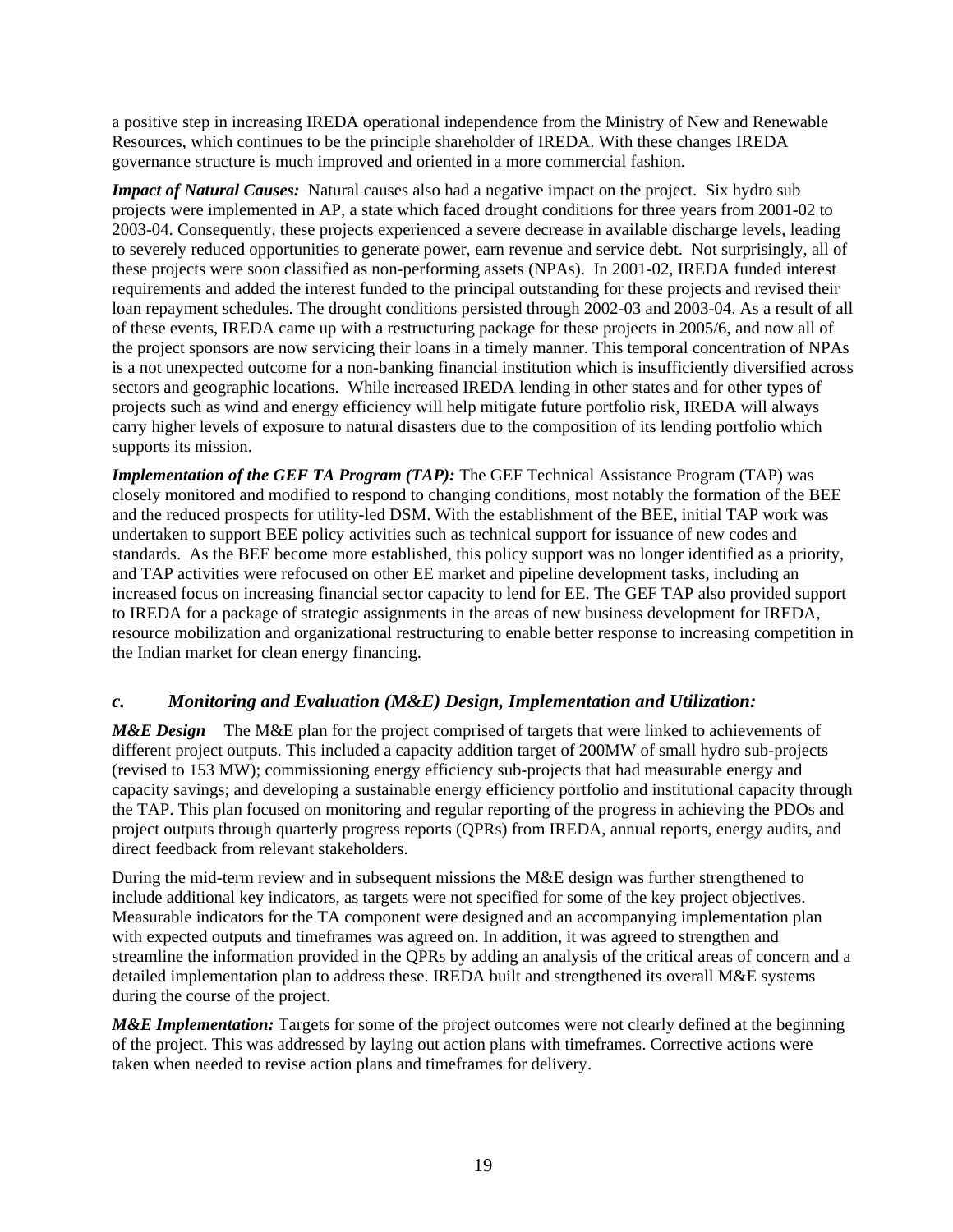*M&E Utilization:* OPR formats were revised during implementation to improve their effectiveness and identify the need for corrective action. M&E information from QPRs was used to provide feedback to IREDA on issues pertaining to project implementation, sectoral performance, contribution of the projects to the installed capacity of hydro projects, development of capacity in the energy efficiency sector, and to review outcomes of the project. This information helped IREDA/GoI and the Bank team maintain focus on key outstanding issues and their timely resolution, which enabled successful achievement of project development objectives.

# *d. Safeguard and Fiduciary Compliance (focusing on issues and their resolution, as applicable):*

*Environmental Safeguards:* The primary focus of safeguard compliance for the small hydropower (SHP) sub-projects was managing adverse impacts on the water environment and sensitive areas such as forests. The potential negative impacts on air quality was the key issue to be addressed for the energy efficiency projects. Another common theme during implementation of subprojects in both types of projects related to ensuring sufficient worker and site safety. IREDA sub-projects were fully compliant with environmental safeguards and it is noted that IREDA proactively improved its internal systems to ensure compliance.

A separate environmental audit of the small hydro projects was undertaken during implementation and key recommendations of the audit were adopted by IREDA through the development of a more streamlined project appraisal process. Though this system could not be used on any of the sub-projects under the operation as they were developed before the audit was completed, the system will be a very useful tool for IREDA in the future especially as larger hydropower projects are pursued as part of the new business strategy. Pre-disbursement (post-sanction) inspections were used to encourage the project developers to improve on-site environmental management. In several small hydro locations, good practices on environmental management were noted indicating sensitized project developers. Some of the observed developer practices included tree plantations within the project sites, innovative arrangements for debris disposal, and changing design of intake weir to have better control on minimum downstream flow requirement. Common shortcomings included limited attention to workers' safety during implementation and delays in obtaining regulatory clearances, especially from pollution control boards.

*Social Development aspects:* Overall, the approach of SHP developers in encouraging effective community involvement has been positive. Provision of employment opportunities for local people, tree planting, provision of education, and support for recreational activities have been undertaken by several SHP developers as part of their business practices. Proactive efforts to enter into active partnerships with local communities fully respecting their needs is noted as a positive attribute of several of the SHP developers. Land acquisition for SHP involving common lands has been a bottleneck issue, particularly in states like Himachal Pradesh, and has been highlighted as an area requiring policy level attention.

*Financial Management:* FM arrangements from a fiduciary perspective under the project were implemented in a satisfactory manner. The project management report (PMR) formats designed at the appraisal stage were found to be cumbersome during implementation and were therefore refined in the second year. Thereafter, these were submitted on a regular basis, albeit a little delayed in a few instances. Entity audits were regular and did not contain any major accountability issues. Project audits for the IDA credit, GEF grant and IBRD loan were also submitted in time. Consolidated reporting for the three funding sources (IBRD, IDA, GEF) was done for the financial statements from 2006-07 onwards.

*Procurement:* Procurement undertaken by IREDA and its borrowers under the project was largely satisfactory. Procurement of TA services and goods under GEF funding was also satisfactory, although several activities experienced long procurement-related delays. There was considerable delay in awarding the contract for the installation of an improved FM system and loan accounting system for IREDA. This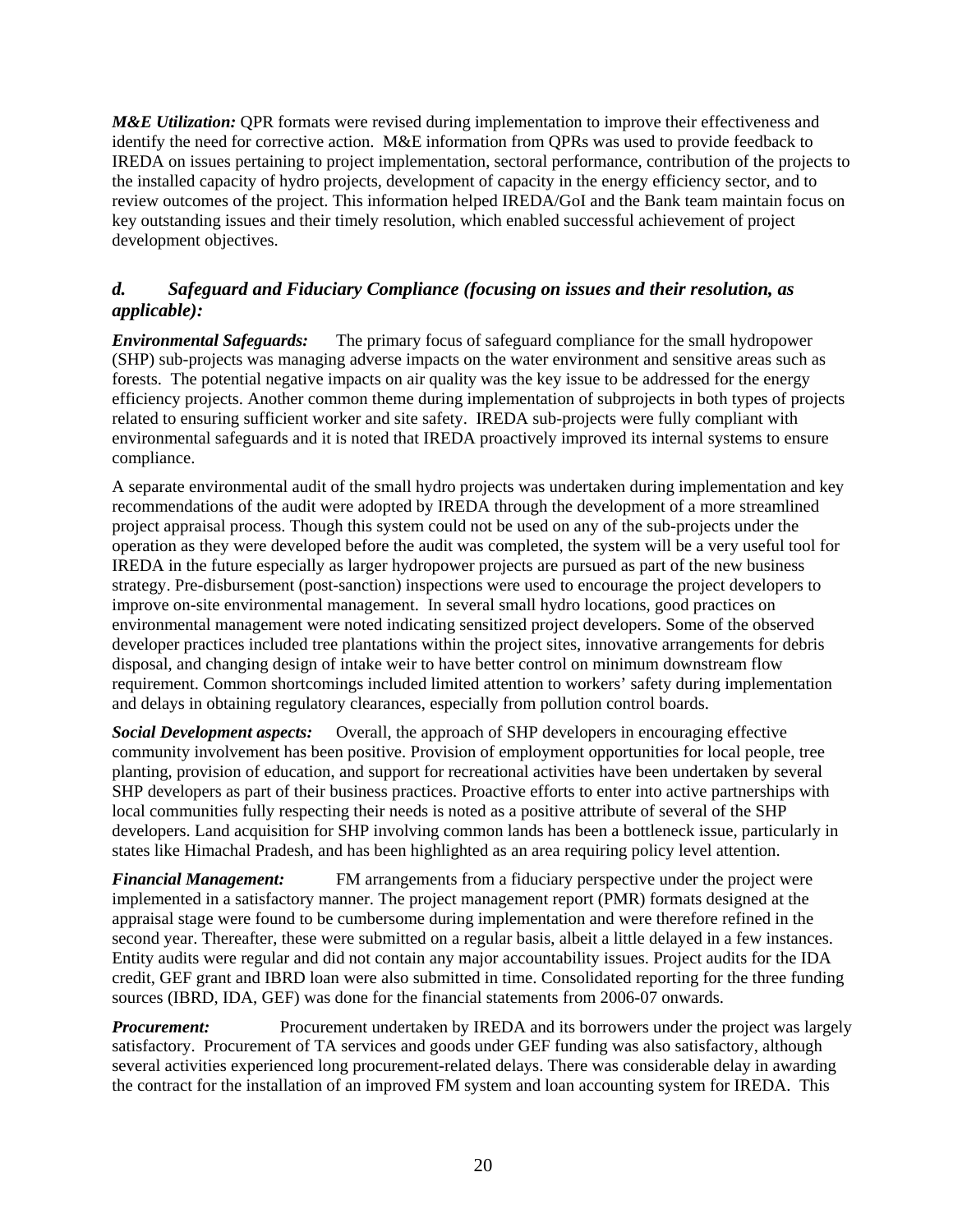was due to several reasons cited in the aide memoires, and at the end of the project this activity still remains incomplete.

# *e. Post-completion Operation/Next Phase (including transition arrangement to postcompletion operation of investments financed by present operation, Operation & Maintenance arrangements, sustaining reforms and institutional capacity, and next phase/follow-up operation, if applicable)*

*Sustainability of sub-projects funded under the project:* Of the 44 SHP sub-projects funded under the World Bank LoC, 34 have already been commissioned and the remaining 11 are expected to be commissioned by March 2009. Of the 12 energy efficiency sub-projects supported, 11 have been commissioned and the remaining one sub-project is expected to be commissioned by December 2008. Despite the cost and time escalations in several cases, and lower capacity utilization factors due to vagaries of hydrology in hydro sub-projects, it is seen that financial rates of return based on actual cost and generation data is higher than the cost of capital. The private developers have an adequate incentive to ensure appropriate operations and maintenance of these sub-projects. As a result, no significant postcompletion operational issues are anticipated.

*Institutional and Financial Sustainability of IREDA:* IREDA has matured as a financial institution during the course of implementation of the two Bank projects, having financed over 200 projects in renewable energy and energy efficiency. IREDA is the lead "green energy" financial institution in the country and has won both regional and international recognition. IREDA's institutional capabilities have been enhanced significantly during this period in resource mobilization, disbursement and maintaining portfolio quality (as further detailed in Annex 10).

As a result of the strategic change consultancy studies, IREDA has a clear business development strategy which has been approved by the IREDA Board which, if successfully implemented, will allow IREDA to continue its leadership role in promotion and development of the RE and EE sectors. In additional to expanding lending in familiar areas such as small hydro and wind, IREDA will also pursue financing opportunities for medium sized renewable energy projects, supply-side efficiency, niche end-use energy efficiency projects (such as waste heat recovery), biomass gasification for thermal applications in industries, and solar photo voltaic projects.

As recommended in the strategic change studies, IREDA is also engaging with other financial institutions for consortium financing of larger projects. Increased outreach to other specialized financial institutions such as Power Finance Corporation (PFC) has helped forge new partnerships. While IREDA was not successful in sourcing additional low cost funds from the domestic market, new resources are being mobilized from international sources, including Asian Development Bank (ADB), European Investment Bank (EIB), KfW and others. As a result, the institutional gains over the course of the Bank-financed project are expected to sustain and expand going forward.

#### *Next Phase / Follow-up Operation:*

Rising global and local environmental concerns together with recent rapidly escalating fossil fuel prices have led to increased support for energy efficiency and renewable energy development and consequent increased demand for financing of these investments. The Government of India has also made a clear and strong commitment to support scaling-up of renewable energy and energy efficiency, most recently as part of the special missions under the National Climate Change Action Plan (2008). In this context, the enabling policy and implementation environment for clean energy is likely to become increasingly stronger, further supporting IREDA's future prospects for lending.

As a market leader in renewable energy financing, IREDA has built a unique capacity in this growing market that sets it apart from other financial institutions now entering the field. IREDA has also built up its capacity in energy efficiency financing and is also developing in-house carbon financing knowledge and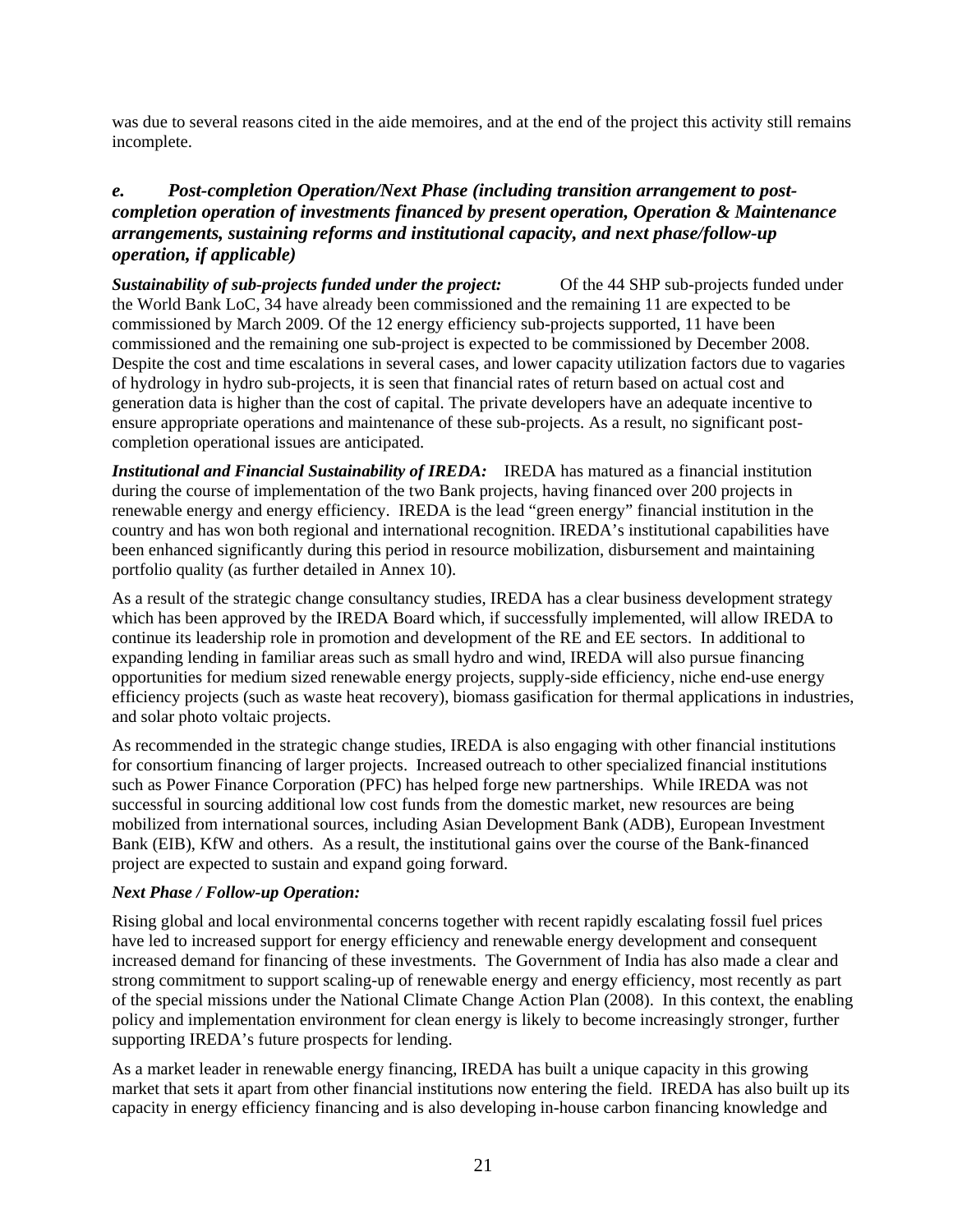skills. IREDA has recently signed partnership agreements with larger institutions such as the Power Trading Corporation (PTC), Power Finance Corporation (PFC) and the Infrastructure Development Finance Company (IDFC) to structure and co-finance projects, which represents further evidence of the value these institutions place on IREDA's capacity and experience.

IREDA had previously focused on financing smaller sized projects (1-10 MW) but is now focusing its attention on larger projects as well, as was suggested by the outputs of the WB-supported strategic change TA provided under this project. Among the recent new flagship projects is the loan for the 100 MW Tata Power Wind Project, co-financed by IREDA and the private sector operations arm of the ADB.

There is a need for further financial support to IREDA at this critical juncture as it forges new partnerships and pursues larger projects, which could be an opportunity for a new engagement between the World Bank and IREDA. While the Indian market for commercial finance of clean energy investments has experienced rapid expansion, there remain several areas which are not being served by the commercial finance market. These areas including geographic zones such as in the Northeast where the level of private sector investment in RE and EE is low, new business models that have the potential to become commercial, and more complex project and financial structures. The ICR team recommends that the Bank engage with IREDA and the Government to discuss and develop possible options for a new operation aligned to the new IREDA business strategy and changing investment climate for clean energy. This recommendation is consistent with recent CAS discussions on the sustainable growth pillar, whereby the Bank has stated that it will assist the GOI to access additional funding for measures that further reduce GHG emissions.

# **c) Assessment of Outcomes**

# *a. Relevance of Objectives, Design and Implementation (to current country and global priorities, and Bank assistance strategy):*

The project objectives and design are considered to be highly relevant to the current national priorities and the Bank assistance strategy. The Government of India has placed a strong emphasis on clean energy development and climate change as evident from the passage of the Energy Conservation act of 2001 and the recently announced "National Action Plan on Climate Change."

The objectives of the project are fully consistent with Bank's 2004 CAS that supports partnerships for Global Environment and promotes private sector led growth by provision of infrastructure. The project also supports Millennium Development Goal 7: Ensuring Environmental Sustainability.

# *b. Achievement of Project Development Objectives and Global Environmental Objectives (including brief discussion of causal linkages between outputs and outcomes, with details on outputs in Annex 4):*

#### **PDO-(a): Augment power supply through environmentally sustainable small hydro investments**

The project was successful in augmenting power supply through environmentally sustainable small hydro investments and mobilizing private sector investments in renewable energy power projects. The World Bank has supported 45 sub projects with an installed capacity of 158.25 MW through the second line of credit. Of these, 34 sub projects have been commissioned with installed capacity of 95.65 MW and 11 sub projects with installed capacity of 62.60 MW are expected to be commissioned by March 2009.

During the project a number of regulatory developments at the central and state levels occurred that now provide a good enabling environment for the development of SHP. Nineteen states have specific policies for SHP, 10 states have notified feed-in tariff orders for SHP, and MNRE has announced a new capital subsidy scheme to further support SHP. The total SHP capacity in the country exceeds 2100 MW as of March, 2008 and the target for capacity addition of SHP for the Eleventh plan is 1400 MW.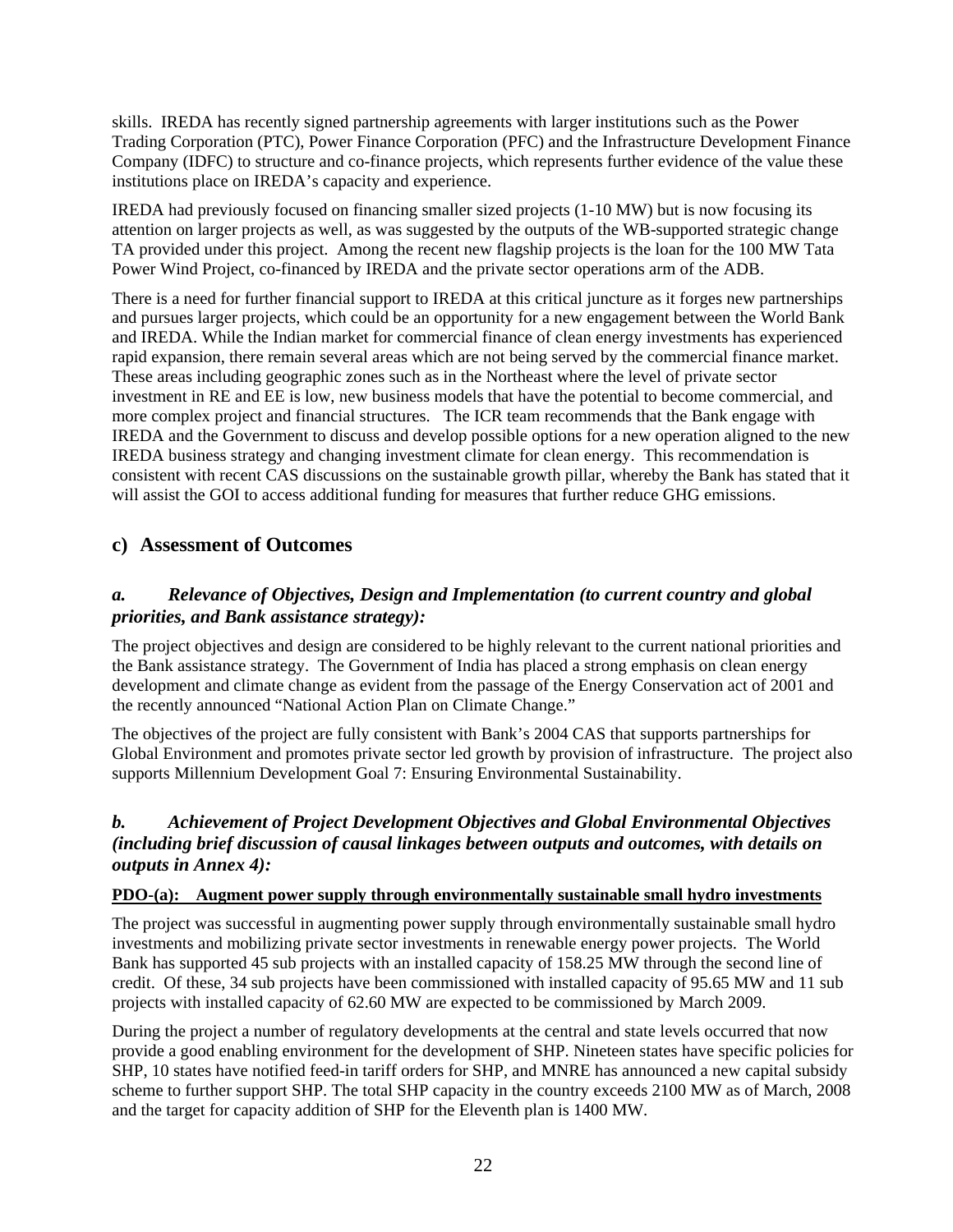Out of the total capacity of 536.7 MW installed during the Tenth plan, this project directly supported 95.65 MW. Sub-projects that dropped out of the project but were completed with financing from other sources contributed another 38 MW. Hence, the project supported about 25 percent of the planned SHP additions during this period.

## **PDO-(b): Mobilize private sector investments in renewable energy power projects**

*Emergence of a Strong Segment of Private Sector SHP Developers:* The project provided lending to 23 SHP entrepreneurs at a time when funding from other sources was not readily available. The successful implementation of these projects has led to some of these entrepreneurs leveraging their initial success to then set up multiple projects in the same location. It has also instilled confidence by certain developers previously only focused on local prospects to implement projects in new states, as was demonstrated when entrepreneurs from Andhra Pradesh successfully set up SHP plants in Northern states. In some cases large SHP players have also used the second LoC to develop expertise in project implementation and plant management.

*Increased Development of SHP sub-projects by Private Sector:* Initially, all most SHP projects were in the public sector in India. IREDA was a pioneer in fostering private sector based hydro development and, at present almost all such projects are developed by private sector developers.

*Increased Financing of SHP sub-projects by Commercial Banks:* The sub-projects funded under Bank line of credit took loans from IREDA at commercial terms or higher, and did not crowd out financing from the commercial market. In fact, the success of World Bank-IREDA funded schemes aroused greater interest from commercial banks, leading to the gradual emergence of a more competitive market for funding SHP schemes. As noted earlier, some of the project developers originally assisted by IREDA took up additional schemes with funding from other commercial sources. IREDA, however, is still widely recognized for its strength in appraising SHP sub-projects and a number of the commercial banks do not have the required expertise. Therefore, larger financial institutions have started partnering with IREDA through consortium financing to utilize IREDA's expertise in evaluation of projects which combines well with their larger loan limits and lower costs of funds. This has allowed IREDA to finance medium and large scale hydro projects.

## **PDO-(c): Promote energy efficiency and demand-side management (DSM) investments**

*Energy Efficiency Investments under the Project*: The project was also successful in promoting energy efficiency and demand-side management (DSM) investments which further augmented power supply. Seventeen energy efficiency projects included in the portfolio at the time of project close are in various stages of implementation, financed by the project and IREDAs own resources representing over 90 MW in additional capacity / avoided peak demand. These projects have been financed by over US\$ 36 million directly disbursed for EE investment at the time of project close. The total amount of investment for IREDA's energy efficiency loan portfolio, including sponsor's equity contributions and other cofinancing, will exceed  $$74$  million<sup>1</sup> once final commissioning is complete. Twelve of these projects have been commissioned by project close, and the estimated savings projected for these projects is 249 million kWh equivalent per year.

*Commercial Bank lending in Energy Efficiency*: Based on IREDA's experience in energy efficiency financing, several local banks have also launched loan programs for energy efficiency. Five banks, namely State Bank of India, Canara Bank, Union Bank, Bank of Baroda and the Bank of India, have launched new lending schemes for energy efficiency.

 $\overline{a}$ 

 $<sup>1</sup>$  A fixed exchange rate of Rs.44.83 per US \$ was used to calculate US \$ contributions made by borrower/project sponsors across</sup> the project timeline.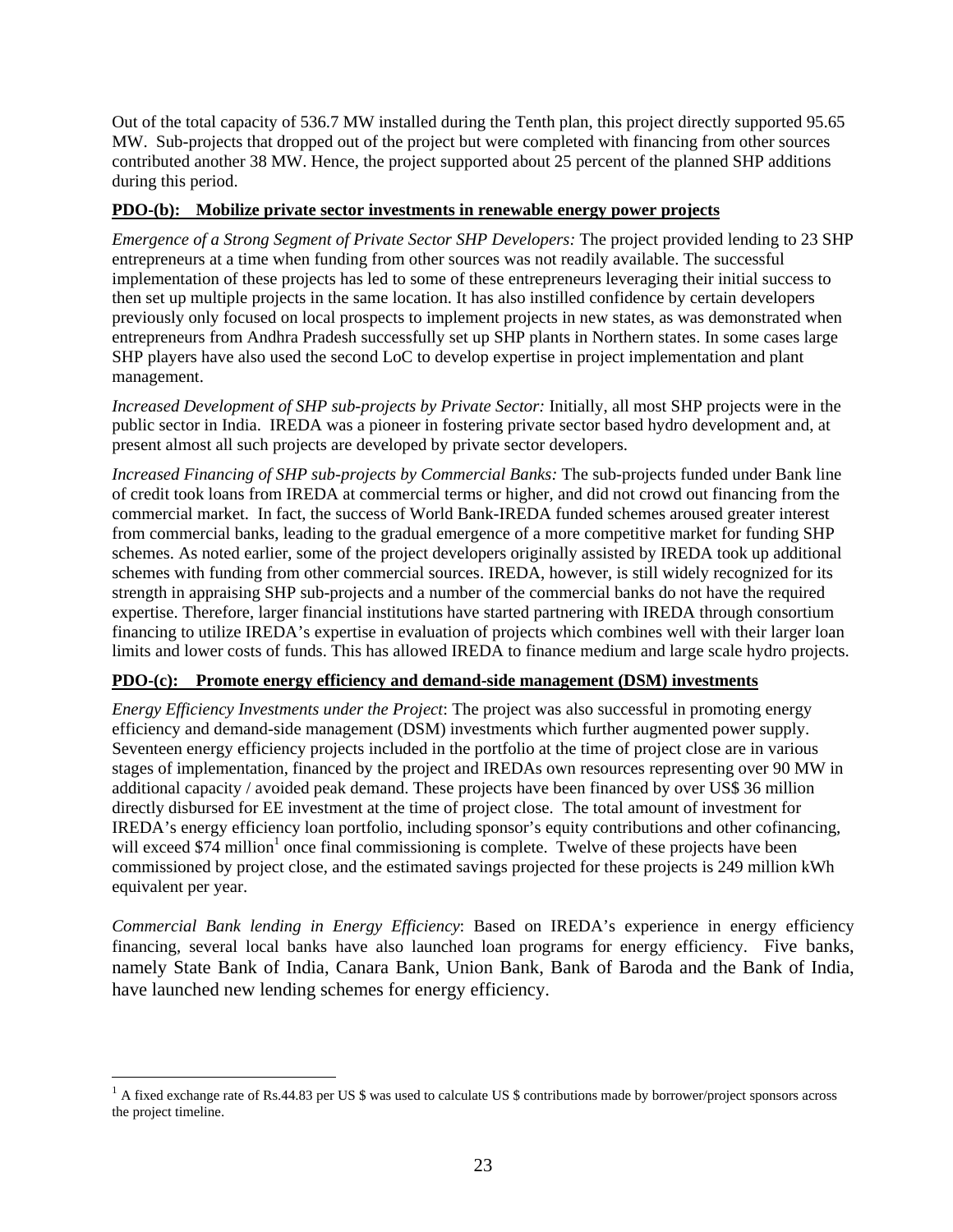*Enhanced Policy Environment and Institutional Support for Energy Efficiency* The Energy Conservation Act, 2001 was a critical milestone for energy efficiency in India. The Bureau of Energy Efficiency (BEE) was established as a statutory body under the Ministry of Power to plan, implement and monitor the various programs under the Act, including standards and labeling programs, certification and accreditation for energy managers/auditors, energy efficiency policy research, awareness and development and implementation of energy efficient building codes, among other activities.

*Increased availability and utilization of energy efficiency interventions:* Successful lending for EE subprojects by IREDA demonstrated the financial viability of such investments, leading to increased acceptance and financing by both the concerned industries and by the commercial banking sector. For example, waste heat recovery systems were few in India prior to the implementation of the investments under the project. However, this option is now widely accepted as viable throughout the industry. Annex 11 presents a good example of how financially sick enterprises units can be revived with effective deployment of energy efficiency measures. Many activities supported under the GEF TAP provided support for the increased use of EE in numerous sectors through market awareness and demonstration activities

## **GEO: Enhance and sustain improved end-use energy efficiencies with consequent reduction in carbon emissions**

The activities supported under the GEF TAP were able to successfully provide institutional development support to IREDA to create and expand the new line of business of energy efficiency lending, increase broader awareness and capacity for EE, and increase market development for increased energy efficiency investments, by both IREDA and the commercial banking sector.

While the initial project included a specific focus on ESCO development, this mechanism has not achieved widespread success in the Indian context. ESCOs in India face a number constraints including inability to prepare bankable projects, limited legal and contractual capabilities, poor contract enforcing environment, poor balance sheets and limited experience and expertise in structuring projects with adequate payment structures. Nevertheless, the ESCO activities under this project have provided valuable initial experience, and will support future BEE programs in this area.

The total estimated energy and  $CO<sub>2</sub>$  savings which will be achieved assuming successful commissioning of the projects under implementation is 6.70 million tons of  $CO<sub>2</sub>$  reduction.

# *c. Efficiency (Net Present Value/Economic Rate of Return, cost effectiveness, e.g., unit rate norms, least cost, and comparisons; and Financial Rate of Return):*

# *SHP Sub-projects*

*Financial Analysis:* At appraisal, the FIRRs of 14 sub-projects in the project pipeline were calculated to be in the range of 22.0 to 40.1 percent. On project completion, FIRRs for 24 of the sub-projects funded under Bank line of credit (for which actual generation data could be obtained) were found to range between 15 and 51 percent. The FIRRs for the same sub-projects at the time of loan sanction were calculated to be in the range of 15 to 56 percent. Project unit costs for eighty percent of the projects ranged from US\$ 960/kW to US\$ 1526/kW but there were projects with costs as low as US\$607/kW and as high as \$1857/kW as well. The wide variation in unit project costs is on account of the locations and types of SHP projects implemented and to a small extent on exchange rate discrepancies.

*Economic Analysis:* At appraisal, the EIRRs of 14 sub-projects in the project pipeline were calculated to be in the range of 20.5 to 51.3 percent. On project completion, EIRRs for 23 of the sub-projects funded under Bank line of credit (for which actual generation data could be obtained) were found to range between 27 - 224 percent in all cases higher than the hurdle rate. The EIRRs for the same sub-projects at the time of loan sanction were calculated to be in the range of 21 to 47 percent.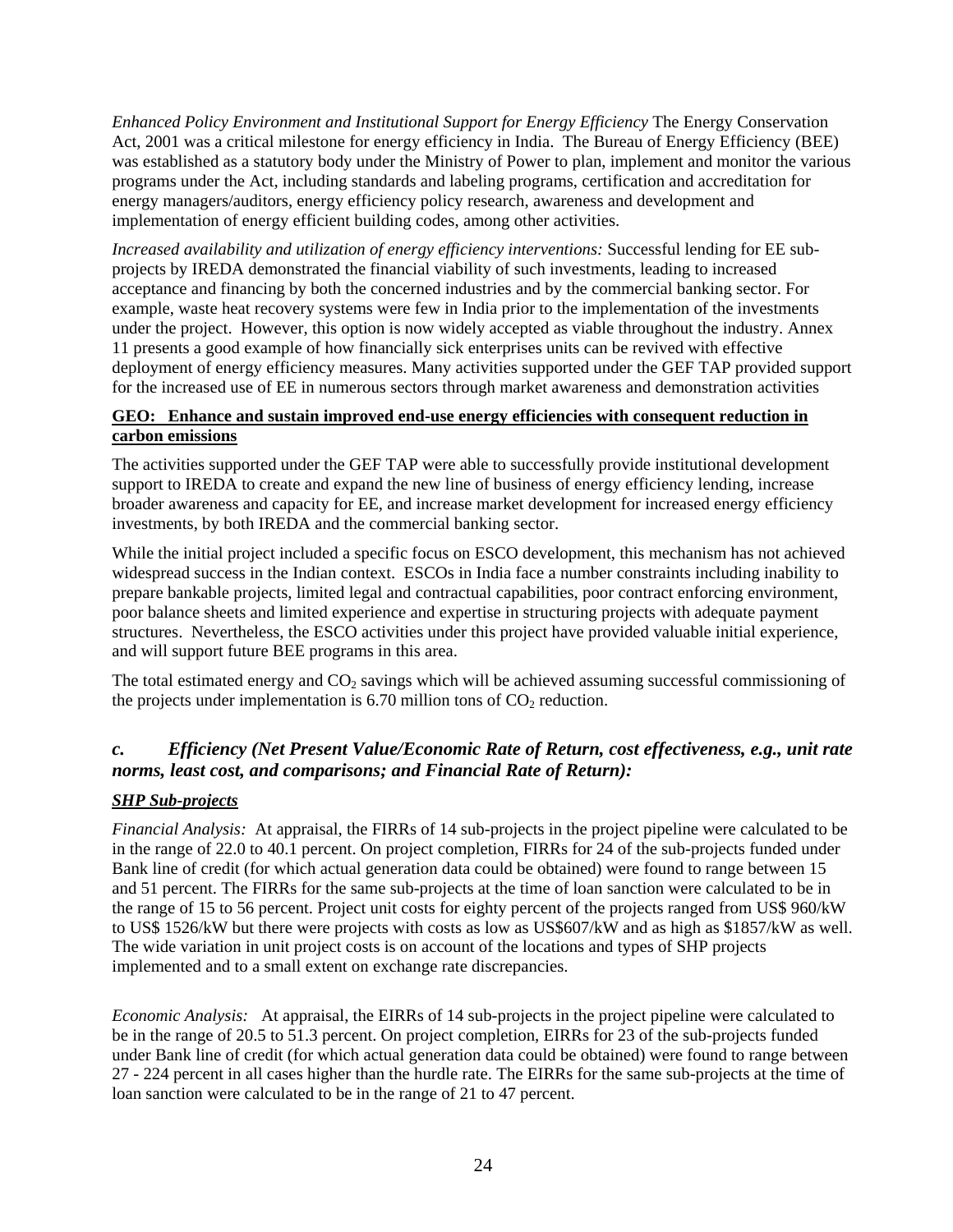## *EE Sub-projects*

*Financial Analysis:* At appraisal, the FIRRs of 16 sub-projects in the indicative pipeline were calculated to be in the range of 26 to 158 percent. On project completion, FIRRs for 5 of the sub-projects funded under Bank line of credit (for which actual generation data could be obtained) were found to range between 11 and 91 percent. The FIRRs for the same sub-projects at the time of loan sanction were calculated to be in the range of 26 to 51 percent.

*Economic Analysis:* The Economic rates of returns (EIRRs) were calculated for a sample of projects and found to range between 53 and 238 percent. Although a one on one comparison with appraisal estimates was not possible due to the rapidly changing portfolio, this compares well with the appraisal estimates of a range of 26-155 percent for a different sample of projects.

## *d. Justification of Overall Outcome and GEO Outcome Rating (combining relevance, achievement of PDOs/GEO, and efficiency):*

The project was and remains highly relevant to GoI priorities, and was successful in achievement of the development objectives. The project has had a positive impact in increasing private sector financing of renewable and energy efficiency projects.

Rating: Satisfactory

# *e. Overarching Themes, Other Outcomes and Impacts (if any, where not previously covered or to amplify discussion above):*

*Emergence of a wider market for financing RE and EE projects* IREDA's pioneering role in financing private sector renewable energy and energy efficiency projects has been instrumental in stimulating the interest of other commercial financial institutions to enter this sector. Numerous commercial banks are now active in financing renewable energy and energy efficiency projects through existing financial products, and five have launched new specific schemes to finance energy efficiency investments in SMEs.

IREDA's internal procedures in issuing new loan products are often less flexible than those utilized by the domestic financial market participants, although IREDA has been able to increase the variety and competitiveness of its loan products and has streamlined its procedures. However, as a publicly owned nonbanking financial institution, it will be extremely challenging for IREDA to match the offerings and flexibility of the commercial financial markets. IREDA must therefore focus on areas where it has comparative advantages.

## *Poverty Impacts, Gender Aspects, and Social Development*

*Employment***:** Almost all of the hydro sub projects employ workers from neighboring villages. Because these sub projects are located in remote areas where fewer avenues for regular employment exist, they offer the local people one an attractive employment opportunity. These projects can offer unskilled labor wages of up to Rs. 3,000 per month, Rs. 4,000 per month in case of semi-skilled and up to Rs. 5,000 per month for highly skilled workers. The SHP portfolio provided direct employment to approximately 700 people.

*Tree Plantations*: Most SHP projects located in the hills require some cutting of trees during construction. Although the SHP developers pay compensation to the Forest Department, many also plant additional saplings as part of project construction. Afforestation not only improves the aesthetics of the project site, it also reduces the frequency of land slides. Once developer has planted more than 3500 trees over the past 3 years and has plans to add another 1000 by the end of 2008.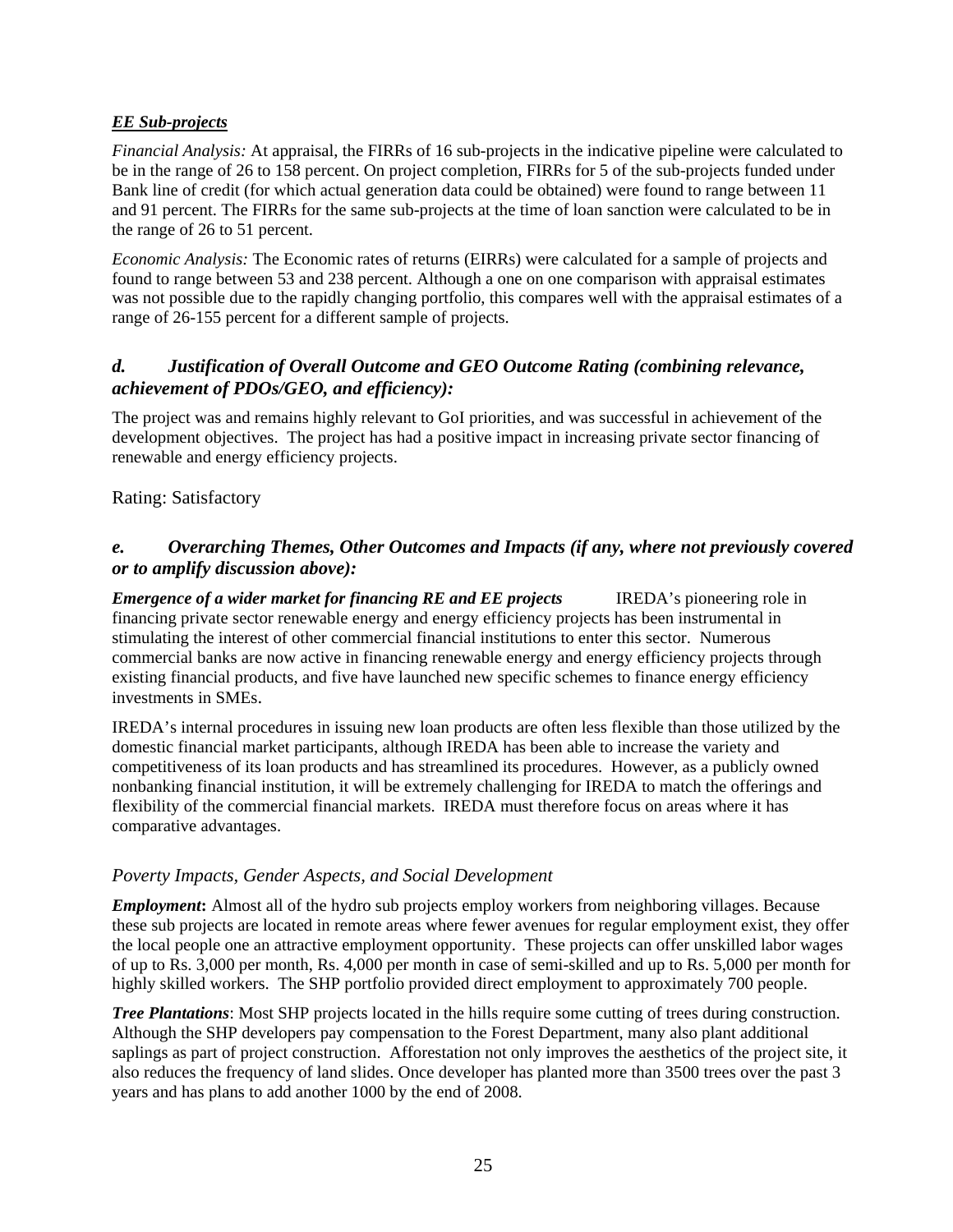*Education***:** Provision of support for education as a local contribution to the community is quite common for SHP developers. This can include support to local village schools through infrastructure provision, supplies for poor children (books and uniforms), or other contributions such as direct contributions or sponsorship of events.

*Roads*: Since most of the SHP sites are located in remote areas, there was a need to construct roads to transport materials and equipment to the project sites. This has benefitted the local communities by increasing accessibility. Forty four sub projects contributed to the development of almost 90 km of roads and bridges, further improved accessibility to neighboring villages. This has had a positive developmental impact, as some of these villages, especially in the hilly areas of Himachal Pradesh, were completely inaccessible before.

## *Institutional Change/Strengthening (particularly with reference to impacts on longer-term capacity and institutional development):*

The World Bank loans have assisted IREDA in establishing itself as a leading Indian institution providing financing for renewable energy and energy efficiency projects. In particular the Technical Assistance Plan has enabled IREDA to strengthen its capacity in knowledge management and improved IT systems, energy efficiency knowledge, procurement and safeguards, and evolution of a corporate strategic vision through the strategic change consultancy. A credit risk rating system was also designed and implemented under the TAP to allow for improved risk based evaluation of proposed projects.

IREDA now has a much stronger governance framework with post of Managing Director elevated to Chairman and Managing Director, appointment of Director (Technical) and three Independent Directors, and the strengthening of audit committee.

Most of the recommendations of the strategic change consultancy are being implemented by IREDA. These include increased business focus on consortium financing, medium hydropower projects, waste-heat recovery projects. While IREDA was not able to source low cost funds from the domestic market, new sources of financing have been identified from bilateral and multilateral sources. As a result of these initiatives as well as addressing some of the key gaps in its operations, IREDA has been able to improve its overall financial and operational performance. Its disbursements have shown about 35 percent growth for the last two years and Non-Performing Assets have been reducing, leading to better profitability.

## *Other Unintended Outcomes and Impacts (positive and negative):*

*Local Area Benefits of SHP Sub-projects*: Almost all of these sub projects are located in remote areas and have a positive impact on the local economy through net cash inflow into the region whereby the local population gets more livelihood opportunities and the local businesses are called onto deliver more services for construction, and logistical support and material for regular O&M.

# *f. Summary of Findings of Beneficiary Survey and/or Stakeholder Workshops (optional for Core ICR, required for ILI):*

Not Applicable.

# **d) Assessment of Risk to Development and GEO Outcome**

Rating for Risk to Development Outcome: Low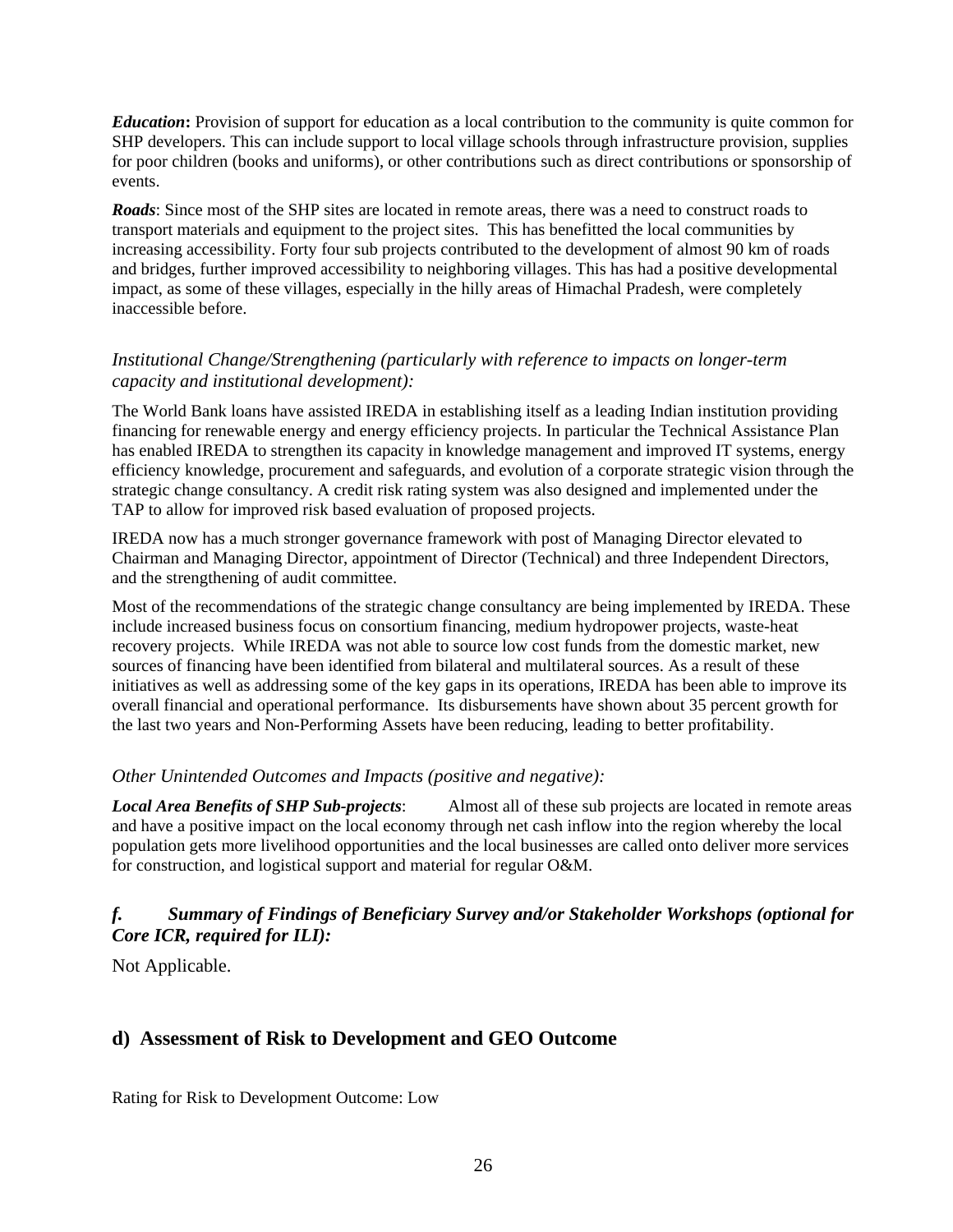#### Rating for Risk to GEO Outcome: Low

The overall risk to the development outcome and the global environment outcome is rated low on the basis that the project sub-projects components have been successfully commissioned.

# **e) Assessment of Bank and Borrower Performance (relating to design, implementation and outcome issues)**

## *a. Bank Performance*

## *Bank Performance in Ensuring Quality at Entry (i.e., performance through lending phase):*

# Rating: Satisfactory

The project was, and remains strategically relevant to Government priorities including reduction of infrastructure bottlenecks and the development of renewable energy and energy efficiency in the country. Quality at entry was satisfactory and the implementation arrangements building on lessons learned from the Renewable Resources Development Project were appropriate and consistent with the Bank's fiduciary role. There were minor shortcomings associated with the approval of the second project while the first was still effective, which led to low initial disbursement under the second line.

# *Quality of Supervision (including of fiduciary and safeguards policies):*

## Rating: Satisfactory

The Bank team played an active and effective role in the supervision of this project during the course of implementation, and proactively provided support to address implementation problems as they arose, including disbursements concerns, changes in IREDA management structure, and support for IREDA Strategy & Action Plan study which helped define IREDA's future role, financing strategy and improved organization structure /business processes. At least eleven supervision missions were undertaken by the Bank. Corrective actions were taken when needed to ensure achievement of the PDOs, including partial cancellation of the IBRD loan, realignment of the GEF technical assistance component to meet changing needs and refining project monitoring indicators. A number of field visits were undertaken to ensure compliance with safeguards, and to verify physical progress and achievements. The Bank's input to the Strategy and Action Plan was highly valued by IREDA, and has led to institutional improvement and robust prospects for continued IREDA lending to RE and EE beyond the project close date.

## *Justification of Rating for Overall Bank Performance:*

# Rating: Satisfactory

For the above cited reasons, the overall rating of the Bank performance is rated Satisfactory

# *b. Borrower Performance*

## *Government Performance:*

## Rating: Moderately Satisfactory

The performance of the government counterpart Ministry of New and Renewable Energy (MNRE) was moderately satisfactory. The power sector in India underwent dramatic change during the project implementation period with the passage of the Electricity Act and the establishment of SERCs. Prior to the passage of the Act, the Ministry had issued recommended guidance on state-level power purchase prices for grid-connected renewable energy, guidance which expired in 2004. No additional central guidance was given to the individual SERCs who were reexamining their policies on grid connected renewables. As a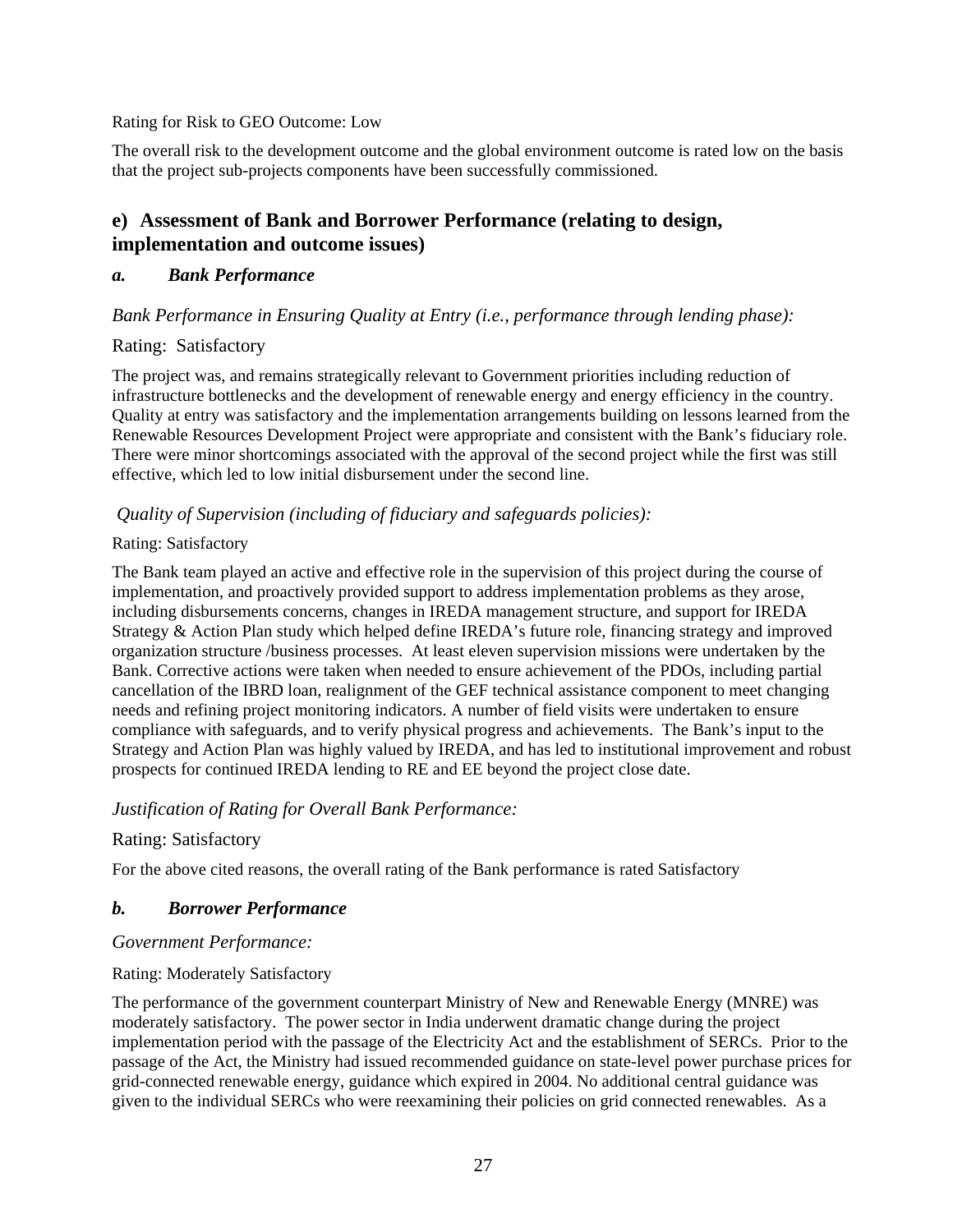result, developers were subject to significant new regulatory risks as new PPAs were not approved and several states began reexamined existing PPAs. This negatively impacted the project as developers who had sanctioned or signed loans from IREDA delayed their project construction schedules until their PPAs were approved. Numerous projects were delayed or dropped due to this change in the enabling environment. The project was also affected by the two plus year delay in filling the vacant position of Managing Director of IREDA which negatively affected the decision making capacity and strategic vision for the organization.

On the positive side, the Bureau of Energy Efficiency (BEE) was established by Ministry of Power after the project had been effective, and while it was not a formally a project counterpart in project design, it did provide effective coordination and collaboration with relevant EE activities supported by the GEF TAP.

During the last two years of implementation, the MNRE provided significantly improved levels of support to IREDA and to the World Bank project. The governance arrangements at IREDA have been strengthened under the direction on MNRE, the strategy and action plan for IREDA has been accepted by the ministry and IREDA has been extended support on various steps towards implementing its plan.

## *Implementing Agency or Agencies Performance:*

#### Rating: Satisfactory

IREDA consistently demonstrated a strong commitment to fulfilling the project development objectives and provided adequate internal staff and resources to ensure implementation success despite the difficult enabling environment changes which were outside of its direct control. It complied with all Bank loan covenants and discharged its fiduciary duties in a satisfactory manner. The quality of supervision support by IREDA technical officers was high, and their intensive efforts in following up with the individual promoters was a key factor for ultimate project success. IREDA was able to alter its policies and lending norms to adapt to changing market conditions, although this was done at a pace that could not match the changes in the local financial markets, and several sanctioned projects ultimately were taken up by local FIs which could offer more competitive projects. IREDA has adopted many of the recommendations from the Strategic Change Consultancy, which has improved its prospects for the future. The major shortcoming of IREDA during project implementation was the slow pace of reimbursement processing and the slow pace of procurement per WB guidelines for activities funded by the GEF TAP, although this showed some improvement by the time of project close.

• *Justification of Rating for Overall Borrower Performance:* 

## Rating: Moderately Satisfactory

Per the World Bank ICR Ratings guidelines, the overall borrower performance is rated as moderately satisfactory.

# **f) Lessons Learned (both project-specific and of wide general application)**

**Overall Lessons:** Need for Transition Strategy of Supported Institutions if Project Goal includes increased commercial finance

*Lesson 1: Transition Strategy* Upfront consideration must be given to a transition strategy for World Bank projects supporting RE/EE lending thorough a specialized financial institution to address the future commercial bank competition that will inevitably arise from successful project implementation. Future challenges often include both direct financial challenges as the commercial market is often able to provide lower cost funding at more flexible terms, capacity challenges including how to retain public sector staff once the private sector enters the market, and institutional challenges, as new directions are needed once original objectives have been met.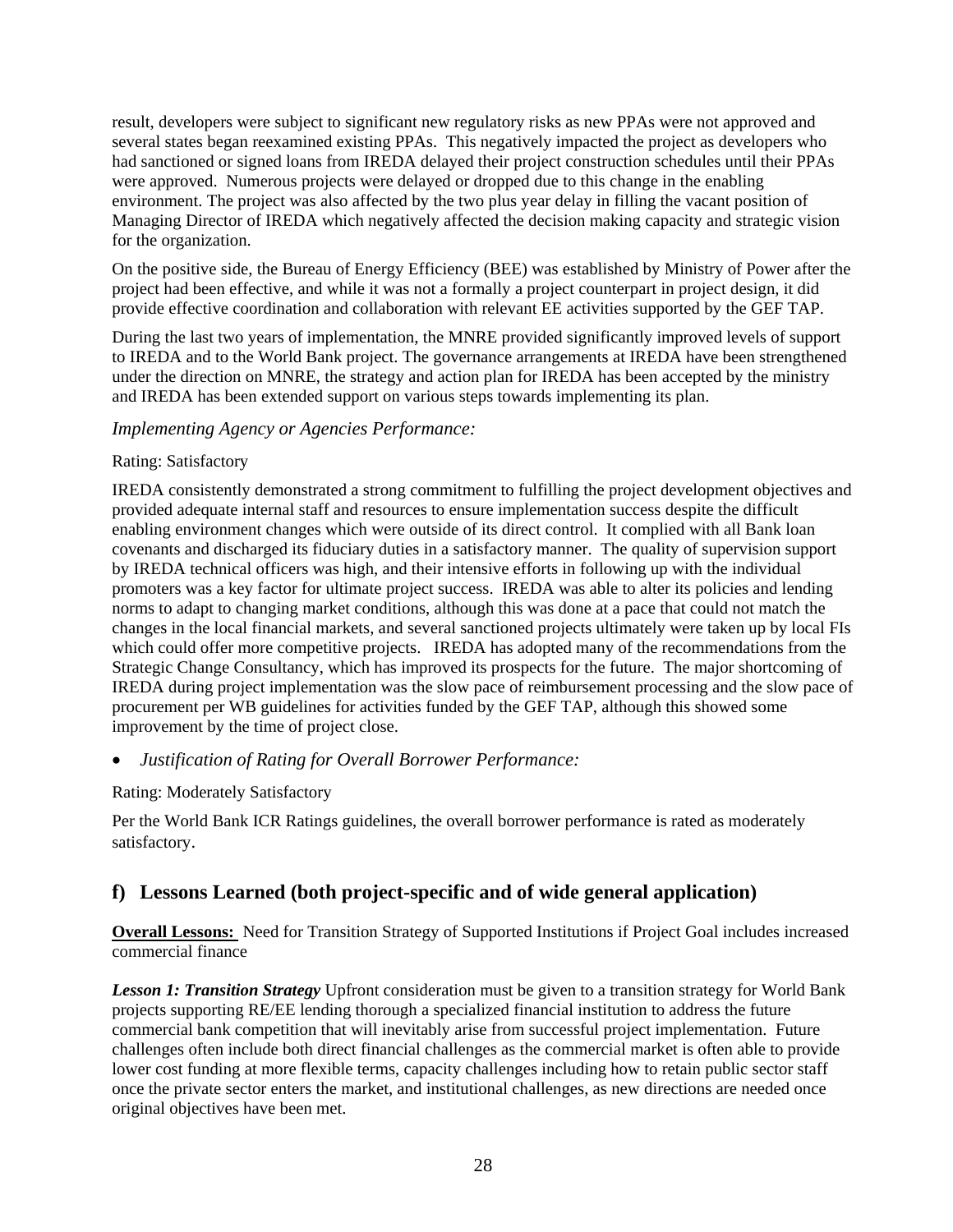*Lesson 2: Technical assistance to commercial financial institutions is an important element of building institutional capacity to mainstream knowledge regarding clean energy market development:* In order to adequately scale up lending for renewable energy and energy efficiency, the local banking sector must be an active participant. TA support can increase knowledge of the technical, policy and regulatory aspects of this market to allow improved understanding of sector risks when providing debt financing for such projects. Therefore, awareness and capacity building of commercial financial institutions for clean energy market development projects should be incorporated into initial project designs, even when primary lending activity is channeled through a single intermediary.

## **Lessons on Renewable Energy (SHP) Development:**

*Lesson 3: A predictable policy and regulatory environment is a critical precondition for private sector led RE development:* Having a supportive policy environment, including transparent, predictable feed-in tariffs and policy decision making, is critical for private sector led development of small-medium hydropower projects. Other favorable policies which could further support the development of the RE sector if adopted include facilitation of developer access to land, and adoption of transparent and timely technical and environmental clearance processes by local regulators.

*Lesson 4: Economic Valuation of Renewable Energy vis-à-vis Conventional Energy can provide significant policy and regulatory insights.* Establishment of a suitable policy and regulatory environment for renewable energy can be hampered due to the lack of adequate tools and skills in assessing the full economic value of renewable energy power provided to the grid. In addition to the direct power benefits, renewable energy can also produce other benefits such as local and global environmental benefits, improvements in energy security, fuel risk mitigation through diversification, technology development, and modularity that need to be fully understood in the Indian context. Projects which provide financing for RE projects would be well served by providing complementary analytic support to regulators to strengthen policy making and the resulting enabling environments.

**Lesson 5: Development of adequate power evacuation infrastructure is essential.** One of the most crucial issues and/or potential barriers in the scaling up development of large and small hydro plants is the interconnection between the plant and the nearest grid point to maximize the power usage. Providing grid extension up to the SHP plants based on an integrated basin development approach is one solution which should be considered when encouraging hydropower development.

**Lesson 6: Inherent risks in SHP sub-projects need suitable mitigation measures** SHP sub-projects can be extremely vulnerable to unforeseen variations in hydrology, especially in the first few years of commissioning. Adequate risk coverage/insurance products could be built in the business model to mitigate such risks for both the developers and lenders.

*Lesson 7: SHP entrepreneurs are eager to expand in scale as well as geographically and can do so if given sufficient support* Significant entrepreneurial capacity for SHP sub-projects has been developed during the two World Bank renewable energy projects in India. The twenty three SHP developers supported under the second project have gradually increased both their number of plants in operation and the average size of their newly constructed plants. This increased private sector capacity has produced many indirect benefits, and can be further harnessed for future efforts in the country. Demand remains strong only for grid-connected run-of-river and dam-toe business models and there is limited private sector in other models.

Lesson 8: Scaling-up manufacturing and turnkey EPC contracting capacity is crucial This was noted as a bottleneck for small hydro development in India and developers have started importing equipment as the delivery time offered by Indian manufacturers is excessive. In India in the hydro sector, there are very few integrated EPC contractors. Contracts are usually split between civil construction and plant and machinery installation, which makes negotiation of EPC contracts relatively complex. Therefore there is a need to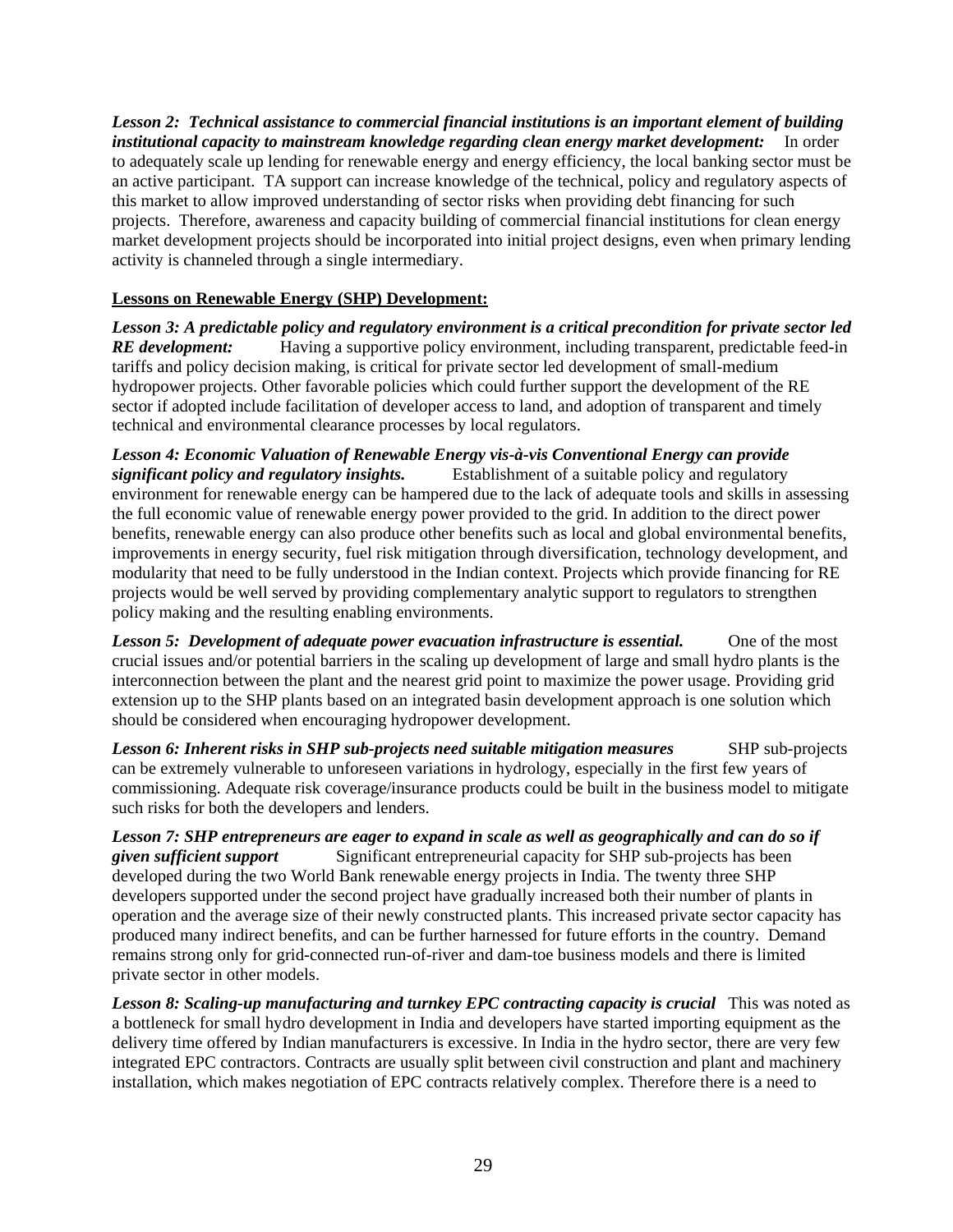address functional, technical and price related aspects across contracts. Otherwise, developers may face the risk of time and cost overruns and lower profitability.

*Lesson 9: Developing Capable Institutions is a time-intensive process and once developed they should be leveraged to achieve greater impact* Bank support to IREDA in course of this and the previous project has helped develop IREDA into one of the strongest renewable energy development institution in the country and in the region. The Bank's support in strengthening fiduciary and safeguard functions, governance arrangements and strategic vision for the institution, especially towards the later half of this project, have further strengthened IREDA. The GoI can now leverage the institutional capacities and sector development vision offered by IREDA to further the renewable energy development and climate change mitigation objectives in the country.

#### **Lessons on Energy Efficiency and Demand Side Management:**

*Lesson 10: Financial Intermediation projects which fund EE should allow for development of different business models* Different energy efficiency business models should be tried out to allow maximum flexibility in achieving desired outcomes given the constant shifts in market conditions. In India, end-user implemented approaches have been more successful when compared to ESCO and DSM type projects. The flexibility in project design enabled numerous types of EE eligible products to be financed under the LoC, which also let IREDA focus its efforts on more promising market segments, such as waste heat recovery and cogeneration, while shifting time and internal resources from sectors where business was less likely to materialize.

*Lesson 11: Smaller EE projects face different market barriers and may be best reached through alternative instruments:* Large companies with access to information, technical consultants and finance find it less difficult to implement EE projects either with IREDA financing or through other sources when compared to the SME sector. SMEs face several additional market constraints and barriers. The lack of local branch offices of IREDA made communication with smaller SME units difficult under the project, and relationships were often complicated by the presence of existing SME lending relationships with local banks. Future efforts designed to finance EE at SMEs should work through local financing institutions which may be better placed to expand EE lending to this sector.

# **g) Comments on Issues Raised by Borrower/Implementing Agencies/Partners**

#### *(a) Borrower/implementing agencies:*

Evaluation of the project by IREDA (as reflected in the completion report prepared by them) is consistent with that of the Bank. The ICR prepared by IREDA is included in Annex-7. Comments were also received from IREDA on minor edits in the draft ICR. These comments have been appropriately incorporated in the final ICR.

*(b) Cofinanciers:* 

*(c) Other partners and stakeholders (e.g. NGOs/private sector/civil society):*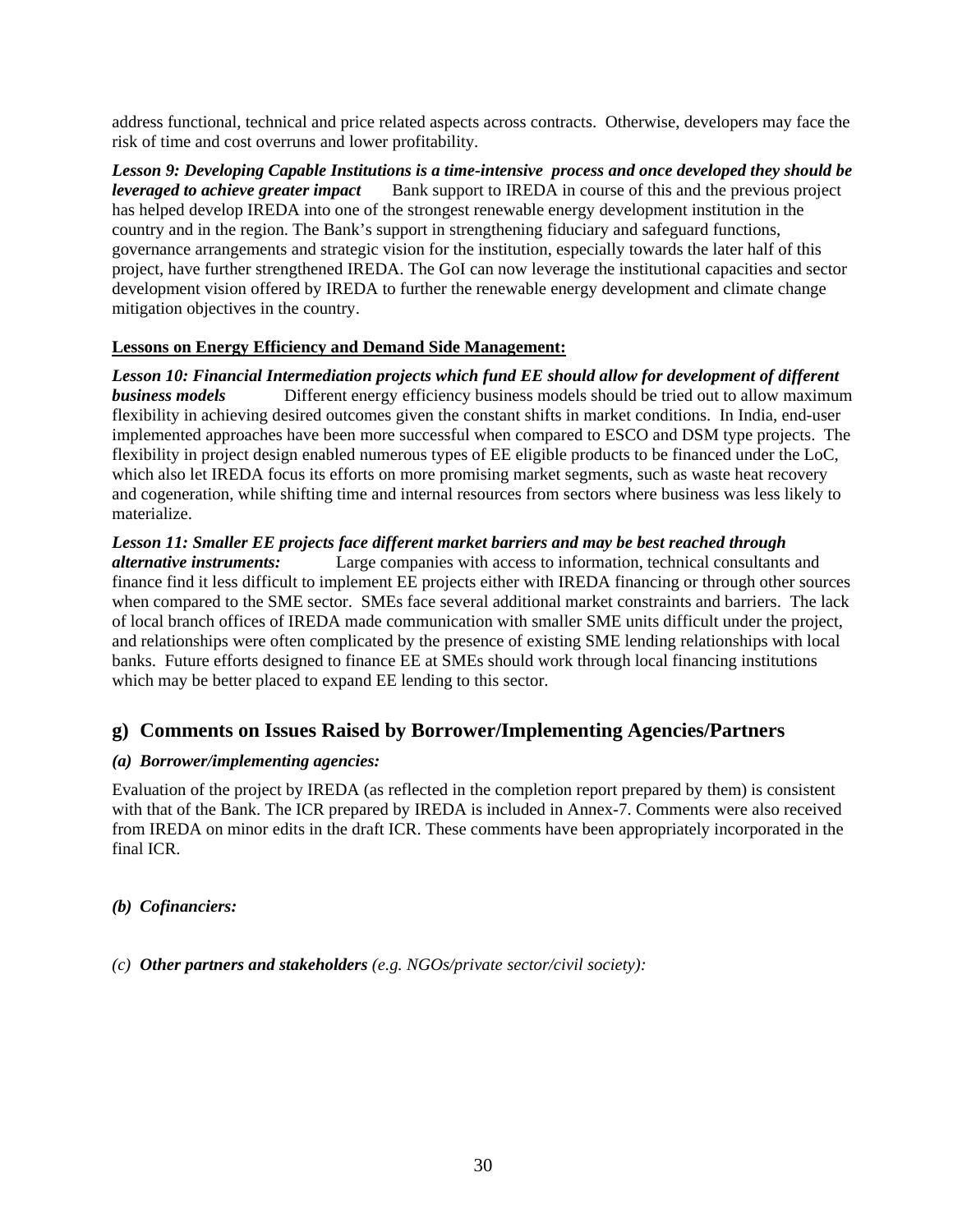#### **ANNEXES**

## **Annex 1. Project Costs and Financing**

#### **(a) Project Cost by Component (in USD Million equivalent)**

| Component                                                                                                                                                     | Category                              | Appraisal<br><b>Estimate</b> for<br>Cost, including<br>Contingencies<br>(US\$M) | Actual/Latest<br>Estimate (for<br>$206 \,\mathrm{MW}^1$ )<br>$(USS M)^2$ | Percent<br>of<br>Appraisal |
|---------------------------------------------------------------------------------------------------------------------------------------------------------------|---------------------------------------|---------------------------------------------------------------------------------|--------------------------------------------------------------------------|----------------------------|
| a. Small Hydro Investments:                                                                                                                                   | Physical                              |                                                                                 |                                                                          |                            |
| Run-of-River (100MW)                                                                                                                                          |                                       | 155                                                                             | 106                                                                      | 68.39                      |
| Canal falls/Dam-toes (65MW)                                                                                                                                   |                                       | 75                                                                              | 63.3                                                                     | 84.40                      |
| Thermal cooling water tail-ends<br>(20MW); plant upgrading $&$<br>rehabilitation (10MW); stand-alone<br>microhydros (5MW)                                     |                                       | 33                                                                              | 2.7                                                                      | 8.18                       |
| Sub-Total                                                                                                                                                     |                                       | 263                                                                             | 210.14                                                                   | 79.90                      |
| b. Energy-Efficiency (EE)<br><b>Investments:</b> by industrial,<br>commercial, utilities, ESCOs,<br>equipment vendors <sup>3</sup><br>c. Technical Assistance | Physical                              | 30                                                                              | 42.23                                                                    | 140.77                     |
|                                                                                                                                                               |                                       |                                                                                 |                                                                          |                            |
| Pre-investment activities: EE<br>investment pipeline; business<br>development & procurement models                                                            | Implementa-<br>tion support           | $\overline{2}$                                                                  | $\overline{2}$                                                           | 100                        |
| Strengthening of IREDA's in-house<br>capacity in project appraisal,<br>monitoring and promotion of EE                                                         | Capacity &<br>institution<br>building | 3                                                                               | $\mathbf{1}$                                                             | 33                         |
| Policy development for private sector<br>investments in ESCOs and DSM                                                                                         | Policy<br>support                     | $\mathbf{1}$                                                                    | $\mathbf{1}$                                                             | 100                        |
| Program outreach and training                                                                                                                                 | Capacity<br>building                  | $\mathbf{1}$                                                                    | 1                                                                        | 100                        |
| Sub-Total                                                                                                                                                     |                                       | 7                                                                               | 5 <sup>4</sup>                                                           | 97.00                      |
| <b>Total Project Cost</b>                                                                                                                                     |                                       | 300                                                                             | 257.37                                                                   | 85.79                      |

costs of estimated capacity of EE sub-projects supported by the LoC of 47.41 MW.<br><sup>2</sup> A fixed exchange rate of Rs.44.83 per US \$ has been used to calculate US \$ contributions made by borrower/project sponsors

across the project timeline. World Bank contributions, however, are based on actual US\$ disbursements made throughout the

project, in real terms.<br><sup>3</sup> Estimate for EE is higher than originally projected because the EE portfolio included more projects than originally envisaged, and commercial banks took up some projects for which initial disbursements were made. **<sup>4</sup>** During the period of implementation of this project, other donors financed a large number of activities (in particular USAID),

reducing the identified requirements. Notable is the USAID's Energy Conservation and Commercialization Project that provided US\$ 25 million in assistance during 2000-08.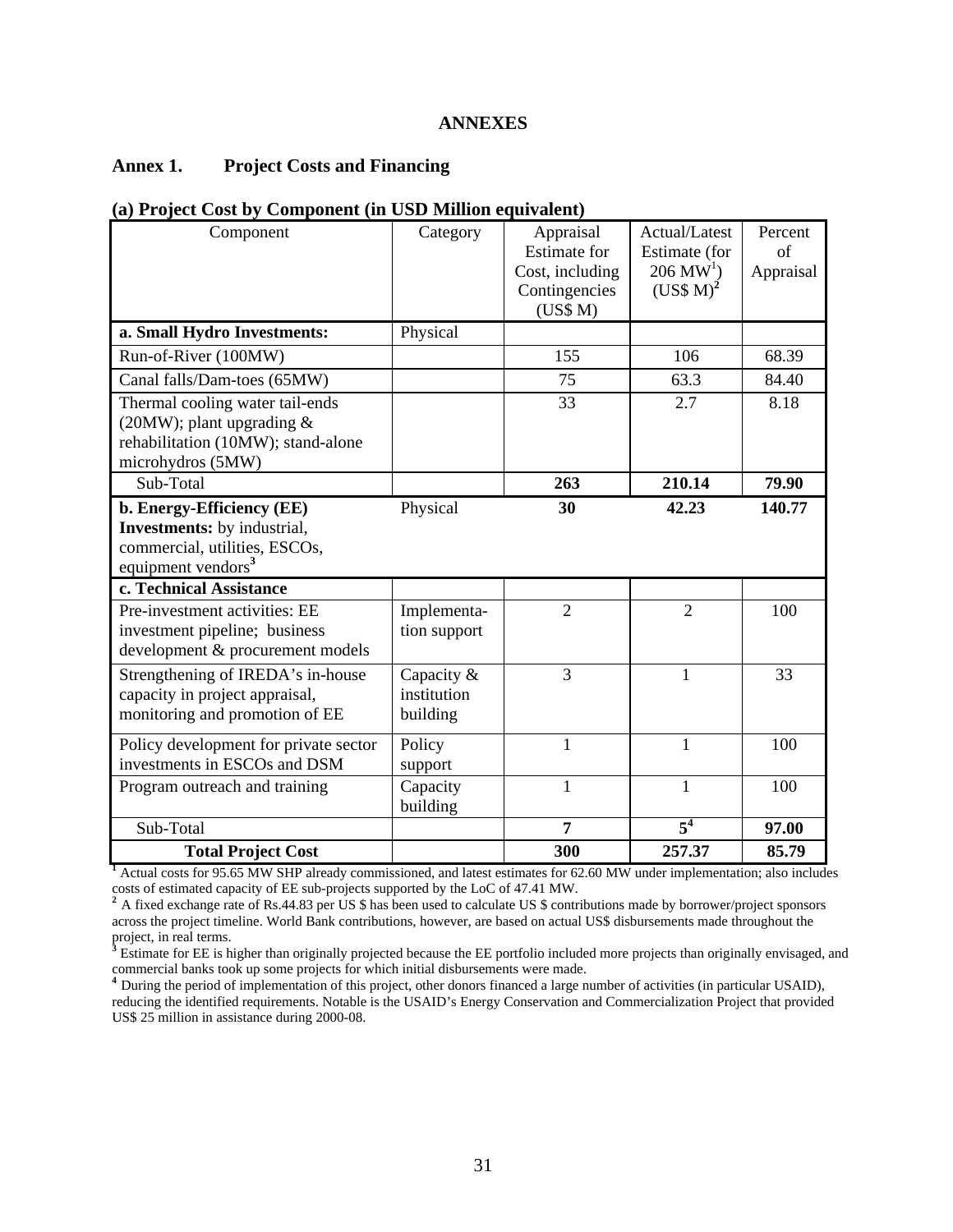# **(b) Financing**

|                                              | Appraisal | Actual/Latest        | Percent of |
|----------------------------------------------|-----------|----------------------|------------|
|                                              | Estimate  | Estimate             | Appraisal  |
| Source of Funds                              | (US\$M)   | (US\$M) <sup>1</sup> |            |
| <b>Borrower</b>                              | 165       | 145                  | 88         |
| <b>International Bank for Reconstruction</b> |           |                      |            |
| and Development (IBRD)                       | 80        | 54                   | 68         |
| <b>International Development Association</b> |           |                      |            |
| (IDA) for small hydro investments            | 30        | 36.44                | 121        |
| <b>International Development Association</b> |           |                      |            |
| (IDA) for EE investments                     | 20        | 16.93                | 85         |
| <b>International Development Association</b> |           |                      |            |
| (IDA) Total                                  | 50        | 53.37                | 107        |
| Global Environment Fund (GEF)                | 5         | 5.00                 | 100        |
| <b>Total</b>                                 | 300       | 257.37               | 85.79      |

**<sup>1</sup>** A fixed exchange rate of Rs.44.83 per US \$ has been used to calculate US \$ contributions made by borrower across the project timeline. World Bank contributions, however, are based on actual US\$ disbursements made throughout the project life cycle in real terms.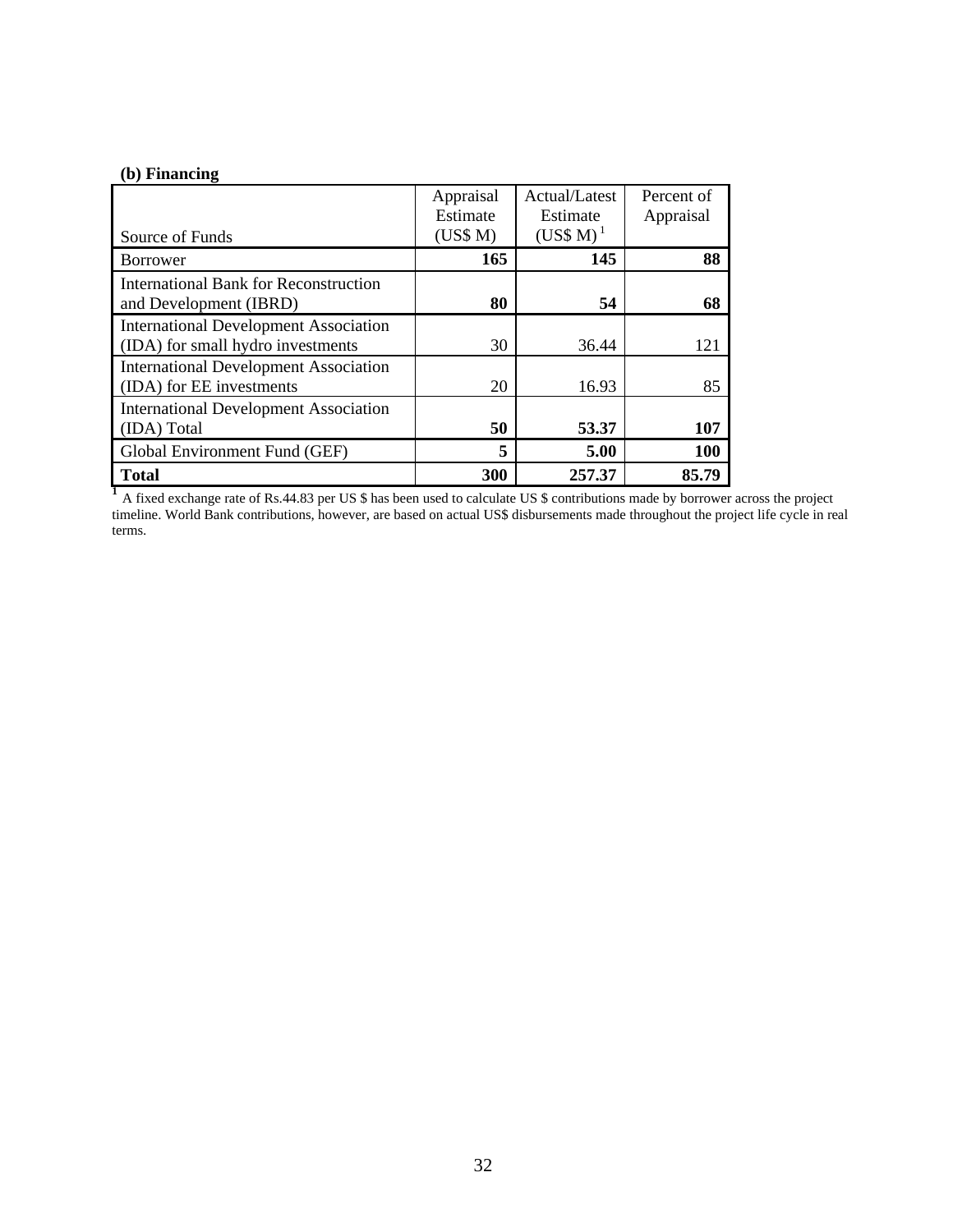#### **Annex 2. Outputs by Component**

The project objectives were satisfactorily achieved, although the project required two one-year extensions and a partial cancellation of IBRD funds. While the outputs under the different project components were fully satisfactory, the implementation of the project was affected by extraneous factors which resulted in the cancellation of part of the proceeds. The allocations for small hydropower sub-projects and energy efficiency sub-projects were notional in the project design as where the allocations for the different SHP business models

| Component                                   | <b>Estimated</b>   | <b>Actual</b>        | <b>Remarks</b>                         |
|---------------------------------------------|--------------------|----------------------|----------------------------------------|
|                                             | <b>Utilization</b> | <b>Utilization</b>   |                                        |
|                                             | (US\$M)            | (US\$M) <sup>1</sup> |                                        |
| Component A - Small Hydropower              | 263                | 210.14               | Although the LoC was                   |
| <b>Investments</b>                          |                    |                      | open to different types of             |
| Canal-based and dam-toe schemes<br>(i)      | 75                 | 63.3                 | small hydropower                       |
| (ii) Run-of-river schemes                   | 155                | 106                  | investments, the market                |
| (iii) Rehabilitation schemes                |                    | 2.7                  | demand was run-of-river                |
| (iv) Sub-projects using tail-end of thermal | 33                 |                      | canal and dam-toe sub-                 |
| power plant cooling water systems           |                    |                      | projects.                              |
| (v) Stand-alone micro hydropower            |                    |                      |                                        |
| schemes                                     |                    |                      |                                        |
| <b>Component 2 – Energy-Efficiency</b>      | 30                 | 42.23                | This is higher than                    |
| <b>Investments</b>                          |                    |                      | planned as co-financing                |
|                                             |                    |                      | by commercial banks                    |
|                                             |                    |                      | was larger than                        |
|                                             |                    |                      | expected.                              |
| <b>Component 3 - Technical Assistance</b>   | $\overline{7}$     | 5                    | During the period of                   |
|                                             |                    |                      | implementation of this                 |
|                                             |                    |                      | project, other donors                  |
|                                             |                    |                      | financed a large number                |
|                                             |                    |                      | of activities (notably                 |
|                                             |                    |                      | USAID's ECO project                    |
|                                             |                    |                      | that financed US\$ 25                  |
|                                             |                    |                      | million during 2000-                   |
|                                             |                    |                      | 2008, reducing the                     |
|                                             |                    |                      | identified requirements <sup>2</sup> . |
| <b>Total</b>                                | 300                | 257.37               |                                        |

|  | Table 2.1: Component-wise Loan / Grant Utilization |  |  |
|--|----------------------------------------------------|--|--|
|--|----------------------------------------------------|--|--|

**Component A: Small Hydro Investments**: This component was aimed at supporting various types of small hydro schemes, including: (i) canal-based and dam-toe schemes; (ii) run-of-river schemes; (iii) rehabilitation or upgrading of old plants; (iv) sub-projects using tail-ends of cooling water systems of thermal power plants; and (v) stand-alone micro hydro sub-projects of up to 100kW each. It was expected that over 80 percent of the sub-projects would fall into categories (i) and (ii). The project was successful in

 $\overline{a}$ 

<sup>&</sup>lt;sup>1</sup> A fixed exchange rate of Rs.44.83 per US \$ has been used to calculate US \$ contributions made by borrower across the project timeline. World Bank contributions, however, are based on actual US\$ disbursements made throughout the project life cycle in real terms

<sup>&</sup>lt;sup>2</sup> http://www.usaid.gov/in/our\_work/activities/Enrg\_Env/eco.htm; Personal Communications, Mr. Srinivasan Padmanaban, Advisor, USAID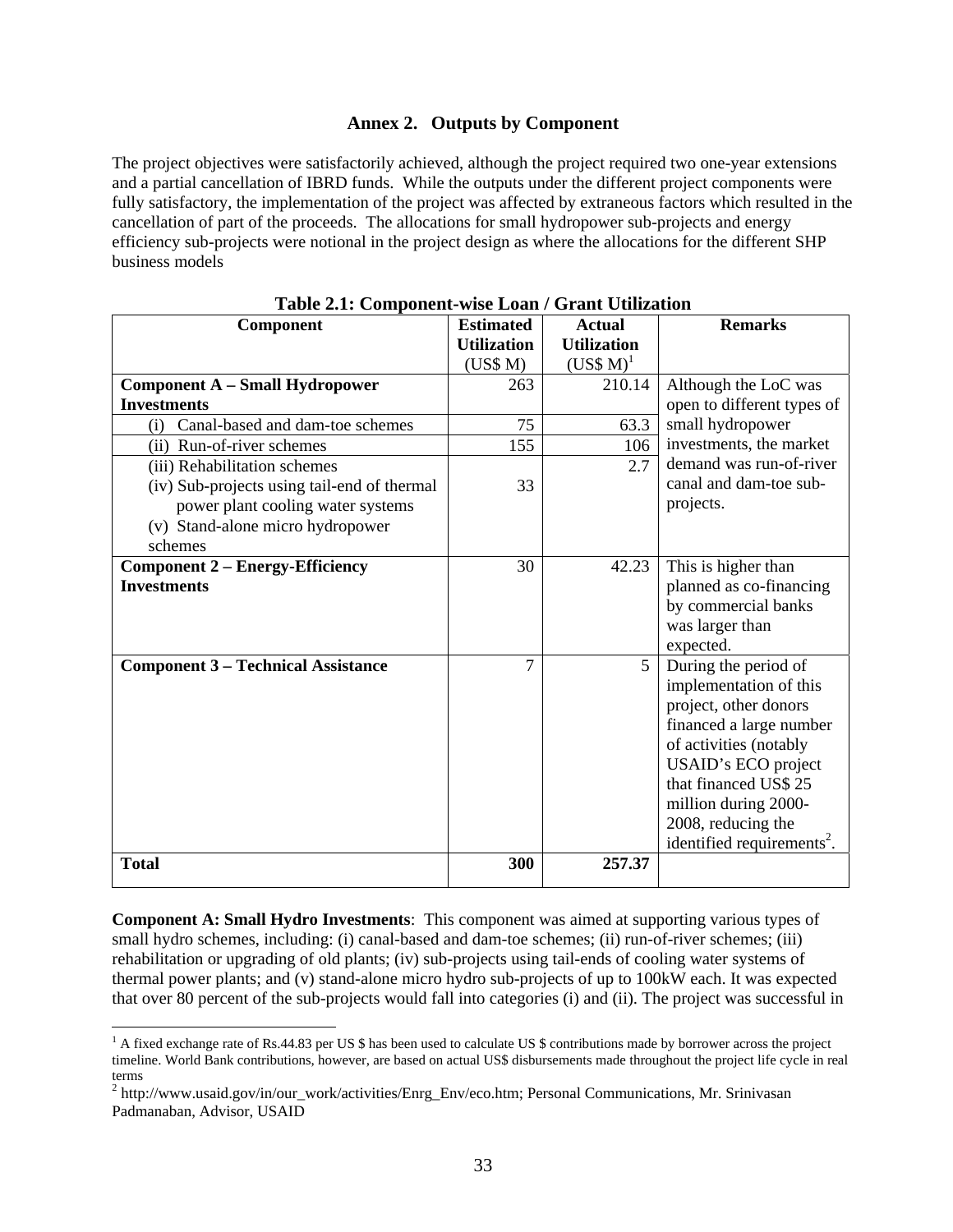achieving the commissioning of 95.65 MW of projects with 50.55 MW of canal-based and dam-toe subprojects and 42.90 MW of run-of-river sub-projects as well as one 2.2 MW project that utilized cooling system of thermal power plants. No micro-hydro sub-projects and rehabilitation sub-projects were financed due to lack of proposals from entrepreneurs for such projects. Experience from other Bank operations (Sri Lanka Energy Services Delivery Project) indicates that stand-alone micro-hydro projects in particular require significant subsidy support to become viable. Details of sub-projects of each type and their performance are provided in Table 2.2:

|                                             | Loans      | Loans   | Sub-Projects | Sub-Projects |
|---------------------------------------------|------------|---------|--------------|--------------|
|                                             | Sanctioned | Availed | Executed     | Commissioned |
| <b>Number of Schemes</b>                    |            |         |              |              |
| (i) Canal-based schemes                     | 24         | 22      | 21           | 18           |
| Dam-toe schemes                             | 2          |         |              | 2            |
| (ii) Run-of-river schemes                   | 29         | 20      | 20           | 13           |
| (iii) Rehabilitation schemes                |            |         |              |              |
| (iv) Sub-projects using tail-end of thermal |            |         |              |              |
| power plant cooling water systems           |            |         |              |              |
| (v) Stand-alone micro hydropower schemes    | 0          |         |              | $\Omega$     |
| Total number of schemes                     | 56         | 45      | 44           | 34           |
| Capacity                                    |            |         |              |              |
| Total capacity (MW)                         | 240.25     | 158.45  | 158.25       | 95.65        |

|  |  |  | Table 2.2: Type-wise Distribution of Small Hydro Sub-Projects |
|--|--|--|---------------------------------------------------------------|
|  |  |  |                                                               |

\*Source: Appraisal note of sub-projects prepared by IREDA and actual data collected from developers.

Forty-five sub-projects were supported out of which 34 sub-projects have been commissioned with a total installed capacity of 95.65 MW.

 *Contribution of Small Hydropower Development during the Tenth Plan:* The project made a significant contribution to the Tenth Plan target of 550MW capacity addition of SHP development. Out of the total capacity of 536.7 MW installed during the Tenth Plan, the Bank's LoC directly supported about 96 MW of commissioned projects. Projects which dropped out of the Bank's LoC but were still completed during this period contributed another 38 MW of SHP capacity. Hence, the Bank's LoC directly and indirectly supported approximately 25 percent of the capacity addition in the SHP sector during this period.

While costs of certain sub-projects were higher than specified at appraisal, the economic rate of return (EIRR) ranged between 27 percent and 224 percent. The unit project costs showed a wide variation. Eighty percent of the projects ranged from US\$ 960/kW to US\$ 1526/kW but there were projects with costs as low as US\$607/kW and as high as \$1857/kW as well. The wide variation in unit project costs is on account of the locations and varying types of SHP projects implemented and to a small extent on exchange rate discrepancies.

The final evaluation report on the Second Renewable Energy LoC, conducted by PwC on behalf of the borrower, shows that the performance of the projects is uneven and on average below the appraisal estimates. Projects were supposed to generate 426.2 MUs annually at an aggregate CUF of 54.4 percent. However, based on available generation figures for 32 sub-projects, 402.38 MUs are projected to be actually generated every year in FY08 and beyond. Table 2.3 highlights the current generation status: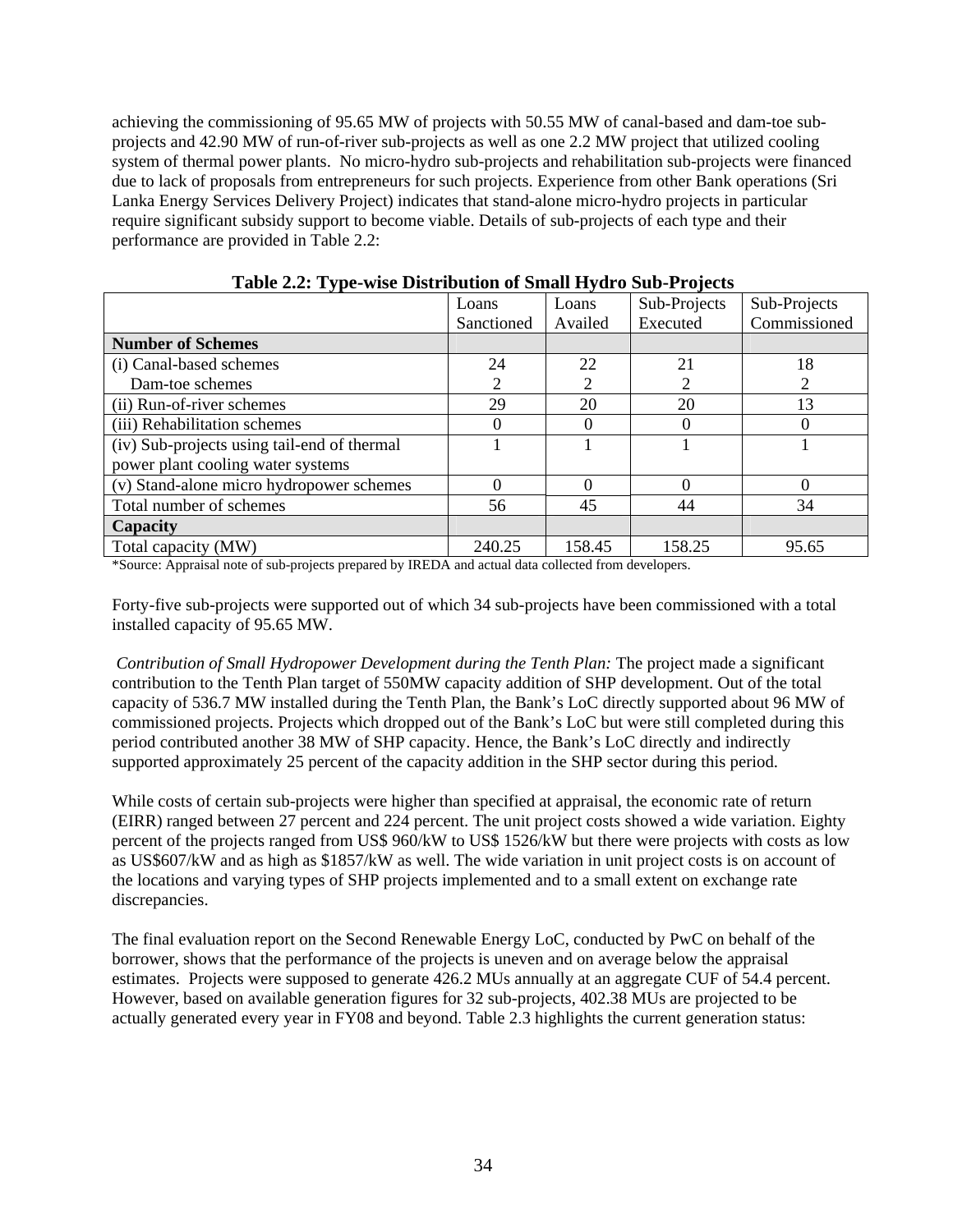#### **Table 2.3 – Actual vs. Projected Generation for 32 SHP Sub-Projects Actual vs. Project generation Average CUF (%) Total Generation (MUs)**

| Projected for all sub-projects        | 54.4 | 426.2  |
|---------------------------------------|------|--------|
| Actual across all sub-projects        | 46.3 | 402.38 |
| Projected (RoR sub-projects only)     | 58.8 | 195.4  |
| Actual (RoR sub-projects only)        | 41.4 | 142.75 |
| Projected (canal sub-projects only)   | 54.2 | 159.4  |
| Actual (canal sub-projects only)      | 46.9 | 164.18 |
| Projected (dam-toe sub-projects only) | 45.1 | 71.5   |
| Actual (dam-toe sub-projects only)    |      | 95.45  |

\*Source: PWC: Appraisal notes of sub-projects prepared by IREDA and actual data collected from developers.

**Component B: Energy-Efficiency Investments:** Seventeen EE projects included in IREDA's energy efficiency portfolio at the time of project closure are in various stages of implementation. These are financed by the Bank's LoC and IREDA's own resources, representing over US\$ 36 million disbursed for EE investment at the time of project closure. The total amount of investment for IREDA's entire EE loan portfolio, including sponsor's equity contributions, is over US\$ 74 million. These projects represent 90 MW of new capacity/avoided peak demand.

The share of the Bank's disbursement directly financed under the second LoC is US\$16.93 through 12 subprojects. All but one sub-project financed directly by the Bank have been commissioned. The last project, Shri Venkateswara Sponge and Power is under implementation, and initial disbursements were made under the second LoC.

The twelve EEC projects directly financed under the second LoC will save approximately 249 million kWh of energy per year.

The total estimated  $CO_2$  savings which will be achieved, assuming successful commissioning of the projects under implementation, is  $9.43$  million tons<sup>1</sup> over the life of the investments.

IREDA consultants prepared an analysis of the cost over-run of the EEC projects which indicates that the cost over-runs were within 10 percent.

**Component C: Technical Assistance:** The GEF-financed TA supported numerous activities to promote EE and DSM investments. Initially, the TAP focused on: (i) capacity and institution building support at IREDA; (ii) implementation support for EE lending activities; (iii) policy support; and (iv) market awareness. The program of activities was closely monitored during implementation, and was revised numerous times to better match activities with needs.

These four main areas were divided into 12 discreet tasks supported by the TAP, and included the following specific activities:

*1 Advisory Services for ESCO Mechanism:* This activity included: (i) analytical work on the Indian experience with the ESCO mechanism in the public sector, to support BEE-ESCO programs: and (ii) pilot handholding to support the design and procurement of ESCO-delivered efficiency services in eight hospitals and government buildings. As of project close date of March 31, 2008, all baseline audit work was completed and Request for Proposal (RFP) documents were issued, but none of the ESCO contracts have been successfully awarded.

 $\overline{a}$ 

<sup>&</sup>lt;sup>1</sup> This is based on the assumption of a project lifetime of 20 years.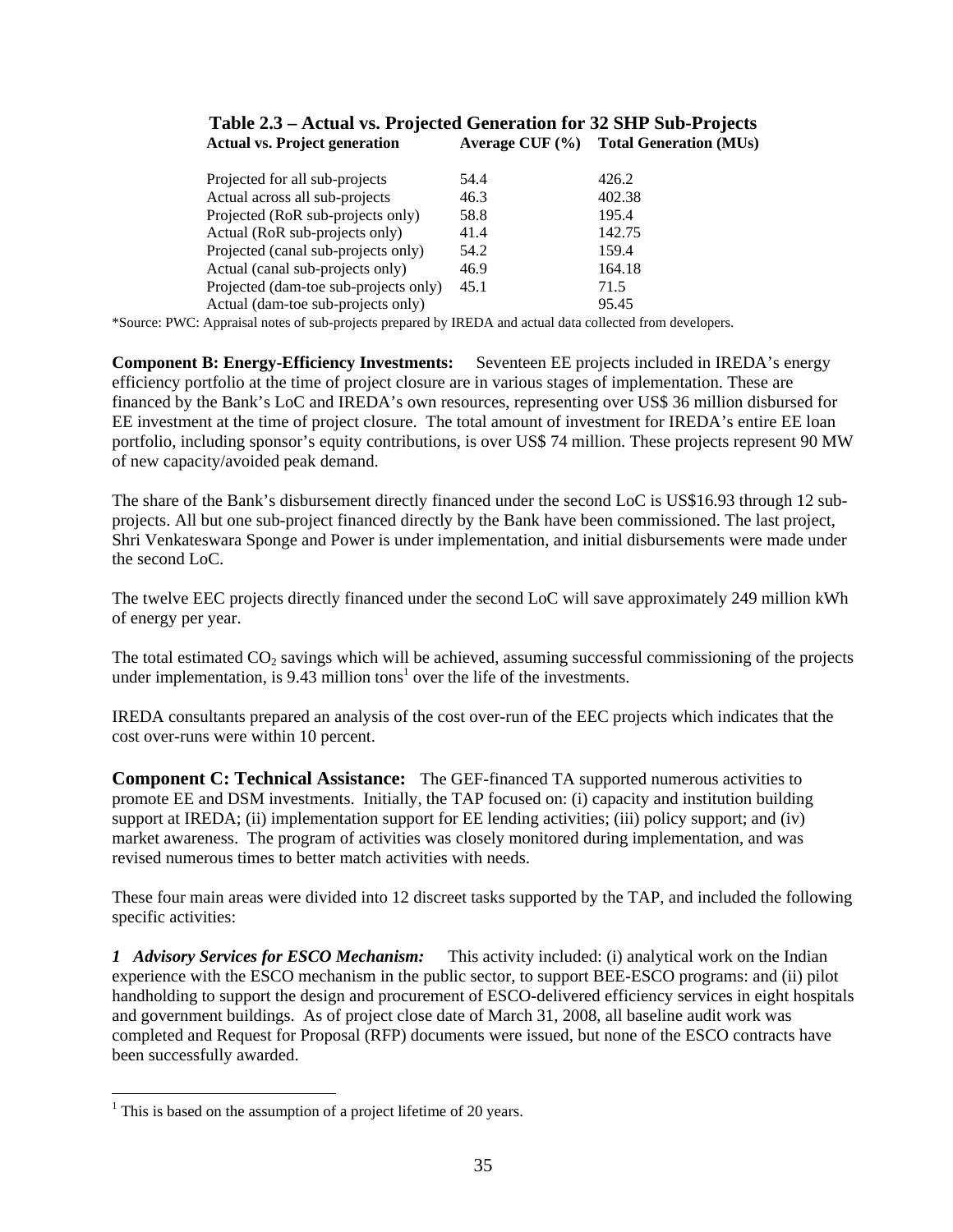*2 Project Monitoring and Verification:* IREDA was provided support in the development of: (i) monitoring and verification (M&V) protocols for efficiency projects; (ii) preparation of a project monitoring and evaluation (M&E) manual; (iii) concurrent auditing and monitoring of IREDA- financed projects; and (iv) post commissioning and evaluation of EE projects.

*3 Policy Support Initiative:* Analytical work was undertaken to support: (i) BEE's development of EE codes and standards for certain equipment; (ii) Preparation of a directory of consultants and energy auditors; and (iii) production of investors' manuals for EE.

*4 Knowledge Management Plan:* The activity focused on improving IREDA's institutional capacity and portfolio management capability by providing assistance for upgrading hardware and software, to strengthen IREDA's internal operational performance in EE and RE lending.

*5 Energy Efficiency Capacity Building Initiative:* This activity included training and capacity building of IREDA and various stakeholders (industry, government and the financial sector) on EE. Training programs were also conducted on environmental and social impact assessment issues.

Support was also provided for the strategic change consultancy under this activity. The strategic change consultancy influenced the current business plan of IREDA and included three main pieces: (i) the "*Strategy and Action Plan;"* (ii) the "*Resource Mobilization Plan"* and (iii) *"Reviewing Systems and Procedures of IREDA for its Lending Operations and Developing a Suitable Action Plan for Organizational Restructuring."* The final piece on reviewing systems and procedures was not completed by project close, and remaining work on this piece was supported by IREDA's internal resources

*6 Project Development Sub-Projects:* This activity provided an additional grant incentive for select new lending products.

*7 Procurement Advisory Services:* This task provided specialist services to IREDA to support procurement of goods, works and consultancy services in a timely manner as per the World Bank guidelines.

*8 Performance Evaluation of the World Bank LoC:* Independent evaluations were undertaken for both the mid-term and final review of the project.

*9 Project Partnership Program:* This activity provided funding for IREDA's business development associates to generate new projects and to maintain EE information centers. It also provided ground-level support for the ESCO's activities included in activity 1.

*10 Market Awareness and Outreach:* This activity included numerous tasks designed to increase awareness of EE and to increase demand for EE lending. Numerous unique marketing products were created, and disseminated through media outreach and targeted marketing through conferences and business meetings.

*11 Creative Market Development Initiative:* SME cluster-based activities were undertaken in the textile, hotel, cement and paper sectors to increase lending for EE. Eleven projects were implemented, although only one ultimately took a loan from IREDA.

*12 Support to Commercial Banks:* This activity supported analytical work to increase Indian bank lending for EE, market support for bank sub-projects for EE for SMES, and a small grant program to partially cover energy audit costs undertaken through SBI Project Uptech for EE.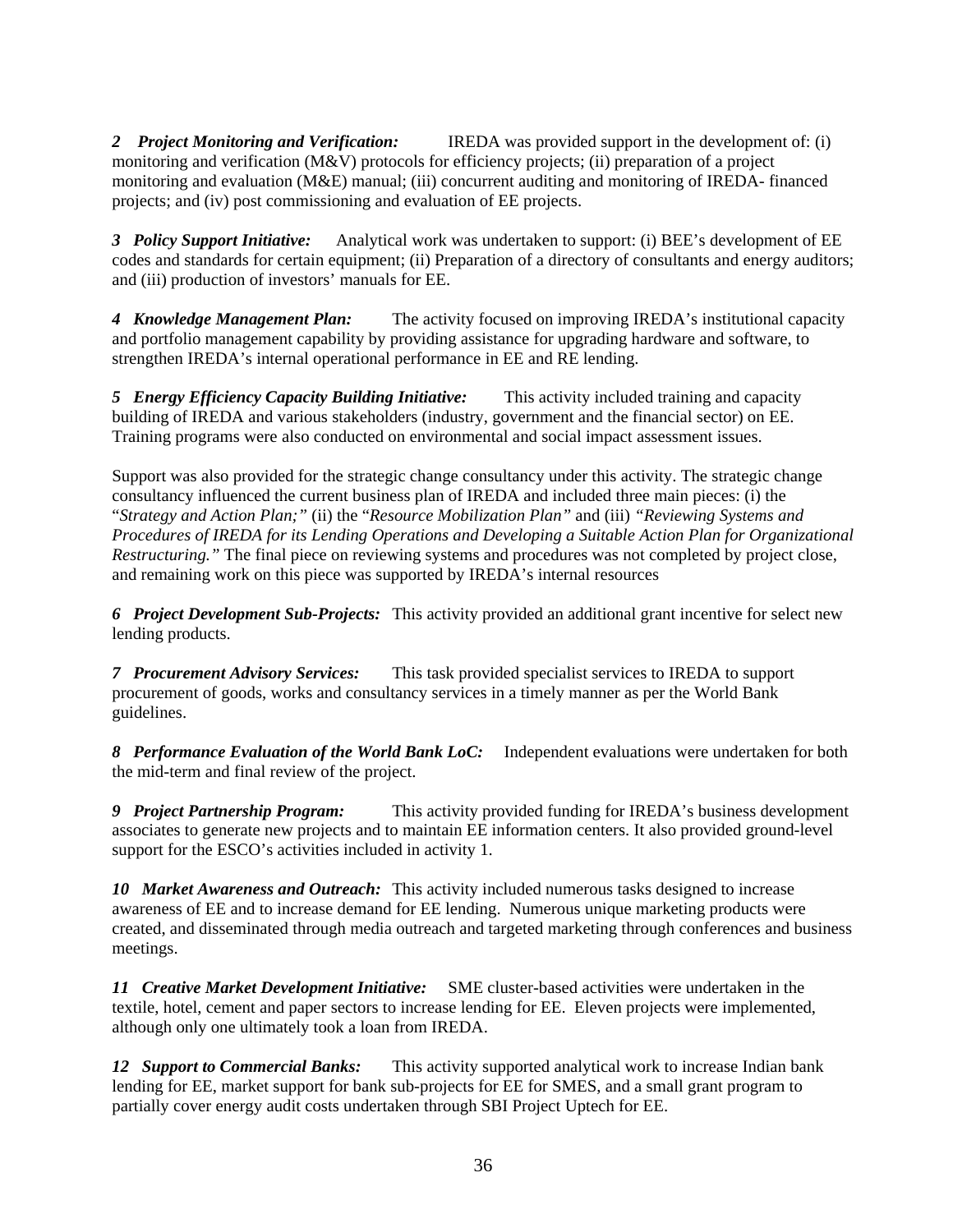| Name of the TA Activity                              | <b>Indicator</b>                                                                                                                                                                                                               | Output                                                                                                                           |
|------------------------------------------------------|--------------------------------------------------------------------------------------------------------------------------------------------------------------------------------------------------------------------------------|----------------------------------------------------------------------------------------------------------------------------------|
| 1. Advisory services for ESCO                        | Number ESCO projects supported<br>$\bullet$<br>Number implemented<br>$\bullet$                                                                                                                                                 | 8<br>nil                                                                                                                         |
| 2. Project monitoring and<br>verification            | Number of projects<br>$\bullet$<br>monitored/evaluated                                                                                                                                                                         | $\overline{4}$                                                                                                                   |
| 3. Policy support initiative                         | Number of policy/knowledge<br>$\bullet$<br>products produced                                                                                                                                                                   | 5                                                                                                                                |
| 4. Knowledge management plan                         | Number of systems improved<br>$\bullet$                                                                                                                                                                                        | 23                                                                                                                               |
| 5. Energy efficiency capacity<br>building initiative | Number of persons trained<br>$\bullet$<br>(including IREDA)                                                                                                                                                                    | $3690$ (external) +<br>200 (IREDA)<br>$= 3890$                                                                                   |
| 6. Project development scheme                        | Loan amounts supported by grant<br>$\bullet$<br>scheme                                                                                                                                                                         | Rs. 3914 lakhs                                                                                                                   |
| 7. Procurement advisory services                     | Number of procurement tasks<br>$\bullet$<br>supported by consultants' work                                                                                                                                                     | 12 (SHP & EEC projects)<br>& 9 (IT projects)                                                                                     |
| 8. Performance evaluation                            | No indicator                                                                                                                                                                                                                   |                                                                                                                                  |
| 9. Project partnership program                       | No indicator                                                                                                                                                                                                                   |                                                                                                                                  |
| 10. Market awareness and<br>outreach initiative      | Number of unique marketing<br>$\bullet$<br>products produced (i.e.<br>advertisements., posters, films,<br>brochures, etc)<br>Number distributed (total)<br>$\bullet$<br>Number of persons reached<br>$\bullet$<br>(estimation) | Adv. $-15$ types<br>Posters $-10$ types<br>Films $-12$ (U/P)<br>Brochures $-5$<br>$Ads$ /posters $-25,000$<br>Adv/brochures - NA |
| 11. Creative market development<br>initiative        | Number of audits supported<br>$\bullet$<br>Number of projects implemented<br>$\bullet$<br>Total value of investment and<br>$\bullet$<br>annual energy savings from<br>implemented projects                                     | 24<br>12<br>Rs.746.6 lakhs (estimated)<br>Rs. 650.88 lakhs                                                                       |
| 12. Support to commercial banks                      | Number of energy audits supported<br>$\bullet$<br>by SBI scheme<br>Number of SME projects<br>$\bullet$<br>implemented from focused cluster<br>marketing                                                                        | 45 projects<br>Nil                                                                                                               |

|  |  |  |  | <b>Table 2.4: Outputs of Technical Assistance Component</b> |
|--|--|--|--|-------------------------------------------------------------|
|--|--|--|--|-------------------------------------------------------------|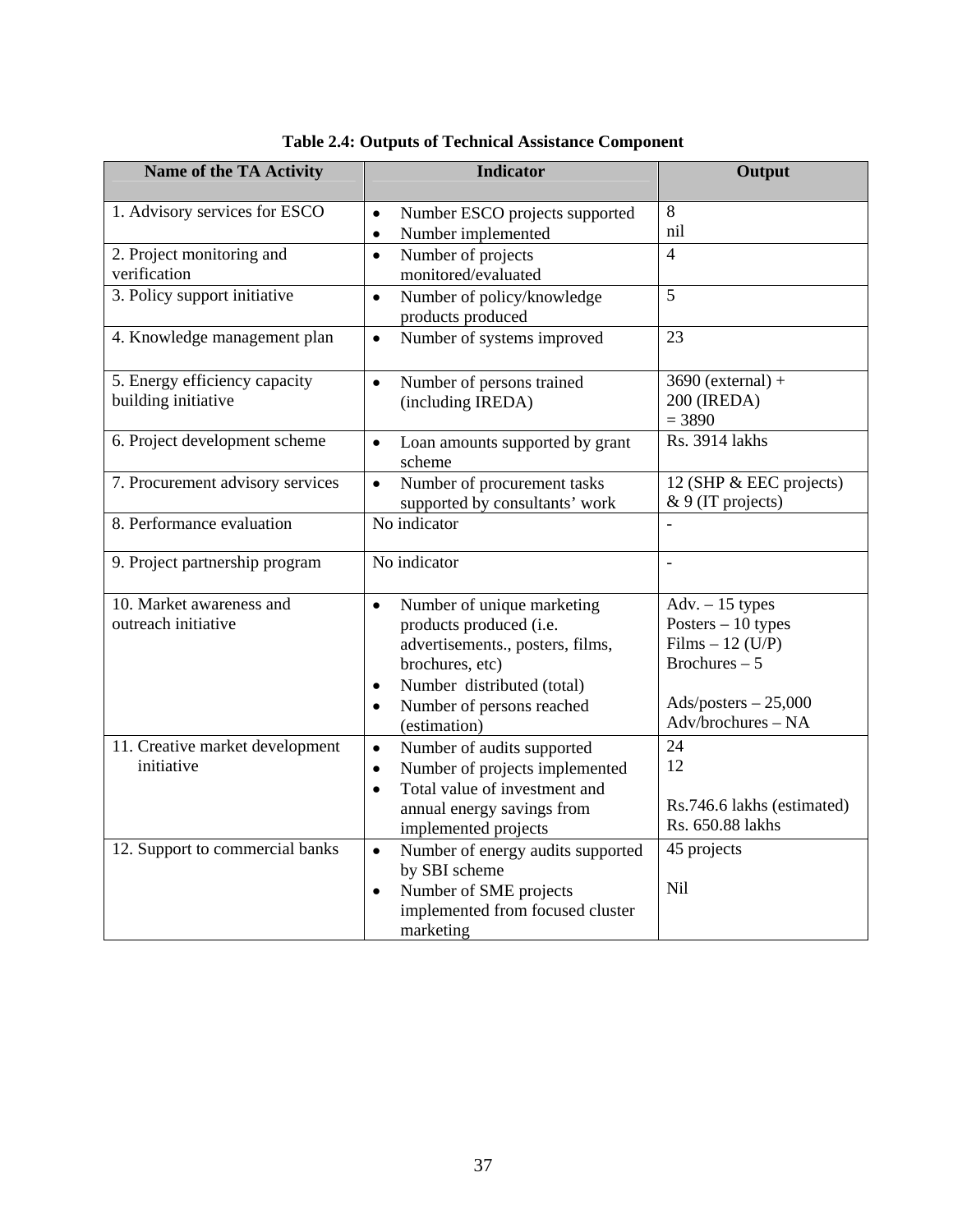# **Annex 3. Economic and Financial Analysis (including assumptions in the analysis)**

#### **I. Small Hydropower Schemes**

#### *Financial Analysis*

At appraisal, the FIRRs of 14 sub-projects in the project pipeline were calculated to be in the range of 22.0 percent to 40.1 percent. On project completion, FIRRs for 24 of the sub-projects funded under the Bank's LoC (for which actual generation data could be obtained) were found to range between 15 percent and 51 percent. The FIRRs for the same sub-projects at the time of loan sanction were calculated to be in the range of 15 percent to 56 percent. Scheme-wise details of FIRRs are provided in Table 3.1.

| Project<br>Code | Project Name                     | Project<br>Type | Capacity<br>(MW) | Projected<br>FIRR at<br>Sanction | <b>FIRR</b> based<br>on Actual<br>Generation | Cost<br>Escalation | Change in<br>Capacity<br>Utilization<br>Factor |
|-----------------|----------------------------------|-----------------|------------------|----------------------------------|----------------------------------------------|--------------------|------------------------------------------------|
| 1308            | Punjab Hydro Power Ltd.          | Canal           | 1.3              | 43%                              | 51%                                          | 0.0%               | $-36.6$                                        |
| 1310            | Punjab Hydro Power Ltd.          | Canal           | 1.5              | 48%                              | 47%                                          | 3.4%               | $-22.87$                                       |
| 1309            | Punjab Hydro Power Ltd.          | Canal           | 1.4              | 43%                              | 38%                                          | 5.6%               | $-6.2$                                         |
| 1318            | Balaji Energy Pvt. Ltd.          | Dam Toe         | 10               | 36.37%                           | 38%                                          | 5.8%               | $-19$                                          |
| 1642            | Kotla Hydro Power Ltd.           | Canal           | 1                | 29.62%                           | 35%                                          |                    | $-21.2$                                        |
| 1641            | Kotla Hydro Power Ltd.           | Canal           | $\mathbf{1}$     | 39%                              | 34%                                          | 0.2%               | $-21.1$                                        |
| 1504            | NCL Energy Ltd.                  | Dam Toe         | 8                | 29%                              | 33%                                          | $-6.0\%$           | $-10.5$                                        |
| 1643            | Kotla Hydro Power Ltd.           | Canal           | 1.75             | 34%                              | 32%                                          | 16.6%              | $-17.5$                                        |
| 1145            | Cheveron Hydel Pvt. Ltd.         | RoR             | 1                | 39%                              | 31%                                          | 10.1%              | 3.97                                           |
| 1349            | Kallam Spinning Mills Ltd.       | Canal           | 0.8              | 23%                              | 30%                                          | 12.8%              | $-20.01$                                       |
| 1660            | Dhauladhar Hydro Systems         | RoR             | 0.15             | 15%                              | 29%                                          | 9.0%               | $-14.1$                                        |
| 1316            | KKK Hydro Power Pvt. Ltd.        | RoR             | 3                | 27.6%                            | 29%                                          | 13.5%              | 3.3                                            |
| 1400            | Ascent Hydro Projects Ltd.       | Canal           | 2.2              | 46%                              | 28%                                          | 7.0%               | 4.97                                           |
| 1560            | KM Power Pvt. Ltd.               | Canal           | 3.3              | 34%                              | 27%                                          | $-8.2%$            | 0.9                                            |
| 1515            | Bhorukha Power Corporation Ltd.  | Canal           | $\mathbf{1}$     | 28%                              | 25%                                          | 0.0%               | $-15.1$                                        |
| 1424            | Hateswari Om Power Enterprises   | RoR             | $\mathbf{1}$     | 21%                              | 24%                                          | 0.0%               | 8.9                                            |
| 1363            | Astha Projects (India) Pvt. Ltd. | RoR             | 5                | 26%                              | 24%                                          | 0.0%               | 22.8                                           |
| 1379            | KM Power Pvt. Ltd.               | Canal           | 3.3              | 48%                              | 22%                                          | 5.6%               | $-1.72$                                        |
| 1380            | KM Power Pvt. Ltd.               | Canal           | $\overline{4}$   | 45%                              | 22%                                          | 0.0%               | 7.95                                           |
| 1054            | Kalson Power Tech (P) Ltd.       | Canal           | 3                | 18%                              | 18%                                          | 21.5%              | $-0.8$                                         |
| 1317            | Maruti PowerGen Pvt. Ltd.        | Canal           | 3                | 41%                              | 17%                                          | $0.0\%$            | 21.84                                          |
| 1493            | Dharamshala Hydro Power Ltd.     | RoR             | 4.5              | 56%                              | 16%                                          | $-6.5%$            | 53.8                                           |
| 1030            | Hanuman Ganga Mini Hydel         | RoR             | 3                | 30%                              | 15%                                          | 29.3%              | 42.1                                           |
| 912             | Nippon Power Ltd.                | RoR             | 3                | 37%                              | 15%                                          | 61.1%              | 37.56                                          |

**Table 3.1: Comparison of FIRRs of Sub-Projects at Sanction and Completion** 

*Key Assumptions / Data:* 

- (a) Actual project data on costs (including escalations) have been obtained from IREDA. For all projects, project construction period has been taken as 1-3 years. The debt-equity ratio has been assumed to be 70:30.
- (b) Sale price used in the calculation is as per the appraisal note. However the sale price may have changed over the years. For instance, for Himachal Pradesh, the PPA price earlier was Rs. 2.5 per kWh, which has been revised to Rs. 2.87 per kWh.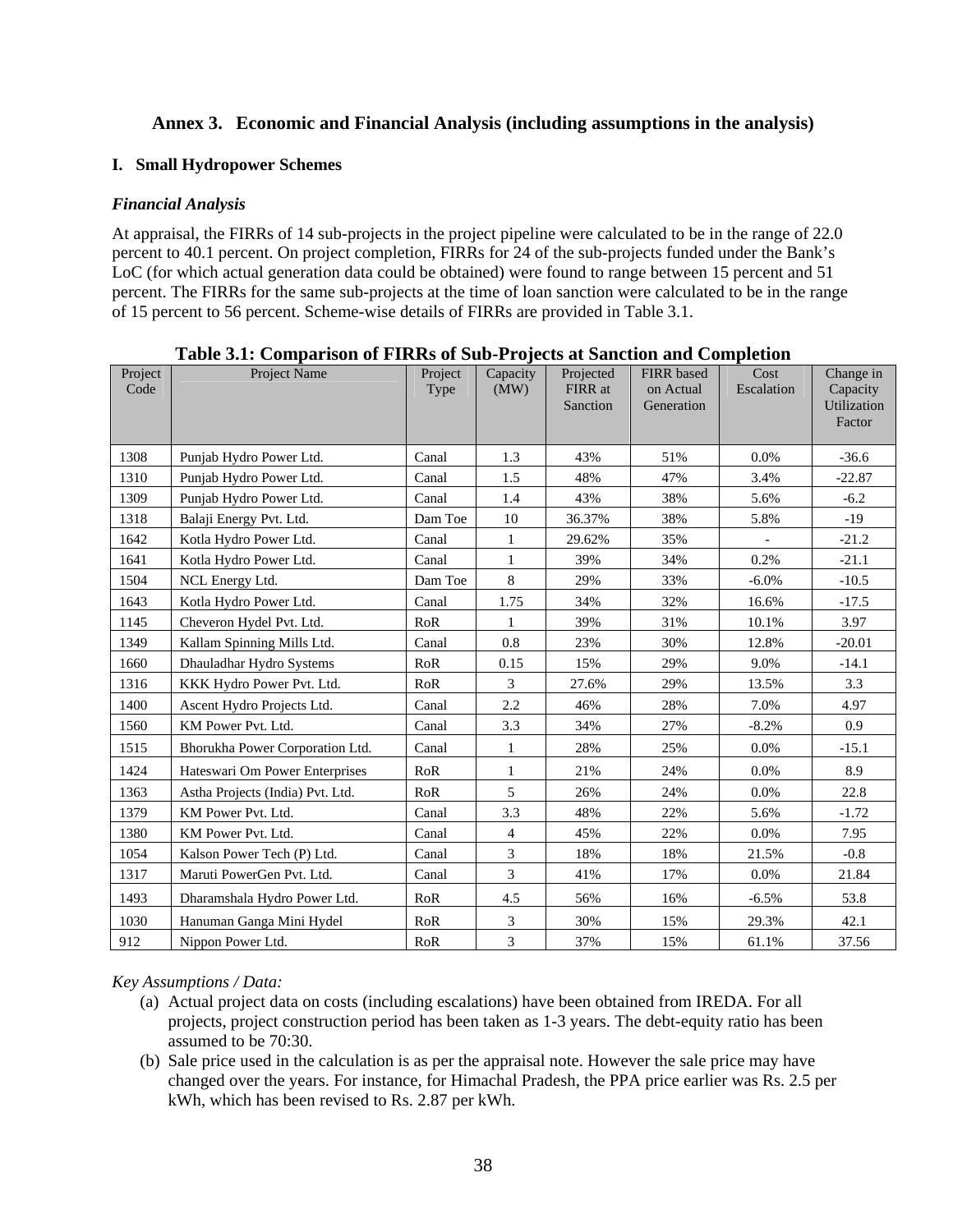- (c) It is assumed that O&M cost of any plant is approximately 2.5 percent of the total project cost for year-1 and further escalated by 5 percent annually for all projects. Actual O&M costs were not available for each of the sub-projects.
- (d) Subsidy figures used in the FIRR calculation have been provided by IREDA. The subsidy amount is entirely accounted for in the cash flow of the first year itself.

#### *Reasons for Deviation from PAD Estimates*

The financial analysis of the portfolio indicates that for majority of the projects, the actual FIRRs are below the estimates prepared at the feasibility stage. The difference between FIRRs at appraisal, detailed project reports (DPRs) and project completion is on account of the following reasons:

- Pipeline of sub-projects was changed during the period between appraisal (July 1997) and approval (June 2007) owing to a delay in the Bank's approval on account of international sanctions against India at that time. Therefore, this is not strictly a one-on-one comparison.
- The prevailing government policy at the time of appraisal provided a 10 percent annual increase in tariffs for generation from RE schemes, and high FIRRs were therefore only to be expected. With the introduction of the new Electricity Act, 2003 and lapse of the earlier government policy, the mandate for determination of tariffs for RE projects was given to state electricity regulators (SERs). As a result, there were significant changes in tariff determination approaches across states, which impacted several sub-projects funded under the Bank's LoC.
- Implementation of the sub-projects also faced cost and time overruns due to factors such as natural calamities, inflation in commodity prices, unforeseen civil works, delay in statutory clearances, and poor performance of contractors (see Text Box-3.2).
- The capacity utilization factor (CUF) of the projects have also varied due to decreased flows, silting and low grid availability (see Text Box-3.1).

However, revised estimates of FIRR are greater than cost of capital in all cases, and therefore all these SHP sub-projects are financially sustainable.

# **Text Box- 3.1**

## **Factors affecting Capacity Utilization of SHP Schemes**

- *Variations in Rainfall and Inconsistent Hydrology:* SHP sub-projects are affected by variations in flow of water caused by changes in rainfall patterns. For example, the Lodhama hydro project in West Bengal experienced 20 percent lower discharge in the lean season.
- **Silting of Rivers:** In addition to a large amount of silting inherent to the Himalayan rivers, generation from some SHP sub-projects is also affected by silting from upstream mining and construction activities. For example, the Maujhi-I scheme has been affected by silting from slate mining on slopes above the power plant site.
- *Breakdown of Transmission Infrastructure and Grid Failures:* Another key factor affecting the capacity utilization has been the failure of the electricity system in project areas causing plants to stop operations. For example, the Hanuman Ganga scheme lost a substantial amount of generation due to persistent grid failures. As against a projected CUF of 78.7 percent, the scheme achieved only 63.2 percent in 2006-07 and 57.5 percent in 2007-08. Similarly, transmission breakdown in case of the Lodhama Hydro Electric Station affected generation.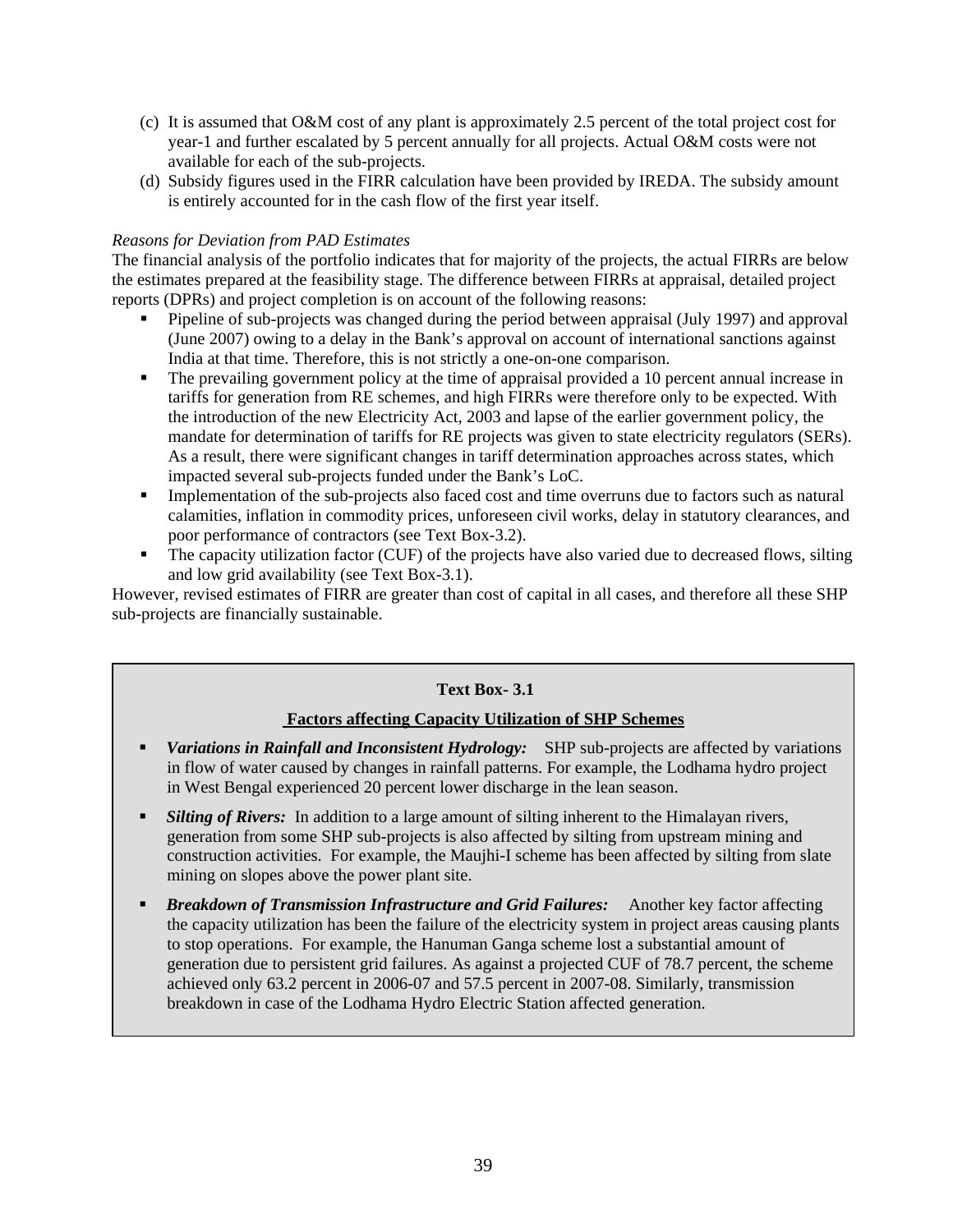#### **Text Box-3.2**

#### **Factors leading to Time and Cost Overrun of SHP Schemes**

Of the 33 sub-projects commissioned under the project (for which actual data was available), 15 have a cost escalation of 5 percent or less. The other 17 sub-projects have escalation in the range of 15 percent of the original cost estimates. In general, cost escalation of about 15 percent is seen as acceptable for SHP sub-projects keeping in view high implementation risks, long construction period and increase in cost of raw materials. About two-thirds of all projects were implemented within six months of projected commissioning. Broadly the reasons for time and cost escalations in case of SHP sub-projects are as follows:

- *Delay in Statutory Clearances:* Delay in obtaining the required environmental, land and other statutory clearances result in implementation delays for projects such as Neora SHP and Birsignhpur SHP scheme.
- *Impact of Natural Calamities:* Natural calamities such as floods and landslides have also impacted project implementation, causing time overruns. For example, the Bonal Mini SHP was delayed by almost 44 months largely because of recurring floods in the area. Similarly, power house construction in case of Jiwa SHP was affected by cloud bursts.
- *Delay in Implementation of Evacuation System:* In some projects located far from the grid, implementation was impacted due to delays in the construction of the transmission system.
- *Unforseen Civil Work:* In some projects, unexpected additional civil work needs delayed project implementation. For example, rock structures and the presence of hard rock caused delay in the Balaji energy SHP project.
- *Price Inflation for Raw Materials like Cement and Steel:* Projects also faced increase in costs due to increase in prices of raw materials such as cement and steel.
- *Non-performance of Contractors:* Developers also cited poor performance of contractors as a reason for cost and time overrun of projects.

In some cases, cost escalations are on account of changed specifications of the scheme, leading to increased generation capacity.

## *Economic Analysis*

At appraisal, the EIRRs of 14 sub-projects in the project pipeline were calculated to be in the range of 20.5 percent to 51.3 percent. On project completion, EIRRs for 23 of the sub-projects funded under the Bank's LoC (for which actual generation data could be obtained) were found to range between 27 percent and 224 percent, in all cases higher than the hurdle rate. The EIRRs for the same sub-projects at the time of loan sanction were calculated to be in the range of 21 percent to 47 percent. Scheme-wise details of EIRRs are provided in Table 3.2**.**

| Project<br>Code | Project Name                   | Project<br>Type | Capacity<br>(MW) | Projected EIRR<br>at Sanction | <b>EIRR</b> Based on<br><b>Actual Generation</b> |
|-----------------|--------------------------------|-----------------|------------------|-------------------------------|--------------------------------------------------|
| 1318            | Balaji Energy Pvt. Ltd.        | Dam-Toe         | 10               | 36%                           | 224%                                             |
| 1504            | NCL Energy Ltd.                | Dam-Toe         |                  | 24%                           | 104%                                             |
| 1400            | Ascent Hydro Projects Ltd.     | Canal           | 2.2              | 32%                           | 98%                                              |
| 1145            | Cheveron Hydel Pvt. Ltd.       | RoR             |                  | 26%                           | 97%                                              |
| 1316            | KKK Hydro Power Pvt. Ltd.      | RoR             |                  | 28%                           | 84%                                              |
| 1424            | Hateswari Om Power Enterprises | RoR             |                  | 29%                           | 81%                                              |

**Table 3.2: Comparison of EIRRs of Sub-Projects at Sanction and Completion**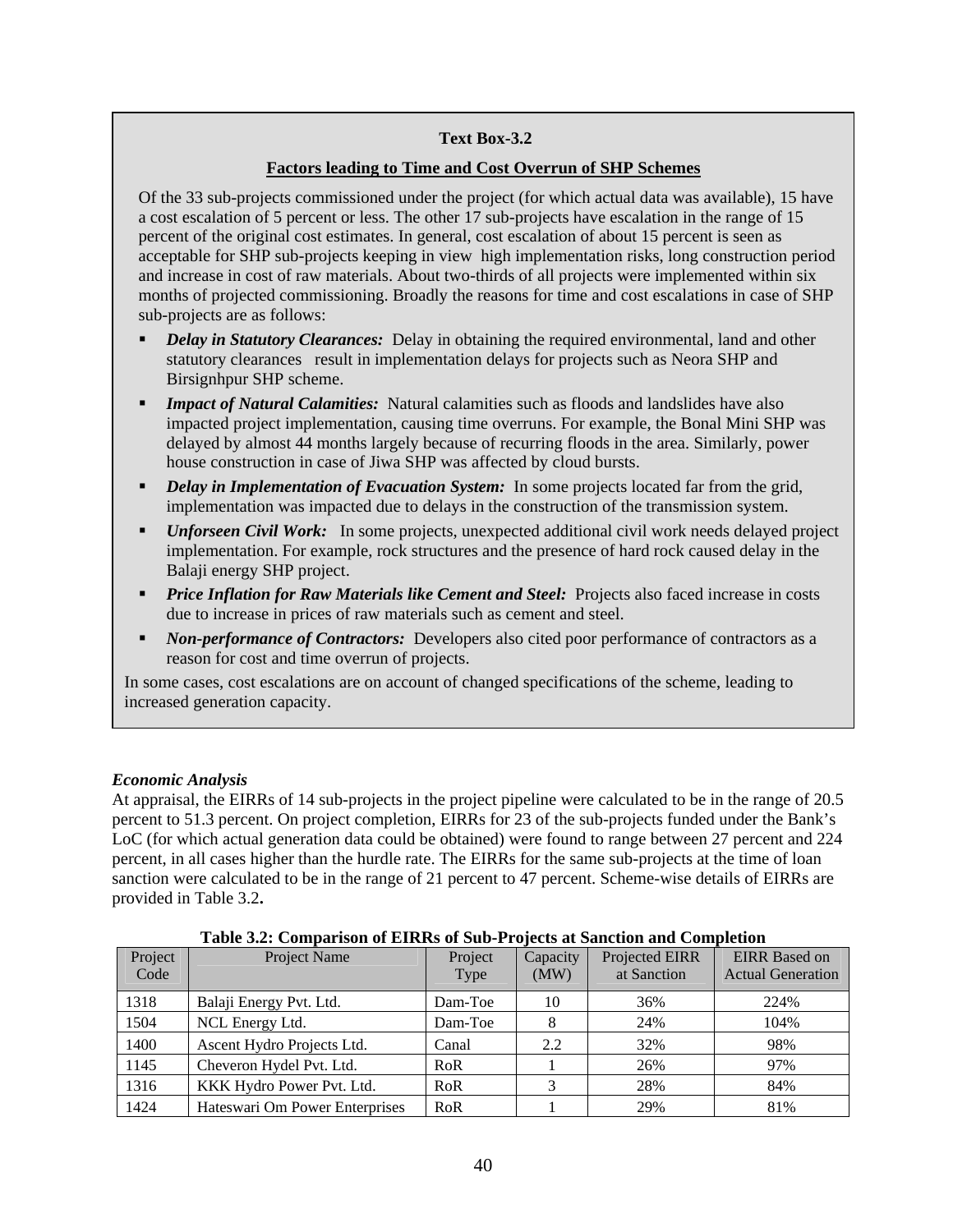| 1349 | Kallam Spinning Mills Ltd.       | Canal      | 0.8  | 25% | 79% |
|------|----------------------------------|------------|------|-----|-----|
| 1309 | Punjab Hydro Power Ltd.          | Canal      | 1.4  | 31% | 79% |
| 1363 | Astha Projects (India) Pvt. Ltd. | <b>RoR</b> | 5    | 28% | 78% |
| 1308 | Punjab Hydro Power Ltd.          | Canal      | 1.3  | 33% | 77% |
| 1310 | Punjab Hydro Power Ltd.          | Canal      | 1.5  | 35% | 76% |
| 1660 | Dhauladhar Hydro Systems         | <b>RoR</b> | 0.15 | 25% | 75% |
| 1642 | Kotla Hydro Power Ltd.           | Canal      |      | 25% | 73% |
| 1641 | Kotla Hydro Power Ltd.           | Canal      |      | 29% | 65% |
| 1643 | Kotla Hydro Power Ltd.           | Canal      | 1.75 | 28% | 63% |
| 1379 | KM Power Pvt. Ltd.               | Canal      | 3.3  | 29% | 62% |
| 1380 | KM Power Pvt. Ltd.               | Canal      | 4    | 27% | 60% |
| 1560 | KM Power Pvt. Ltd.               | Canal      | 3.3  | 32% | 59% |
| 1493 | Dharamshala Hydro Power Ltd.     | RoR        | 4.5  | 47% | 53% |
| 1317 | Maruti PowerGen Pvt. Ltd.        | Canal      | 3    | 27% | 44% |
| 1030 | Hanuman Ganga Mini Hydel         | RoR        | 3    | 27% | 39% |
| 912  | Nippon Power Ltd.                | RoR        | 3    | 24% | 37% |
| 1515 | Bhorukha Power Corporation Ltd.  | Canal      |      | 28% | 27% |

#### *Key Assumptions*

In addition to the relevant assumptions already mentioned in the financial analysis, the following assumptions have been used for economic analysis of SHP schemes:

- (a) Cost of diesel-based generation has been estimated at Rs.10 per kWh. This is also consistent with the revised maximum unscheduled interchange (UI) rate of Rs. 10.00 per kWh provided by the Central Electricity Regulatory Commission (CERC). The prevailing capacity and energy deficit scenario in India is likely to continue in the medium term and therefore the cost of diesel-based generation is a suitable measure of economic benefit of the project.
- (b) Economic costs of sub-projects were derived by adjusting the financial costs for taxes by applying the standard conversion factor of 0.9.

#### *Reasons for Deviation from PAD Estimates*

- As mentioned in the financial analysis section, the sub-projects at completion are different from sub-projects in the pipeline at appraisal.
- Several of the sub-projects have been affected by cost and time overruns, including the impact of commodity inflation.
- However, the most significant reason for increase in economic return from almost all sub-projects despite cost and time overruns and lower than expected capacity utilization in several cases, is the increase in cost of diesel-based generation. At appraisal, the cost of diesel-based generation was estimated at Rs.3.38 per kWh, whereas at completion this has been estimated at Rs. 10 per kWh (global petroleum prices have increased even further since this analysis).

## **II. ENERGY EFFICIENCY**

## *Financial Analysis*

At appraisal, the FIRRs of 16 sub-projects in the indicative pipeline were calculated to be in the range of 26 percent to 158 percent. On project completion, FIRRs for five of the sub-projects funded under the Bank's LoC (for which actual generation data could be obtained) were found to range between 11 percent and 91 percent. The FIRRs for the same sub-projects at the time of loan sanction were calculated to be in the range of 26 percent to 51 percent.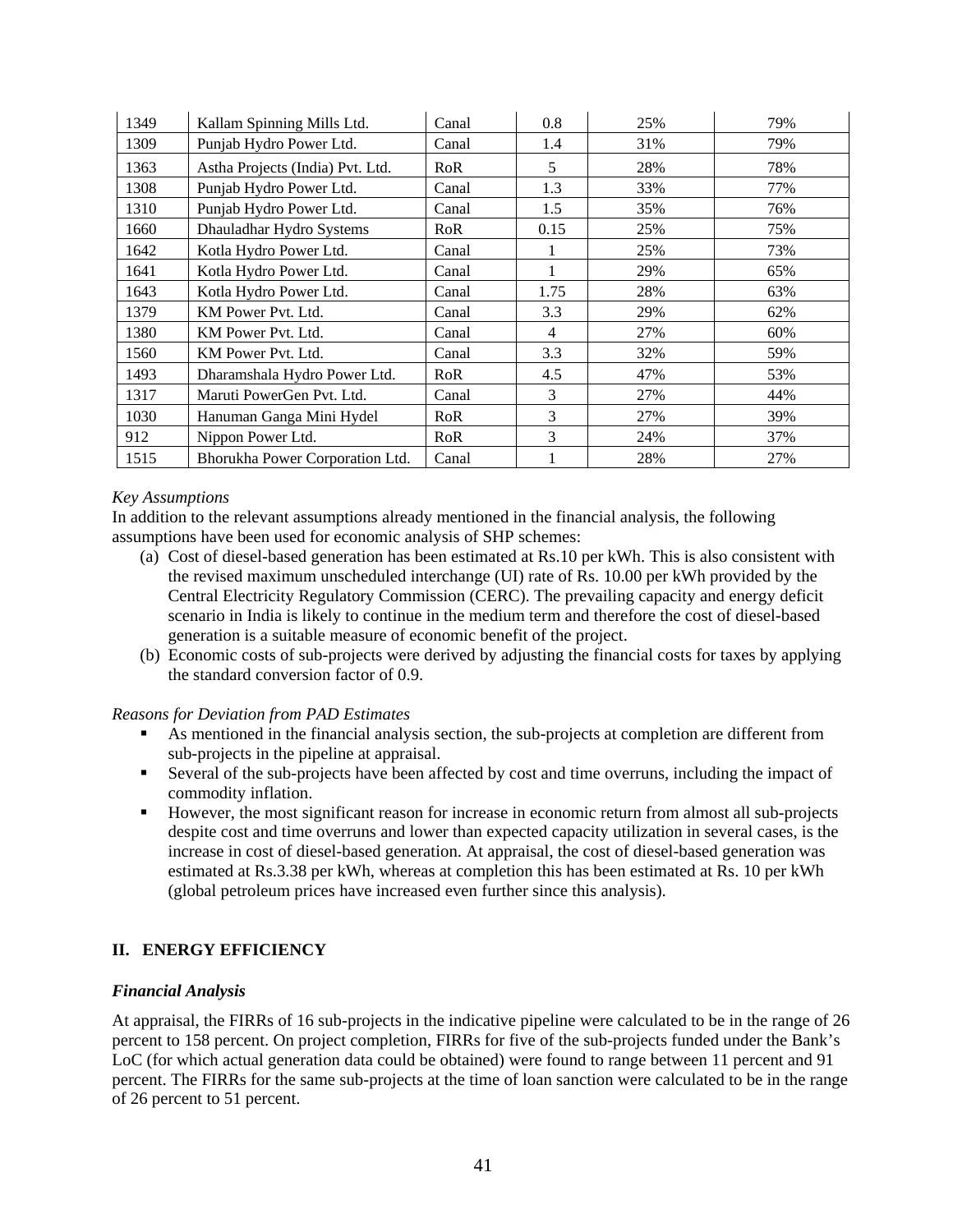Actual FIRRs could be calculated and compared with appraisal estimates only for a sample of sub-projects (five in number) owing to difficulties in obtaining data. Table 3.3 illustrates the comparison of FIRRs for these 5 sub-projects. For calculating the actual FIRR, the following assumptions were used:

(a) Actual project cost (including cost escalations) have been used in the FIRR calculation. (b) It is assumed that increase in O&M cost of any plant which has implemented EEC project

involving installation of EE equipment is almost negligible.

| <b>Project Name</b>                  | Projected        | <b>Projected FIRR at</b> | <b>Cost escalation</b> |
|--------------------------------------|------------------|--------------------------|------------------------|
|                                      | <b>FIRR</b> at   | Completion $(\% )$       | (Rs. million)          |
|                                      | Sanction $(\% )$ |                          |                        |
| GMR Technologies & Technologies Ltd. | 45               |                          | 10                     |
| NCL Industries Ltd.                  |                  | 46                       | 32                     |
| Mahendra Sponge & Power (P) Ltd.     | 46               | 22                       | 20                     |
| Arunachalam Sugar Mills Ltd.         | 26               | 12                       | 25                     |
| Anand Tissues Ltd.                   | 39               |                          |                        |

**Table 3.3: Comparison of FIRRs for Sub-Projects at Sanction and Completion** 

The FIRR in case of GMR is very high as the actual energy savings are 3.62 million kWh/annum against the projected 2.46 million kWh/annum. However, FIRR in case of Anand Tissues Ltd. is negative because the actual energy savings are just 0.65 million kWh/annum against the projected value of 2.197 million kWh/annum, although there is some uncertainty related to this figure which was not independently verified.

#### *Economic Analysis*

The EIRRs were calculated for a sample of projects and found to range between 53 percent and 238 percent. Table 3.4 illustrates the calculation of actual EIRR. Although a one-on-one comparison with appraisal estimates was not possible due to the rapidly changing portfolio, this compares well with the appraisal estimates of a range of 26 percent to155 percent for a different sample of projects.

| <b>Project Name</b>                  | <b>Projected EIRR</b> | <b>Actual EIRR</b> |
|--------------------------------------|-----------------------|--------------------|
| GMR Technologies & Technologies Ltd. | NA                    | 283%               |
| NCL Industries Ltd.                  | <b>NA</b>             | 238%               |
| Mahendra Sponge & Power (P) Ltd.     | NA                    | 154%               |
| Anand Tissues Ltd.                   | <b>NA</b>             | 102%               |
| Arunachalam Sugar Mills Ltd.         | NA                    | 53%                |

**Table 3.4: Comparison of EIRRs for Sub-Projects at Sanction and Completion** 

#### *Key assumptions*:

- h) Cost of diesel-based generation has been estimated at Rs.10 per kWh.
- i) Taxes were taken at 11 percent which includes MAT, VAT etc.
- j) Economic costs of sub-projects were derived by adjusting the financial costs for taxes by applying the standard conversion factor of 0.9.
- k) In case of coal saving, heat rate of 2,500 Kcal/ kWh was assumed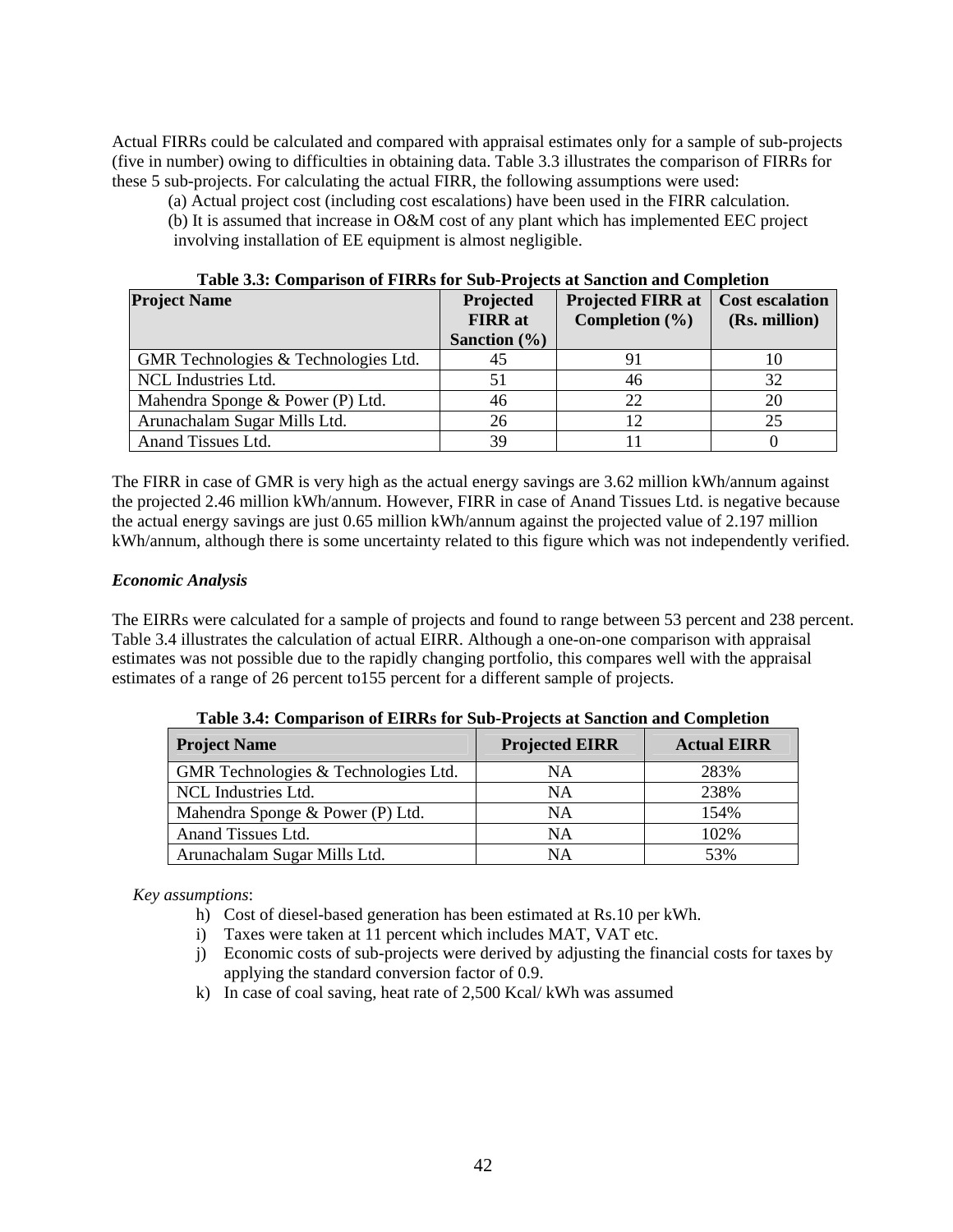| (a) таѕк теаш шешрегѕ |                                            |              |                                 |  |
|-----------------------|--------------------------------------------|--------------|---------------------------------|--|
| <b>Names</b>          | Specialization                             | Unit         | <b>Responsibility/Specialty</b> |  |
|                       | Lending (from Task Team in PAD Data Sheet) |              |                                 |  |
| <b>M. Manzo</b>       | <b>Team Leader</b>                         | <b>SASEG</b> |                                 |  |
| V. Ziff               | Program Assistant                          | <b>SASEG</b> |                                 |  |
| I. Sevilla            |                                            |              |                                 |  |
| A. Ceyhan             | Power Engineer                             | <b>SASEG</b> |                                 |  |
| K. Hattori            |                                            | <b>SASEG</b> |                                 |  |
| S. Padmanabhan        | Sr. Energy Efficiency<br>Specialist        | <b>ASTAE</b> |                                 |  |
| Y. Ziv                | <b>Environmental Engineer</b>              | <b>ASTEN</b> |                                 |  |
| A.Dani                | <b>ASTEN</b><br>Social development         |              |                                 |  |
| W. Smith              | Economist                                  | Consultant   |                                 |  |

# **Annex 4. Bank Lending and Implementation Support/Supervision Processes**

| <b>Names</b>             | Specialization                                                   | Unit         | <b>Responsibility/Specialty</b> |  |
|--------------------------|------------------------------------------------------------------|--------------|---------------------------------|--|
|                          | <b>Supervision</b> (from Task Team Members in all archived ISRs) |              |                                 |  |
| M. Manzo                 | Task Leader & Senior<br><b>Operations Officer</b>                | <b>SASDE</b> |                                 |  |
| Supriya Sen              | <b>SASDE</b><br>Task Leader & Senior<br><b>Financial Analyst</b> |              |                                 |  |
| <b>Andrea Ryan Rizvi</b> | <b>Task Leader</b>                                               | <b>SASDE</b> |                                 |  |
| P. Dhingra               | Task Leader & Sr. Power<br>Engineer                              | <b>SASDE</b> |                                 |  |
| <b>Mikul Bhatia</b>      | Task Leader & Energy<br>Specialist                               | <b>SASDE</b> |                                 |  |
| A. Cabraal               | Sr. Energy Specialist                                            | <b>SASDE</b> |                                 |  |
| <b>Judith Plummer</b>    | Sr. Financial Specialist                                         | <b>SASDE</b> |                                 |  |
| R. Taylor                | <b>Lead Energy Specialist</b>                                    | <b>SASDE</b> |                                 |  |
| E. Groom                 | Sr. Regulatory Specialist                                        |              |                                 |  |
| <b>Jeremy Levin</b>      | Sr. Technical Specialist                                         | <b>SASDI</b> |                                 |  |
| Priya Barua              | <b>Research Analyst</b>                                          | <b>SASDE</b> |                                 |  |
| Priya Chopra             | Program Assistant                                                | <b>SASDE</b> |                                 |  |
| Neelima Kapur            | Program Assistant                                                | <b>SASDE</b> |                                 |  |

# (a) **Task Team mamb**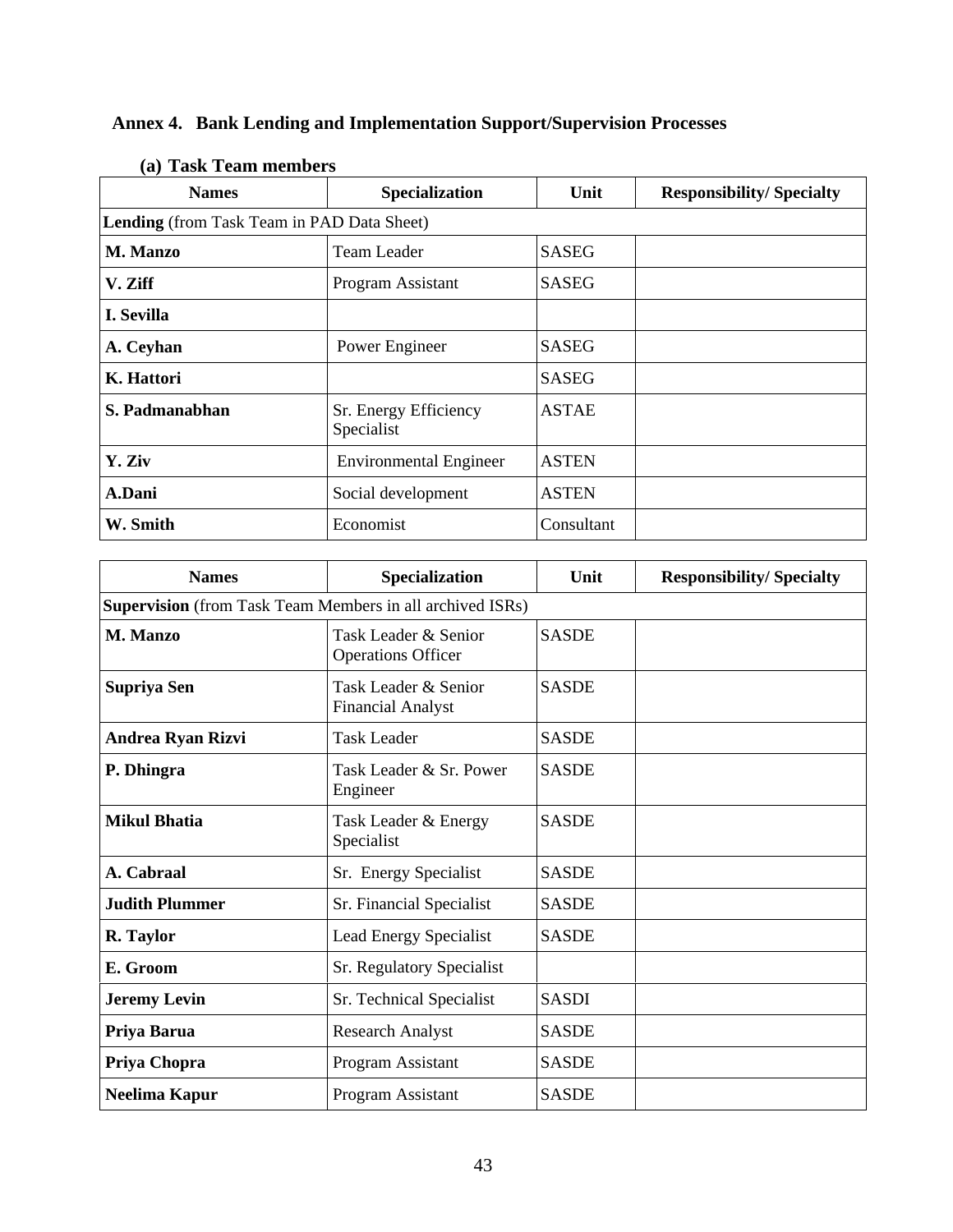| <b>Chandrasekhar</b><br>Sr. Energy Specialist<br>Govindarajalu |                                                                        | <b>MNSSD</b> |  |
|----------------------------------------------------------------|------------------------------------------------------------------------|--------------|--|
| S. Ahmed                                                       | Sr. Legal Counsel                                                      |              |  |
| R. Narula<br><b>Financial Management</b><br>Specialist         |                                                                        | <b>SARFM</b> |  |
| M. Gopalakrishnan                                              | <b>Financial Management</b><br>Specialist                              | <b>SARFM</b> |  |
| Manoj Jain                                                     | Sr. Financial Management<br>Specialist                                 | <b>SARFM</b> |  |
| N. Verma                                                       | Financial Specialist-<br><b>SARFM</b><br><b>Financial Institutions</b> |              |  |
| S. Krishnan                                                    | Procurement Engineer                                                   | <b>SARPS</b> |  |
| S.K. Bahl                                                      | Sr. Procurement Specialist                                             | <b>SARPS</b> |  |
| A. Tait                                                        | Consultant                                                             |              |  |
| S. Sankaravadivelu                                             | Procurement Specialist                                                 | <b>SARPS</b> |  |
| S. Srivastava                                                  | <b>Environmental Specialist</b>                                        | <b>SASDI</b> |  |
| <b>Gaurav Joshi</b>                                            | <b>Environment Specialist</b>                                          | <b>SASDI</b> |  |
| W. Warren                                                      | Social Development<br>Specialist                                       | <b>SASDI</b> |  |
| S. Thangaraj                                                   | Social Development<br>Specialist                                       | <b>SASDI</b> |  |
| S. Narayanan                                                   | Sr. Social Development<br>Specialist                                   | <b>SASDI</b> |  |
| R. Lopez Rivera                                                | <b>Hydropower Engineer</b>                                             |              |  |

# **(b) Staff Time and Cost** (from SAP)

*(The system pulls data available for all fields)*

|                               | <b>Staff Time and Cost (Bank Budget Only)</b> |                                         |
|-------------------------------|-----------------------------------------------|-----------------------------------------|
| <b>Stage of Project Cycle</b> | <b>No. of Staff Weeks</b>                     | <b>US\$ Thousands</b>                   |
|                               |                                               | (including travel and consultant costs) |
| Lending                       |                                               |                                         |
| FY1998                        |                                               | 50,913.66                               |
| FY 1999                       |                                               | 21,848.98                               |
| <b>FY 2000</b>                | 9.65                                          | 17,044.59                               |
| FY 2001                       | -                                             |                                         |
| FY 2002                       | -                                             |                                         |
| FY 2003                       | -                                             |                                         |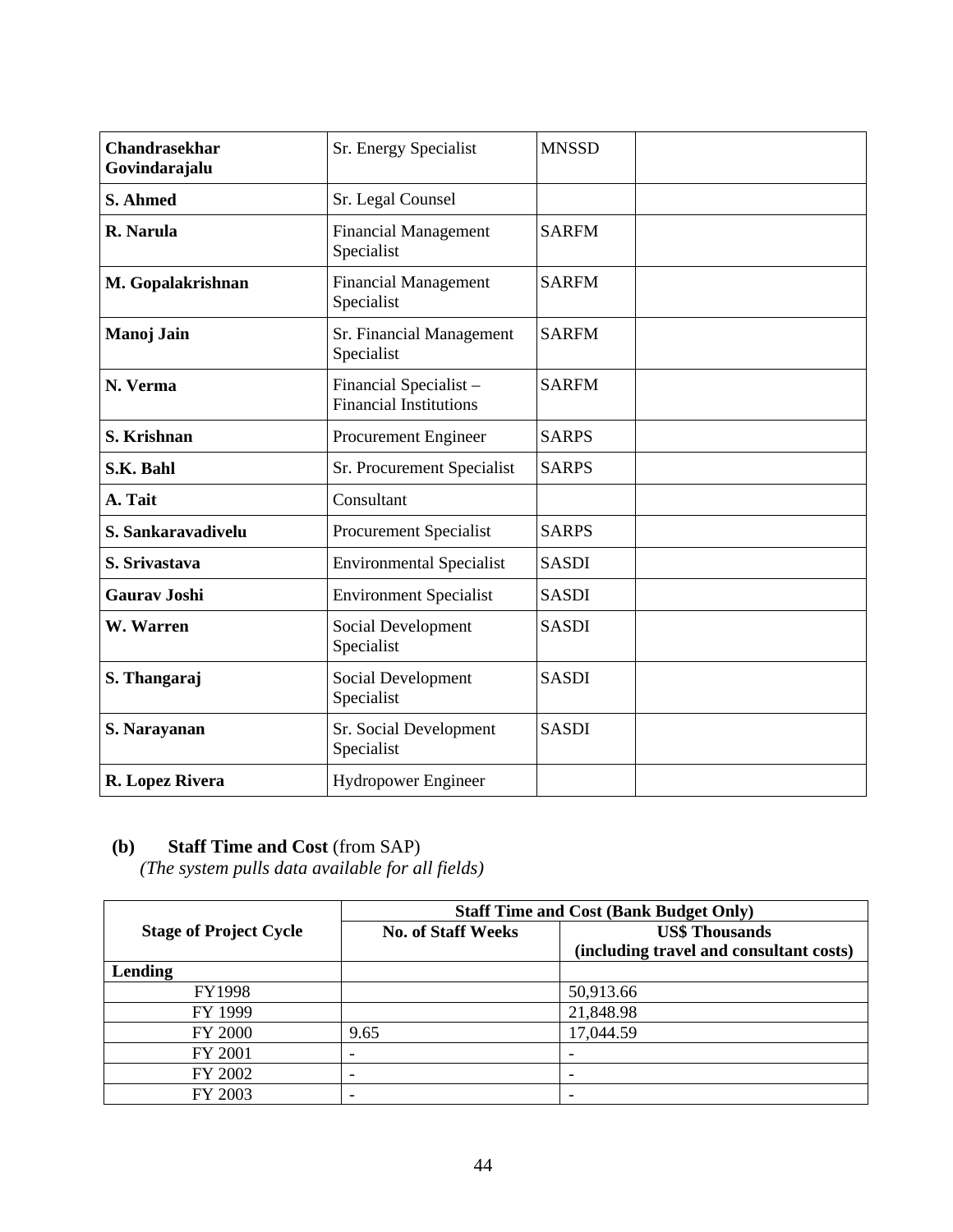| FY 2004                | $\overline{\phantom{0}}$ |            |
|------------------------|--------------------------|------------|
| <b>TOTAL:</b> 9.65     |                          | 89,907.23  |
|                        |                          |            |
| Supervision/ICR        |                          |            |
| FY2005                 | 40.77                    | 116,128.59 |
| FY2006                 | 43.15                    | 93,357.92  |
| FY 2007                | 27.06                    | 28,778.18  |
| FY 2008                | 30.98                    | 34,477.86  |
| FY 2009 (Till 16.8.08) | 5.61                     | 11,160.35  |
| <b>TOTAL</b>           | 147.57                   | 293,902.90 |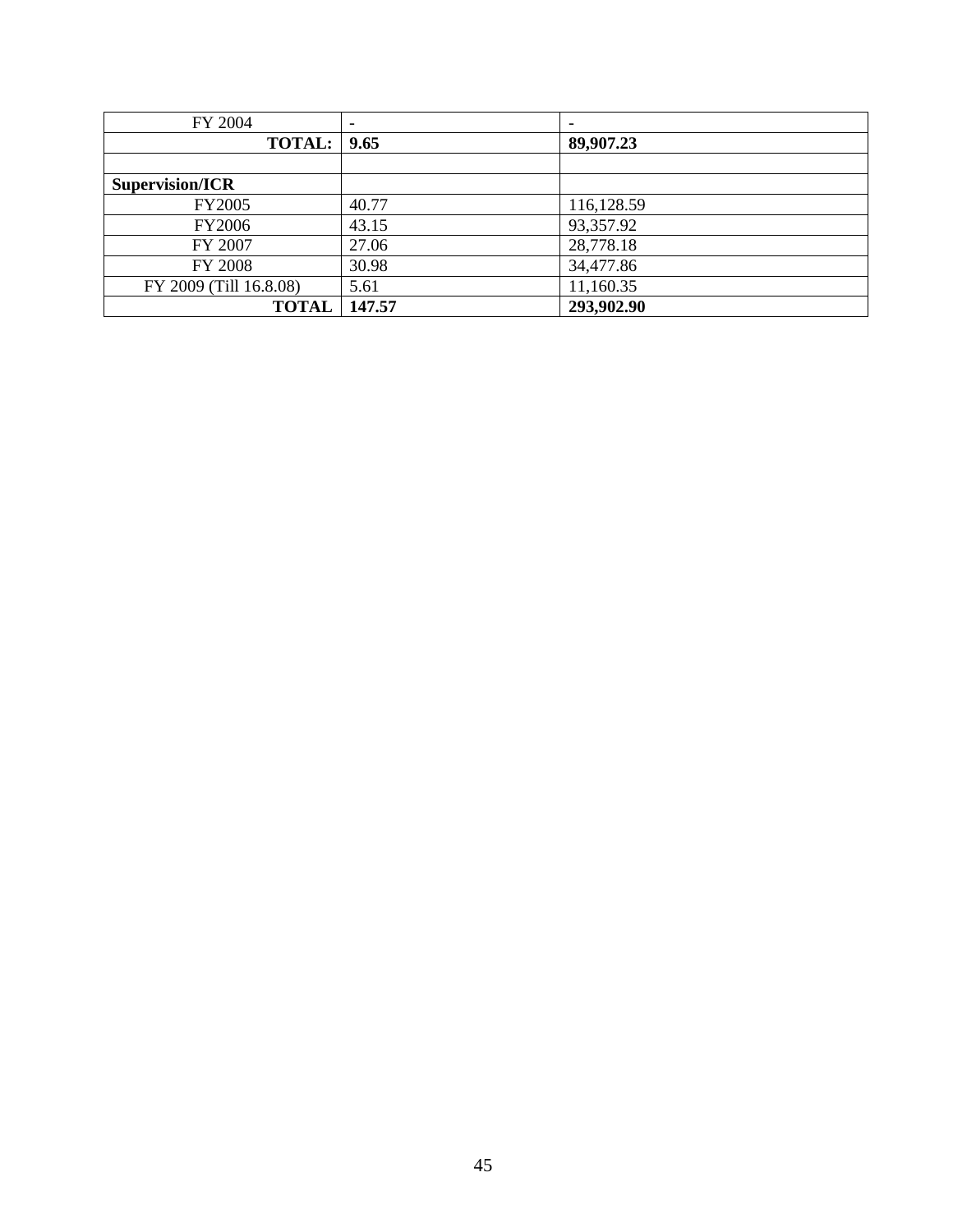# **Annex 5. Beneficiary Survey Results** (if any)

Not Applicable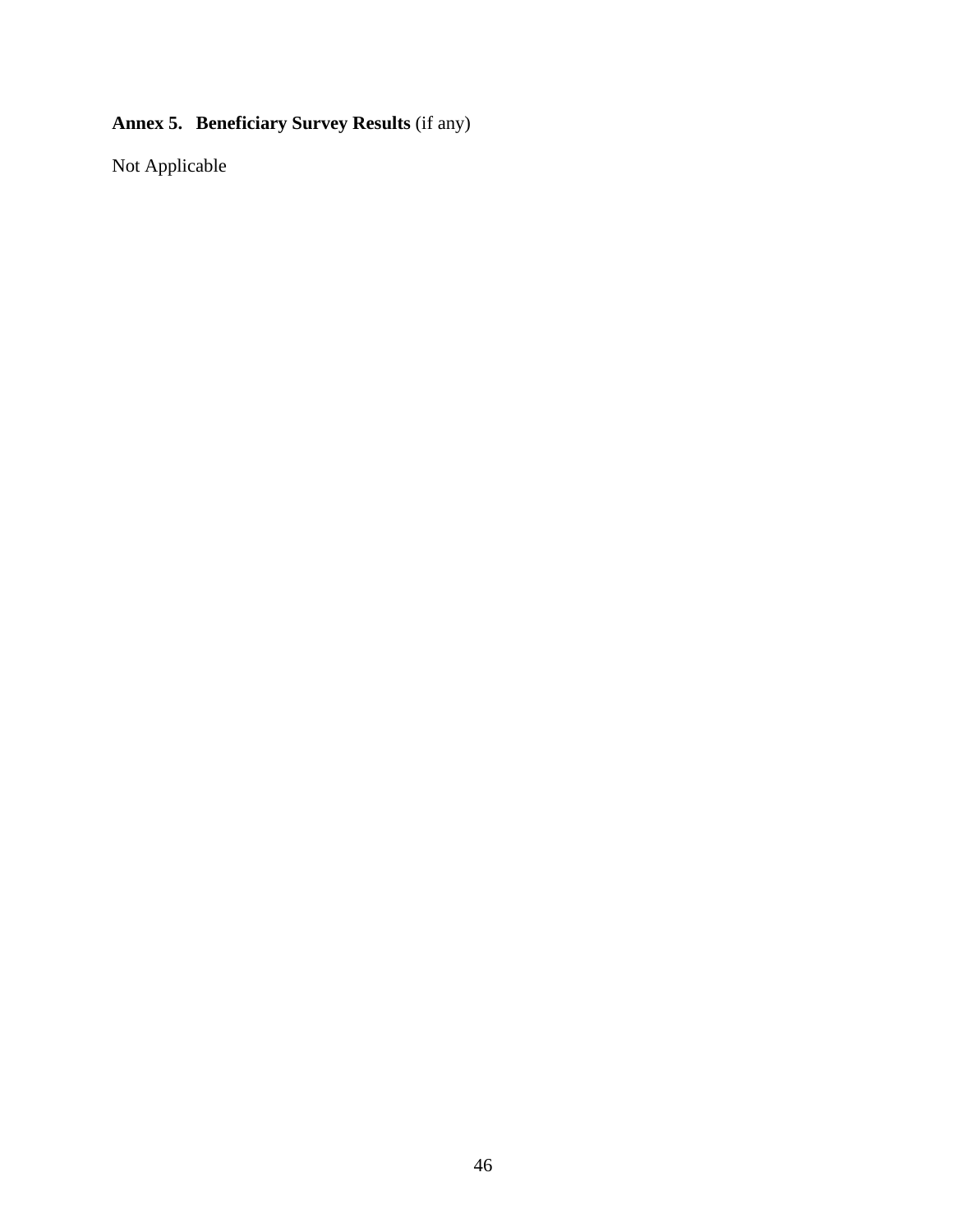# **Annex 6. Stakeholder Workshop Report and Results** (if any)

Not Applicable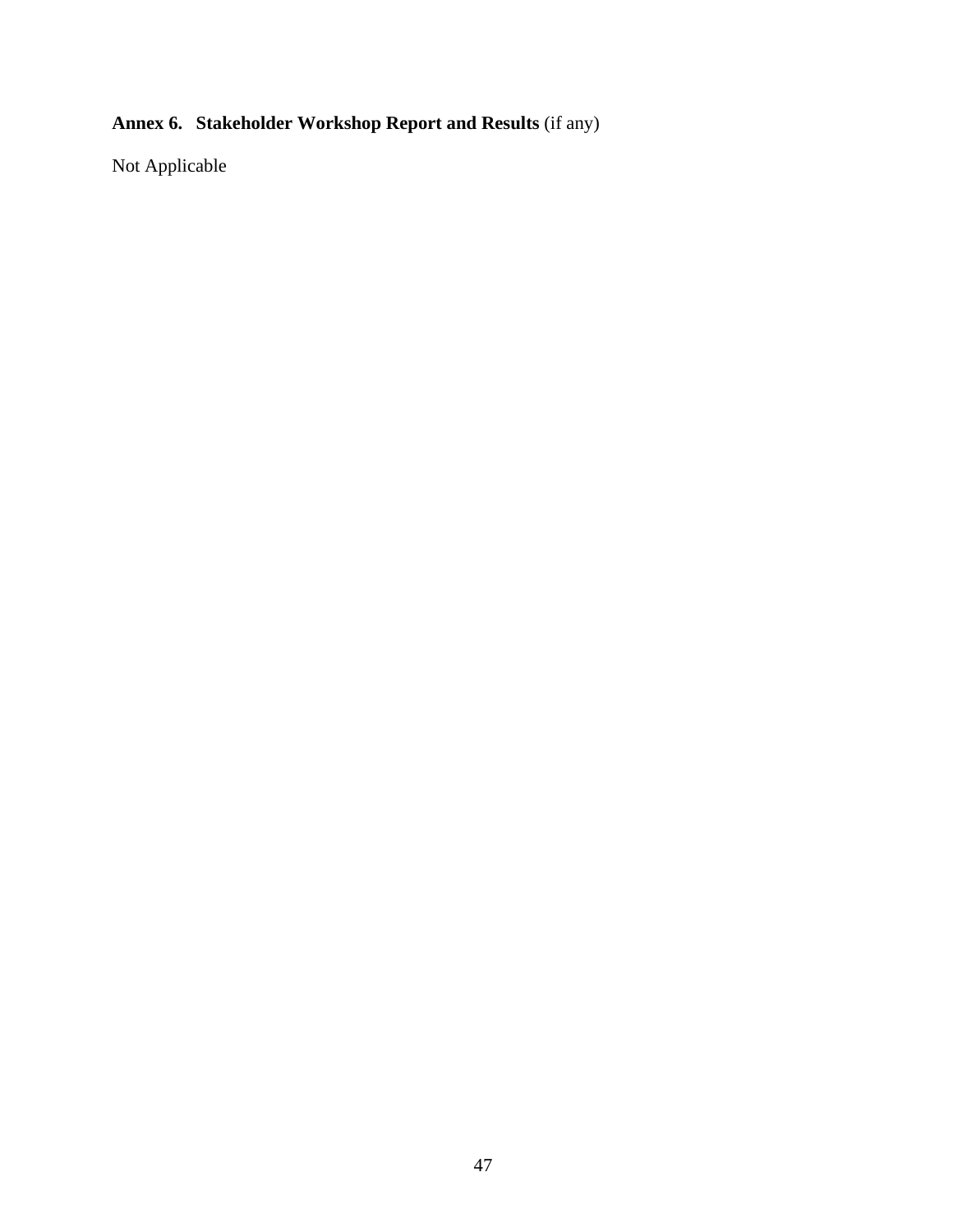## **Annex 7. Borrower's ICR**

In the year 2000, IREDA has received this Line of Credit for the implementation of "India: Second Renewable Energy Project" of World Bank (WB) targeted to promote Small Hydro and Energy Efficiency / Conservation investments in the country. The detailed objectives of the project as conceived are detailed below:

- 1. Increase power supply through development of environmentally sustainable small hydro schemes.
- 2. Promote Energy Efficiency and demand-side management (SDM) investments.
- 3. Remove market barriers to delivery of Energy Efficiency services and products.
	- o Strengthening IREDA's capacity to appraise and supervise energy efficiency investment projects through the provision of consultancy services and training.
	- o Improving the marketing of the energy efficiency and DSM investments under the project through the provision of consultancy services to prepare business development modules, model bid documents and informative packages.
	- o Promoting private sector participation in the end-use efficiency including development of appropriate policy incentives through the provision of consultancy services to various state energy development entities, and training for public and private sector on energy conservation and DSM.

The Line of Credit included an IDA component US\$ 50 Million, IBRD Component of US\$ 80.00 Million and GEF component of US\$ 5.00 Million whereas IREDA has to bring counterpart funding of US\$ 2.00 Million, only for GEF. The IDA and IBRD components are poised for project funding while the GEF and IREDA's Counterpart are assigned to support the Technical Assistance / Capacity Building objectives to remove market barriers to delivery of Energy Efficiency Services and products.

The loan agreement was executed on 11th August 2000 and made effective from 31st January 2001. The closing date of LoC was fixed for 31st March '2006.

During the course of implementation a number of policy issues etc., beyond the control of IREDA and the sub-project promoters, had come up, affecting timely implementation/ progress of the project. Therefore, the matter was taken up by IREDA with the WB through GoI which was considered and accordingly, on 24.06.2005 World Bank approved extension of the closing date of the LoC up to 31.03.2007 with a reduction of US\$ 18 million from IBRD allocations. Subsequently, a second extension in closing date up to 31.03.2008 was also considered by WB on 20.11.2006 with an additional reduction of US\$ 8 million in the IBRD component in the trail.

#### **Implementation of Small Hydro Projects**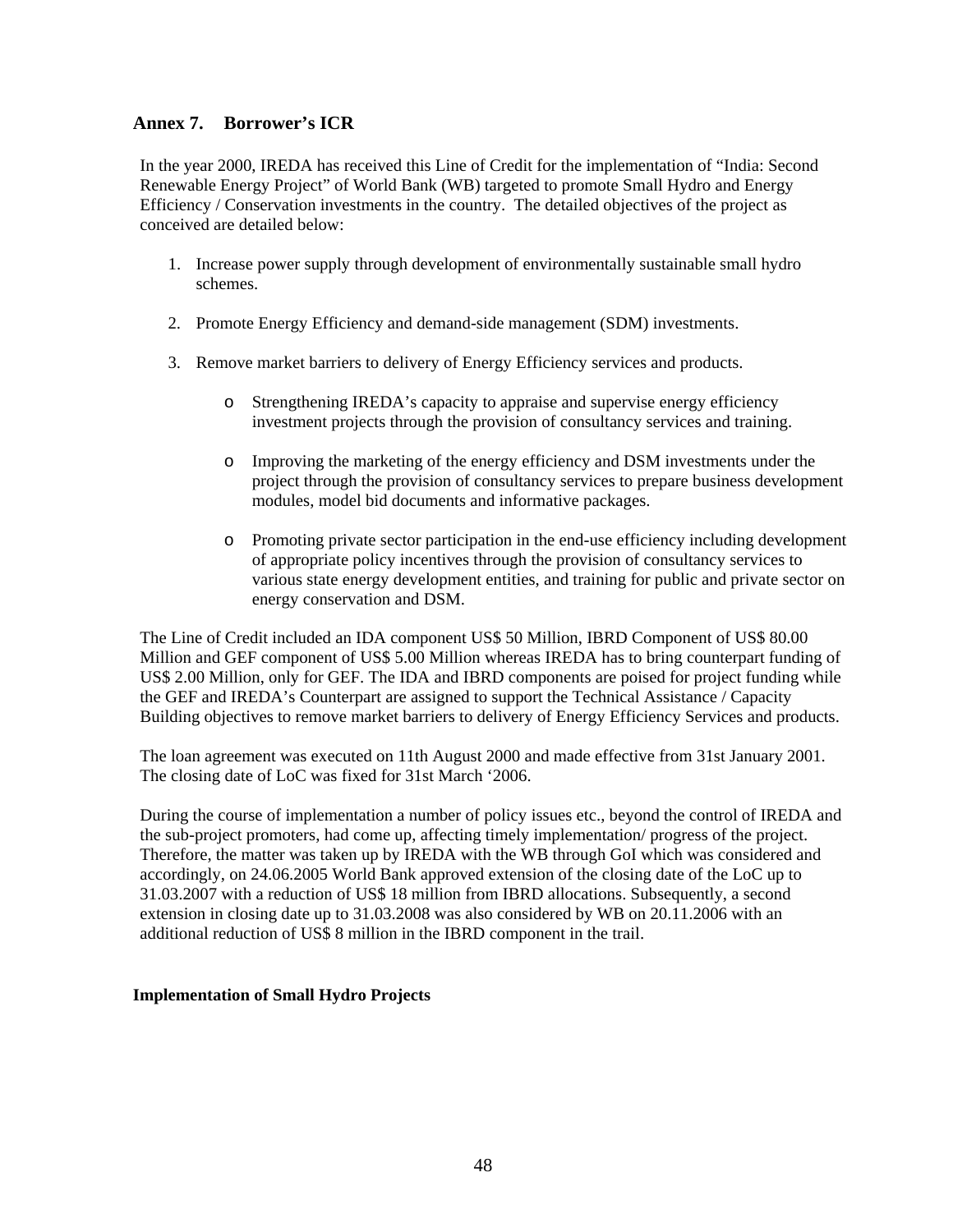World Bank through the second LoC has supported 45 SHP sub projects; out of which 12 projects are under IBRD and 33 under IDA Line of Credit. 35 sub projects have been commissioned with installed capacity of 100.15 MW by July, 2008. The remaining 9 projects aggregating to 57.90 MW are expected to be commissioned by March, 2009. The total installed capacity of all projects when commissioned, will be 158.25 MW. 1 project of 0.4 MW capacity stands abandoned.

#### **Implementation of Energy Efficiency Projects**

World Bank through the second LoC has financially supported 12 sub projects in EEC sector. Out of this 11 have been commissioned and one is expected to be commissioned in December, 2008. Majority of the projects are for installation of energy conservation equipment except two projects which are for setting up of captive power plant.

The industrial plants in sponge Iron, cement, steel and sugar sectors were able to purchase and demonstrate new technologies with excellent energy efficiency norms. The success stories developed under WB LoC has paved the way for advanced energy efficient technologies in many of the Indian industrial plants e.g. the cement plants, the energy efficiency norms are comparable to the best energy efficient plants in the world. Further, some of the steel plants and sugar plants are already undergoing process of modernization and adopting more energy efficient practices. BEE's recent study of the pulp and paper sectors has indicated that these sectors have also responded positively and implemented technology upgradation plans. Use of fluidised bed boiler, variable frequency drives, energy efficient pumps, fans, compressors and cooling towers are widely employed in Indian industries. Interactions with industry experts indicate that over the years, there has been a significant reduction in investment costs of these equipment given their increased demand and scale of manufacturing.

## **Implementation of Technical Assistance Activities**

Overall 12 TAP activities were implemented. Several activities have been designed and completed under the Line of credit to overcome various market barriers in implementation of Energy Conservation Act, 2001.

The funded projects were aimed to showcase techno-economic viability of EE investments by IREDA to other financial institutions and Commercial banks through developing their capacity to design bankable EEC project packages and also build the capacity of associated stakeholders.

Technical Assistance support was provided in standardization of project appraisal formats; developing pre and post project monitoring and verification protocols for sugar, cement and steel sectors and marketing of EE loan schemes. Capacity building programs for commercial banks and ESCO companies were undertaken to enhance technical and financial capacity for developing EE loan schemes and marketing techniques.

The activities like preparation of investor manual, EE information manual and development of codes and standards for performance evaluation of industrial equipment aimed at identifying the potential areas in energy intensive sectors that need to be targeted for energy efficiency. They also contributed in developing the strategic plan for implementation of Energy Conservation Act, 2001.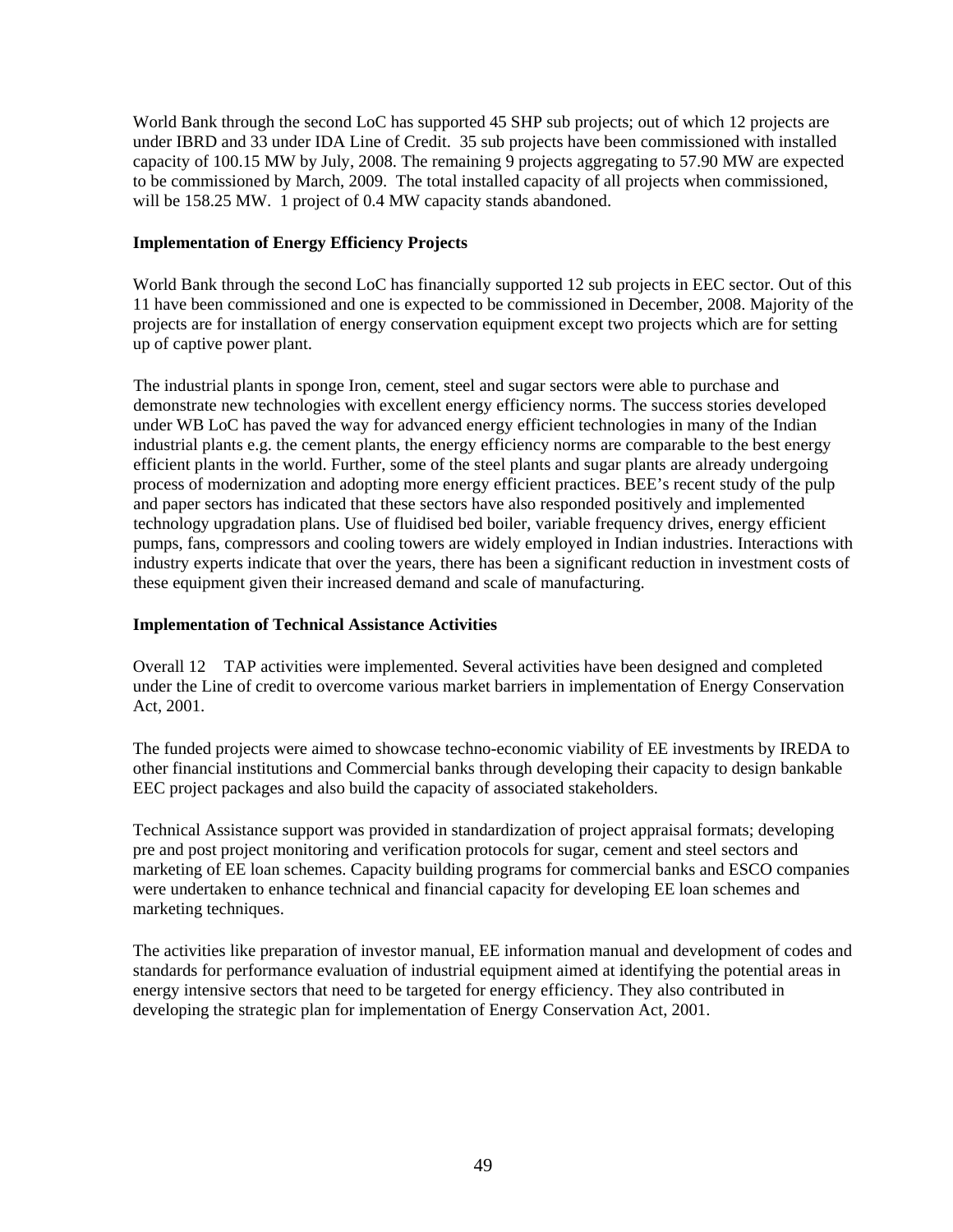Technical Assistance was also provided to ESCO's in developing projects in Government buildings, hospital buildings, and industrial clusters. Some of the activities undertaken under TAP focussed on development of consultant directory, database on EE product equipment, list of ESCO companies and EE equipment manufacturers.

IREDA also utilised the knowledge gained under TAP activities to develop their portfolio in EEC financing. IREDA has financed 11 projects in industries like cement, pulp and paper, sugar, steel in this LoC. Additionally, IREDA has also financed one project in hotel industry outside the LoC, base work for which was undertaken in TAP.

EEC projects financed under LoC with reduced interest rates encouraged the industrial sector like cement, pulp and paper, textile and Hotels to improve their existing technology and profitability with achievement in reduction in overall specific energy consumption and emissions.

#### **4.1.1 Bottlenecks for Small Hydro Development**

Hydro power projects are location specific, varying significantly in costs and feasibility depending upon topography, hydrology, geology and accessibility related factors. The cost of SHP projects (per MW) ranged from around Rs. 40 million to Rs. 100 million. The main reasons for this are that the investment costs of hydro can vary significantly due to terrain and access difficulties as most of these projects are located in remote hilly areas. Besides the transmission of power to load centres, away from the source, necessitates investment in construction of transmission networks on difficult terrain.

In India in the hydro sector, there are very few integrated EPC contractors. Contracts are mostly split between civil construction and plant and machinery installation, which makes negotiation of EPC contracts relatively complex. Therefore there is a need to address functional, technical and price related aspects across contracts; else developers may face the risk of time and cost overruns and lower profitability.

SHP developers have highlighted lack of adequate land and freedom to develop the land and the infrastructure as a key bottleneck. In hilly states, delays in obtaining land/forest clearances have substantially delayed project implementation. This is a major problem being faced by a number of SHP developers as once local residents know that a SHP plant is coming up in an area, they either refuse to sell the land or ask for exorbitant prices.

One of the most crucial issues/ barriers in the scaling up of hydro plant (large and small) is interconnection between the plant and the nearest grid point to maximize the power usage from these sources. In a number of cases it has been seen that SHP plants are situated in locations far away from the transmission network. Therefore providing grid extension up to the SHP plants introduces an additional financial burden either on the licensee or the developer and in cases where funds for development of this infrastructure are limited; it severely hampers the process of hydro development in the region and state.

Hydro is a relatively expensive renewable energy technology due to its high upfront costs from detailed engineering requirements, remote locations, synergising civil and electromechanical works and also the high risks of Force Majeure events which sometimes further drive up the costs making these projects all the more unattractive for private developers.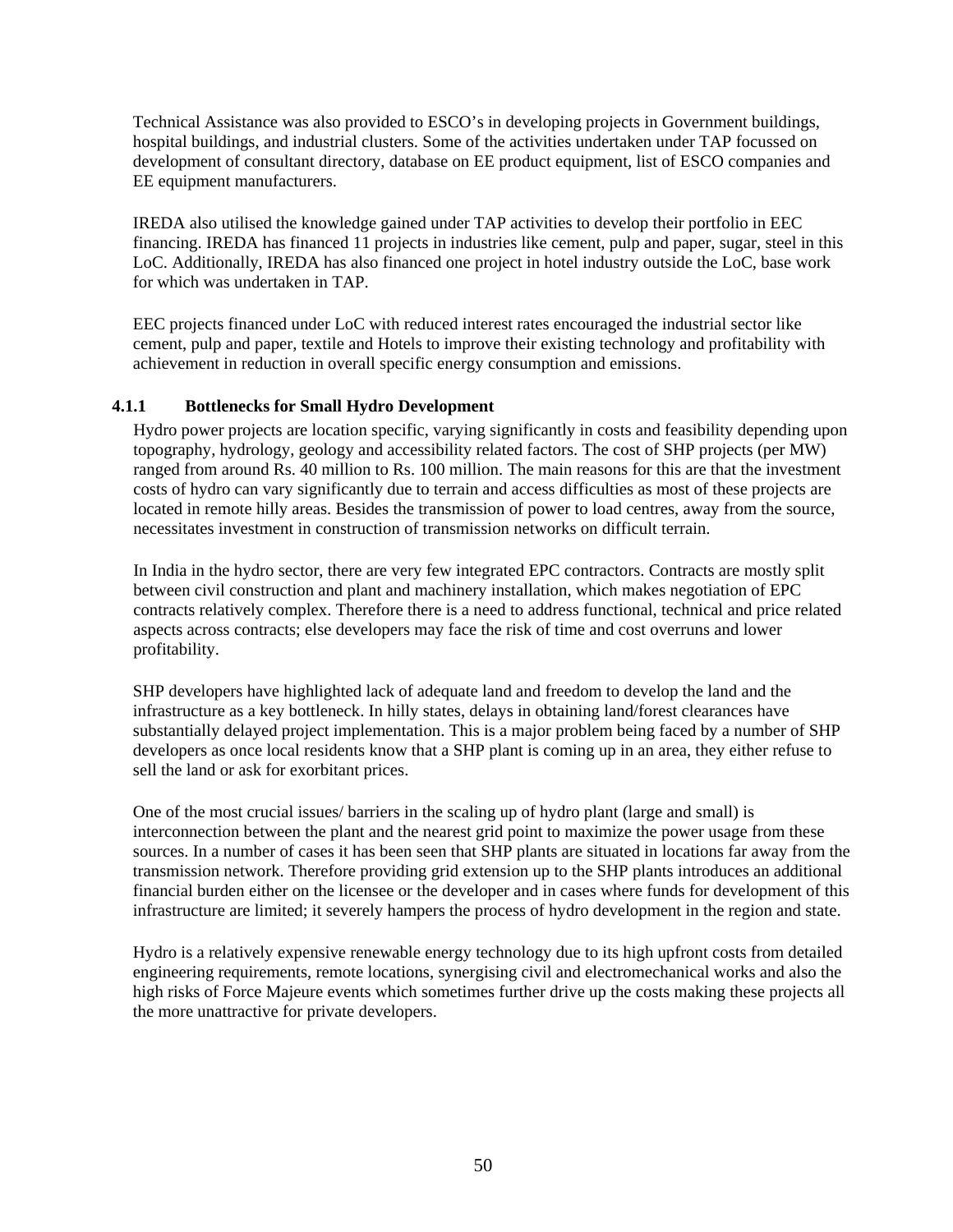Differing policies across states lead to concentration of projects in States which have the most investor friendly policies. At the same time different States have different policies for the awarding projects, variations in feed in tariffs and capital costs allowed which again promote non uniform hydro power development and consequent excess capacity in some States and supply constraint in others.

Lack of adequate financing also discourages developers especially the first generation entrepreneurs in the development of Small Hydro Projects. Financial Institutions, such as public/ private banks are still by and large unconvinced of the success of Small Hydro Projects.

Financial institutions are unlikely to finance small first time developers who cannot put up enough collateral.

With an approximate cost of about Rs. 50 million a Megawatt, developing a 5 MW plant would entail an expenditure of anywhere between Rs. 200 - 250 million of which a minimum equity an entrepreneur would have to put up would be Rs. 50 million. Most banks request developers to either furnish guarantees or provide adequate collateral as a financial institution which very few developers are able to comply.

Despite detailed S&I, project development in the Himalayan Region is prone to geological surprises during construction. This can at times cause delay and add to the estimated project cost. It is necessary to ensure that commercial agreements, such as the Project Implementation Agreement, signed with the State Government recognize such surprises and provide for consequent extension of Commercial Operation Date in case such surprises emerge during the construction period.

Technical- Economic Clearances (TEC) on an average adds between one to two years to the development time of the project.

## **4.1.2 Barriers to EE in India**

The projects financed under this World Bank Line of credit targeted to address the three primary stakeholders in EE and ESCO business, namely the end-use industry, energy auditors, and the banks and financial institutions. Banks and state-level financial institutions usually finance the SMEs and municipal corporations. While awareness about EE opportunities is gradually increasing among SMEs, municipal corporations and commercial building from last five years, there has been no concrete effort to expand EE project financing. The issues on EE from the perspective of each of the stakeholders are discussed in brief in the following section:

Large companies with access to information, technical consultants and finance have found it less difficulty in implementing the EE projects as compared to the SME sector, who have not undertaken energy efficiency initiatives on account of several issues and constraints. These include:

- $\circ$  Lack of data on energy consumption, including measurement and verification (M&V) available with SMEs;
- o Lack of trust on technical capabilities of external energy auditors (we know our plants better attitude);
- o Lack of either guarantee from the consultants for minimum savings or absence of demonstration of savings in other similar types of plants in vicinity;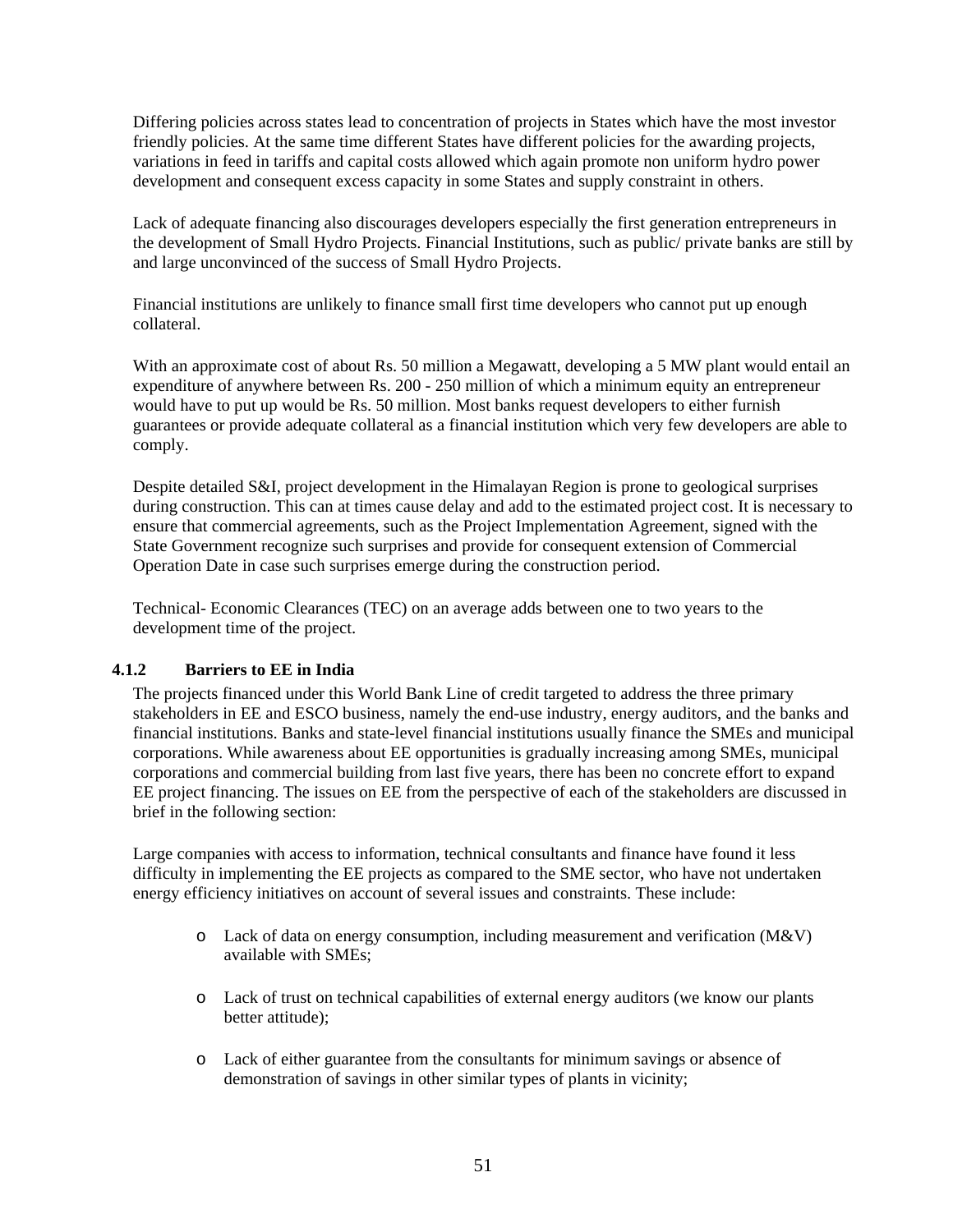- o Non-availability of turnkey solutions from concept to commissioning from one single source;
- o Non-availability of simple financing schemes for implementing EE projects on normal terms, preferably from the same bank from which it has availed working capital requirement;
- o Last but not least, the burden of upfront transaction cost of carrying out energy audits.

# **Impact of World Bank 2nd Line of Credit**

#### **Small Hydro Power**

Most of the Small Hydro developers are either first generation entrepreneurs in energy sector or small and medium enterprises. However the impact their investment and work has had on society especially the local communities and the local environment is noteworthy.

One of the biggest impacts and learning's from the second LoC has been the understanding of the key role this programme has played in making clean energy sources like small hydro commercially attractive and viable.

- The second LoC provided an opportunity for developers and entrepreneurs interested in setting up SHPs to come forward, plan and execute these projects with funding from IREDA when no other financial institution was ready to provide funding to these projects.
- The second LoC provided access to funds for first time entrepreneurs. As they successfully executed projects, other FIs gained confidence and gave them the funds to scale up and invest further.

19 states namely, Andhra Pradesh, Assam, Bihar, Haryana, Himachal Pradesh, Jammu & Kashmir, Jharkhand, Karnataka, Kerala, Madhya Pradesh, Maharashtra, Mizoram, Orissa, Punjab, Rajasthan, Tamil Nadu, Uttarakhand, Uttar Pradesh and West Bengal have announced policy for setting up commercial SHP projects through private sector participation. The facilities available in the states include wheeling of power produced, banking, buy-back of power, facility for third party sale etc.

The conducive policy in many states particularly due to Renewable Energy Purchase Obligation (RPO) and successful project implementation of projects from 2<sup>nd</sup> LoC from World Bank, have generated many projects. There are now ample number of Small Hydro projects in pipeline in IREDA which also includes one project of 100 MW capacity which will require consortium financing.

#### **Energy Efficiency & Conservation**

Most of the EEC sub projects developers went for installation of energy efficiency equipment in the existing plants and as such these measures do not have any direct impact on the local community.

Under the Energy Conservation Act, 2001, 9 energy intensive industrial sectors are defined as Designated Consumers i.e. thermal power stations, fertilizer, cement, iron and steel, chlor-alkali, aluminium, railways, textile and pulp & paper. Specific energy consumption (SEC) norms for each designated consumer were emphasized to be adhered after five years. It is observed that there is a wide band of energy efficiencies in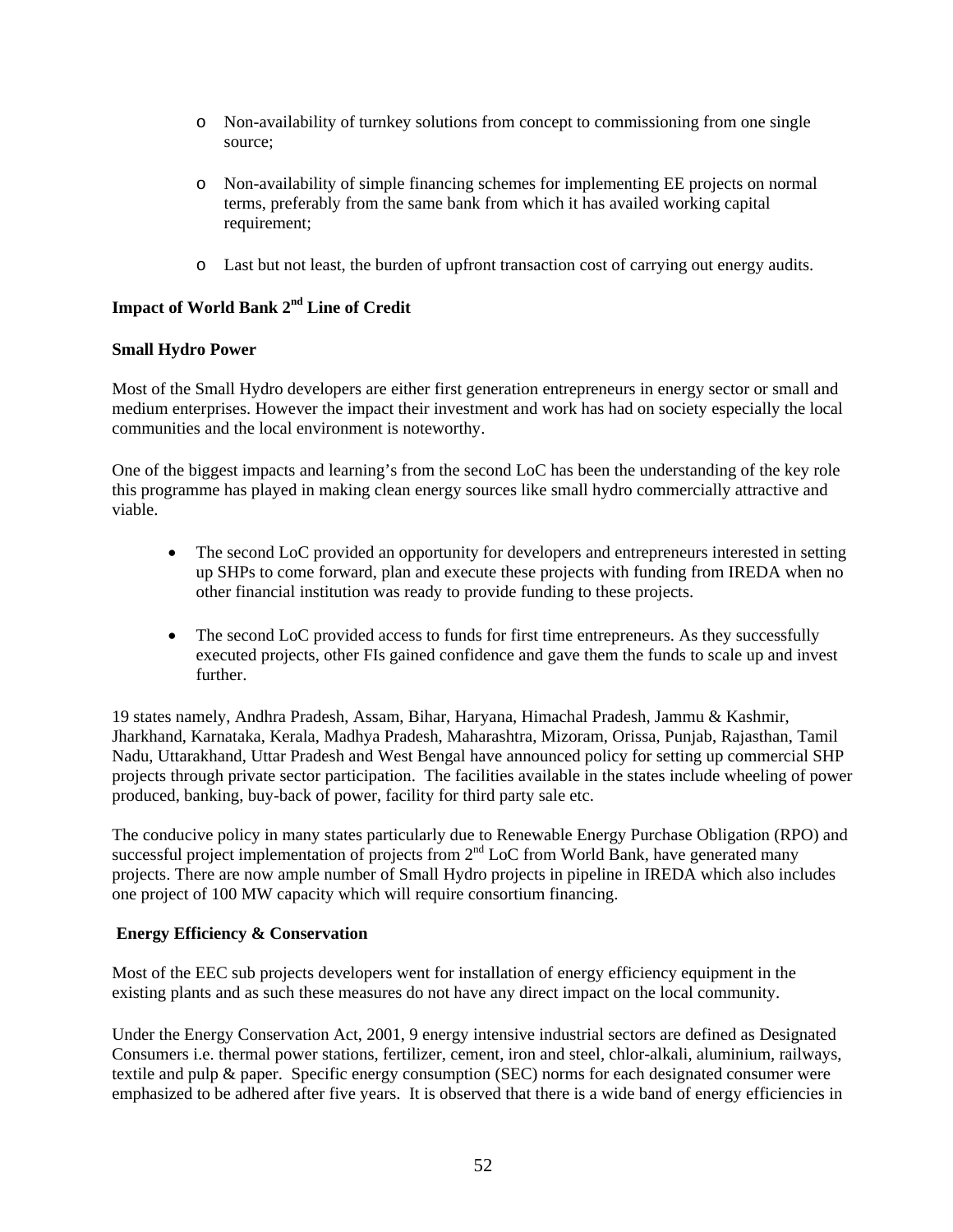different units, some units would be able to comply and some will be unable to achieve the target of SEC. Issue of Energy Savings Certificates to those Designated Consumers who exceed their target SEC reduction may be a mechanism whereby certified excess saving may be traded amongst companies to meet their standards compliance requirement, or banked for the next cycle of energy savings requirements.

The progress of energy efficiency has not achieved the required pace in India due to barriers of:

- Lack of awareness
- Higher upfront cost of energy-efficient technologies
- Lack of access to innovative financial instruments and
- Asymmetry in sharing of costs and benefits from the technology

Success of most of the projects funded under LoC has proved that the financing EEC sub projects is a viable option and not a risky proposition. Financing of EEC sub projects was a new experience for IREDA at the start of this LoC but now IREDA is strongly placed to finance similar projects. Foreclosure of the loans by some of the projects funded under this LoC has shown that the implementation of EEC projects is even more profitable than what they had expected during proposal stage.

On supply side energy efficiency has a lot of potential in optimisation of performance of power plants. To promote energy efficiency / conservation in energy consumption and to promote optimum performance of the power plants with a view to improve environment and climate protection by involving agencies that has responsibilities of outputs and activities as per their field of expertise.

Energy Efficiency in buildings offers an enormous potential for reducing energy consumption. Whether in existing housing stock or in newly constructed units, energy efficiency constitutes a savings potential that is still far from being fully utilised.

## **Conclusion**

 $2<sup>nd</sup>$  line of credit wherein 45 small hydro projects were funded has enabled IREDA to take up financing of small and medium hydro projects with a better prospective of barriers in development and to factor in risks and its mitigation associated with development of SHP.

Further, this has also helped IREDA build up relationship with SHP entrepreneurs and who are now taking up small and medium Hydro projects in various states enabling IREDA to increase its outreach to various states and promoters.

Similarly for Energy Efficiency projects inclusion of enhanced energy efficiency as one of the eight National Missions recently announced by the Government have brought the sector on forefront. A number of schemes and programmes have been initiated and it anticipated that these would result in a saving of 10000 MW by the end of  $11<sup>th</sup>$  Five Year Plan in 2012.

The World Bank Line of credit for energy efficiency and particularly capacity building of various stakeholders through TAP activities have resulted the importance of enhanced energy efficiency. During the period of Line of Credit, IREDA had a very active interaction with all the stakeholders including other commercial banks and Bureau of Energy Efficiency. Power plants efficiency improvement, Energy Efficiency in industry and end use, development of programmatic CDM and Energy Efficiency in public and private buildings are the focus areas emerging in the near future.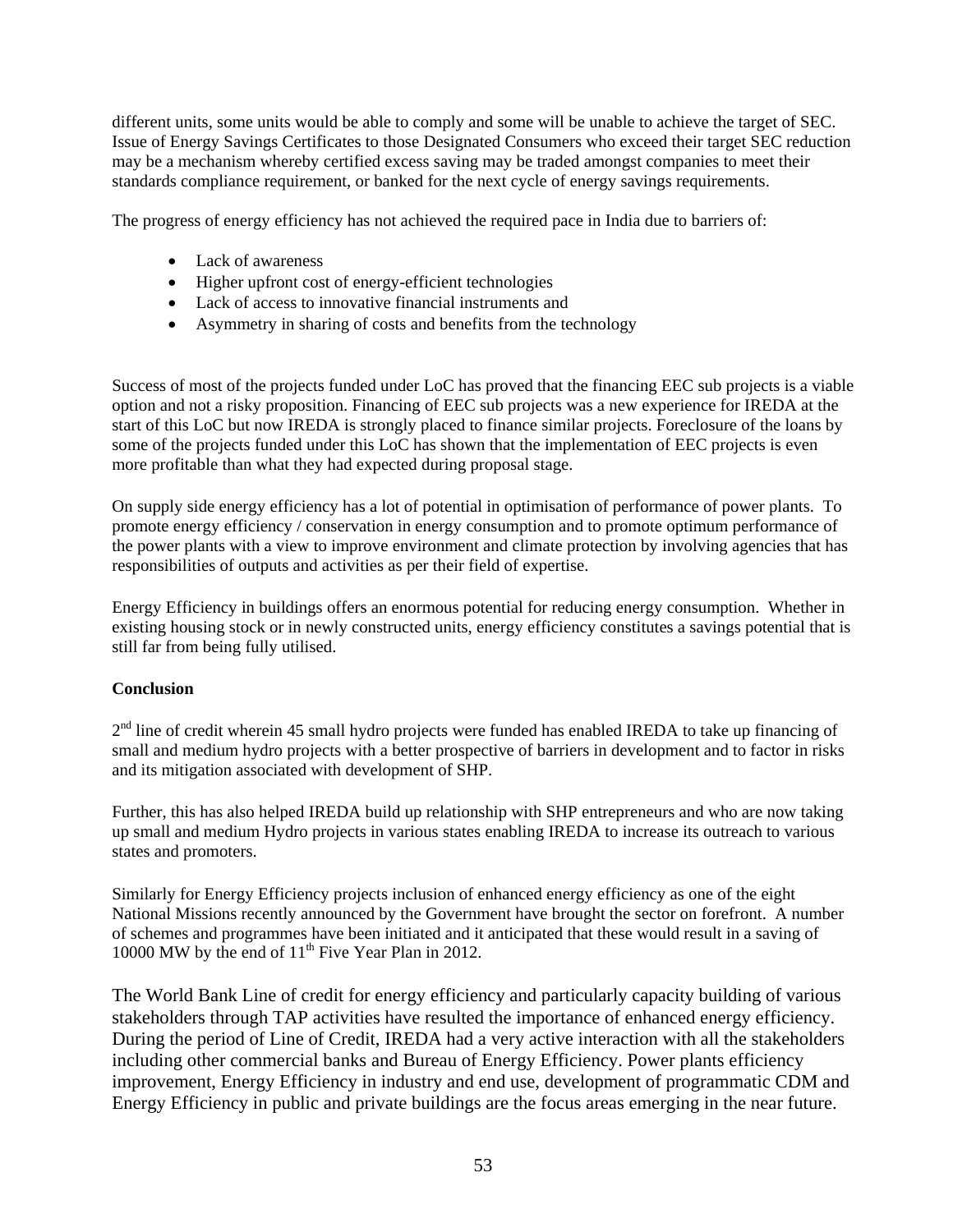# **Annex 8. Comments of Cofinanciers and Other Partners/Stakeholders**

Not Applicable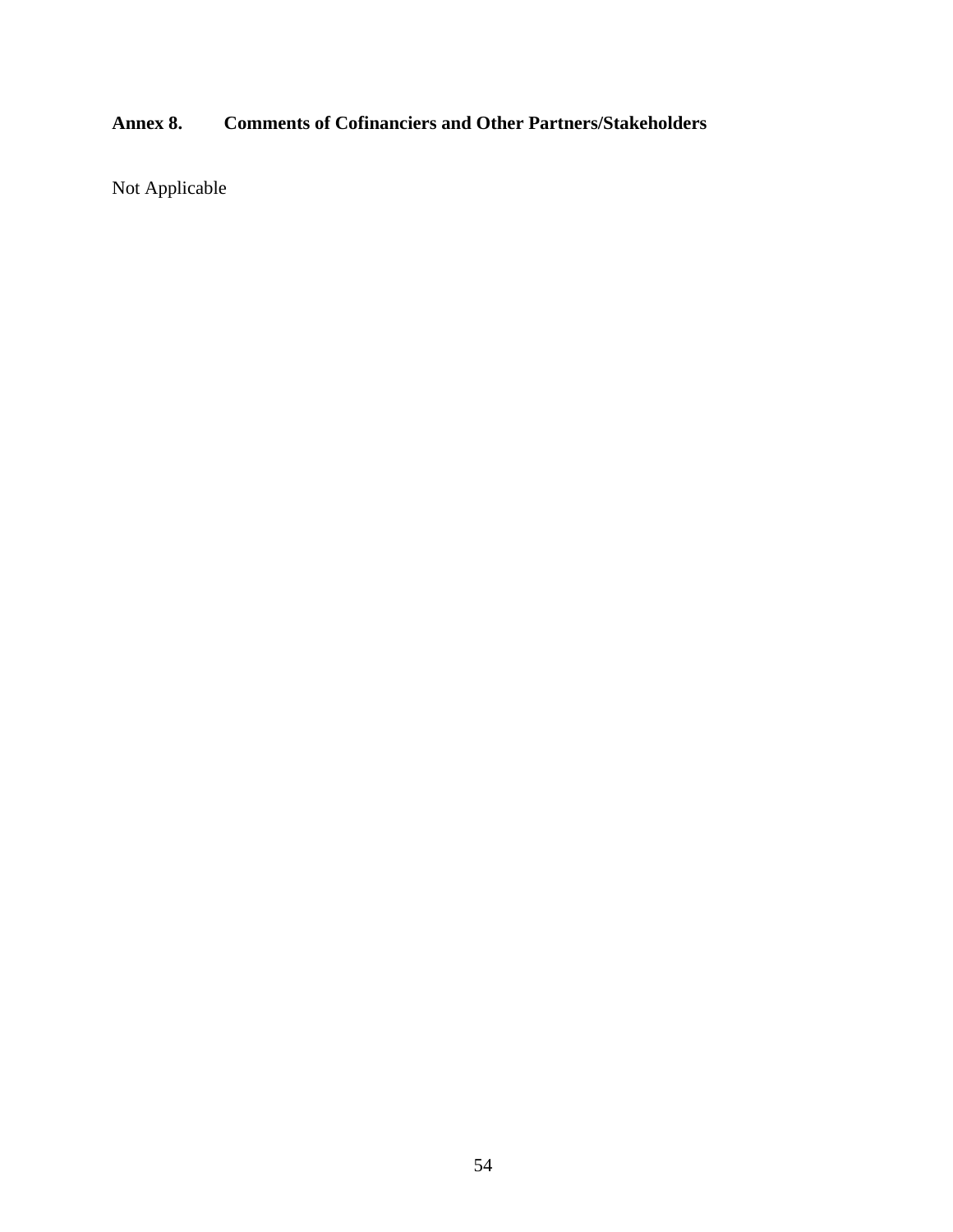#### **Annex 9. List of Supporting Documents**

1. Project Concept Note

2. Project Appraisal Document, April 1998

3. Financing Energy Efficiency: Lessons From Brazil, China, India and Beyond. Robert

Taylor, Chandrasekar Govindarajalu, Jeremy Levin, Anke Meyer and William Ward, World Bank, 2008

4. Mid-Term Review Report (Econoler), July 2003

5. Final Evaluation Report-" Status Report on India- Second Renewable Energy Project", PricewaterhouseCoopers, India, March 2008

6. Aide Memoires for Implementation Support Missions from May 2000

7. Implementation Completion Report (ICR) for India: Renewable Resources

Development Project, Project ID: P010410, June 2002

8. Implementation Status Reports (ISR) from December 2000

9. Country Assistance Strategy (CAS) for India, December 1997

10. India Energy Efficiency Project. SMPR report, Global Environmental Facility, 2003

11. National Action Plan on Climate Change, Government of India, June 2008

12. BEE Action Plan, 2008

13. Energy Conservation and Commercialization (ECO)

http://www.usaid.gov/in/our\_work/activities/Enrg\_Env/eco.htm

14. Personal Communications, Srinivasan Padmanabhan, Advisor, USAID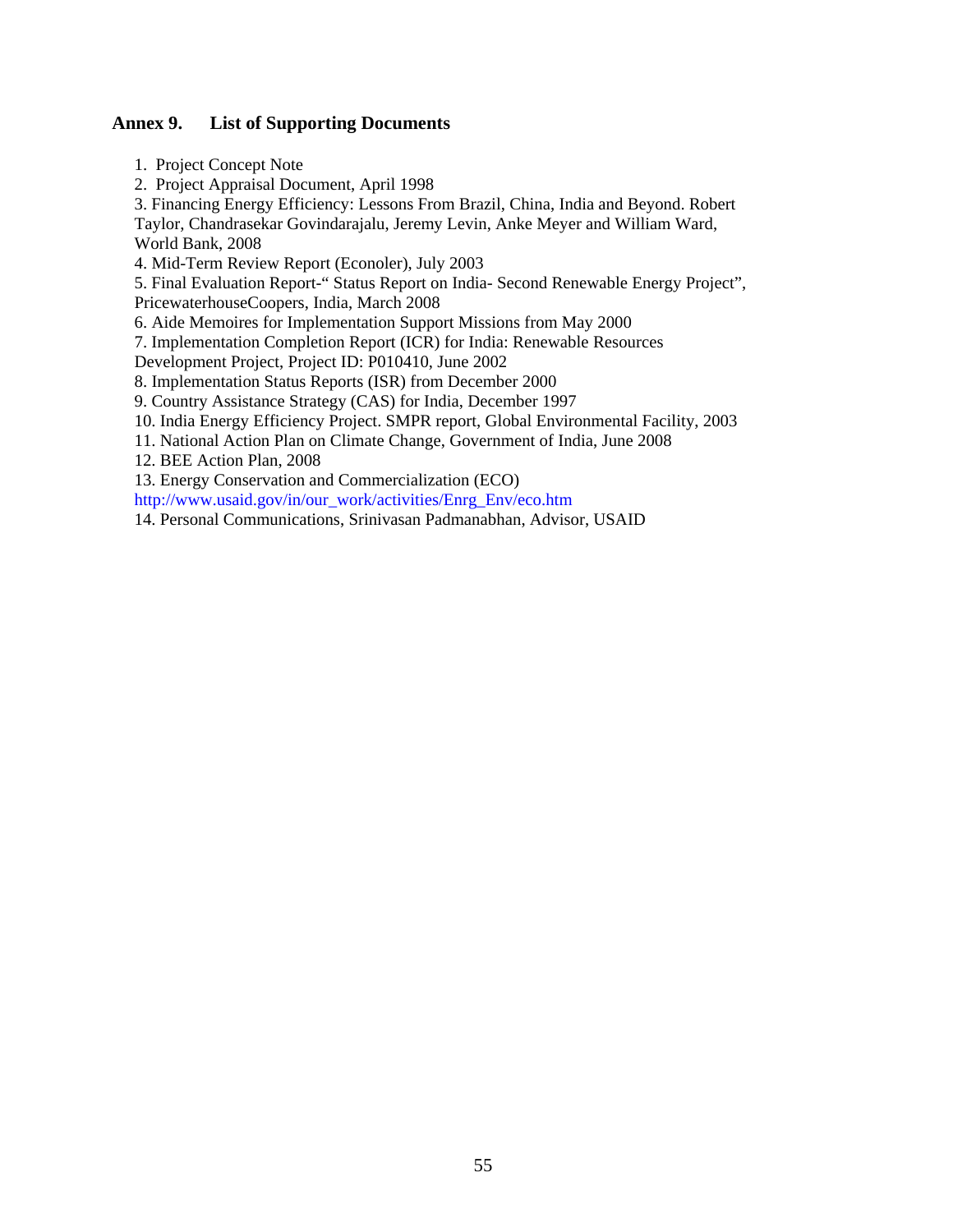## **Annex 10. Institutional Development of IREDA**

During the course of two World Bank engagements with IREDA, several initiatives have been taken to strengthen the institutional capacity of the organization and establish it as the premier renewable energy financing agency in India as well as in the South Asia region. Some of the key initiatives taken over the last few of years, and the improved corporate performance achieved as a result are discussed below.

#### *Improved Corporate Governance Arrangements*

IREDA has taken a number of initiatives to strengthen corporate governance. After more than two and a half years of vacancy, the position of MD has been filled, and elevated to Chairman and MD. This has enhanced the autonomy in decision making and allowed the organization greater flexibility as a financial institution in responding to the market. Vacant positions on the IREDA Board have been filled and three independent Directors have been appointed to the Board in 2008. The independent directors are distinguished people, including the former Chairman of the Central Ground Water Board (Ministry of Water Resources), a distinguished professor from the Indian Institute of Technology (IITK) / Indian Institute of Management (IIMB) who is also the founder director of the Indian Institute of Information Technology (IIIT), and the former Member (Finance) of the Department of Telecom.

IREDA has placed a strong emphasis on greater transparency and accountability and has put measures in place to achieve this. It has appointed an audit committee to review internal systems, financial performance and management, and risk management policy. An external consultant has been hired to review systems and procedures of IREDA's lending operations and to develop a suitable action plan for organizational restructuring through the strategic change consultancy exercise under the Bank's LoC.

## *Improved Corporate Financial Performance*

IREDA's financial performance, which had deteriorated significantly during 2003-05 due to the change in enabling environment, compounded by natural events (droughts in Andhra Pradesh – see Text Box 10.1) and the company's inability to swiftly respond to changing interest rate regime in the country), has been improving consistently over the last three years.

*Loans Portfolio:* IREDA's loan portfolio has been greatly expanding over the last several years. Disbursements in FY07 increased by more than 36 percent over FY06 to about Rs. 410 crore. This increased by a further 34 percent in FY08. Increase in disbursements is partially attributable to initiatives taken following the strategic change consultancy exercise. These initiatives include funding of medium hydropower plants (larger than 25 MW), consortium funding with commercial banks, and increased financing for wind sector projects.

*Profitability:* IREDA's profitability improved from Rs.46 million in FY02 to Rs. 470 million in FY08. One of the key factors that have affected its profitability in the recent years is the provisioning for poor asset quality.

*Asset Quality:* A fall in recovery rate and a high level of NPAs (an increase of 7 percent over the previous year) was observed in IREDA's loan portfolio in 2006. Twenty-five of IREDA's SHP projects in Andhra

#### **Text Box 10.1: Impact of Andhra Pradesh Drought on Small Hydro Power projects**

Andhra Pradesh faced drought like conditions for three years from 2001-04. As a result, small hydro sub-projects faced decrease in water flow and were unable to generate adequate revenues to service their debt. Of the 25 sub-projects that were impacted, 6 were funded under the second renewable energy project. IREDA developed a loan restructuring package to assist promoters. The main features of the package included extension of repayment period, interest waiver till start of principle repayment and a reduction in interest to 10% subject payment of premium. All the affected sub-projects are performing satisfactorily after restructuring.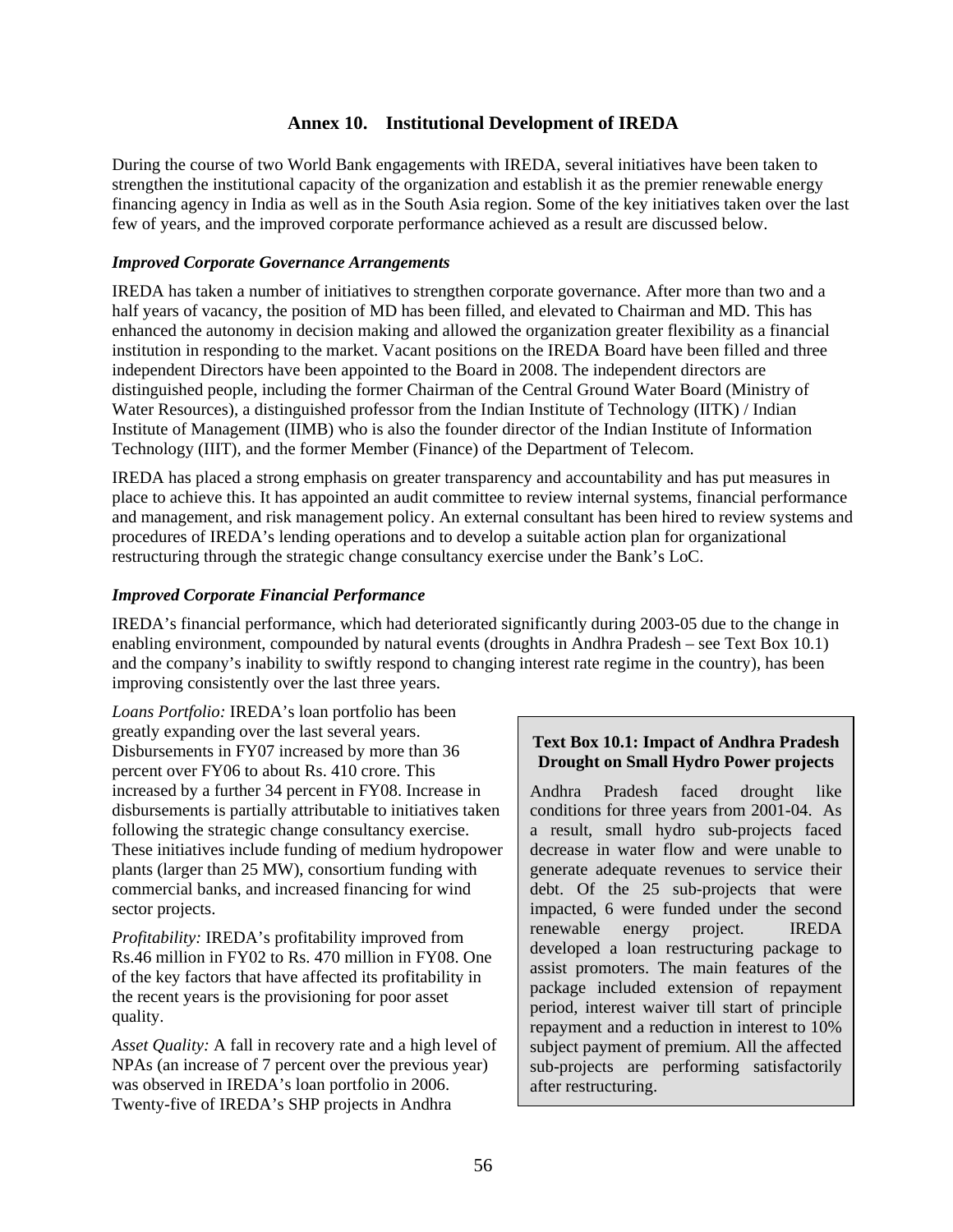Pradesh were affected by drought for a consecutive three-year period, which resulted in a high accumulated funded interest liability, making it difficult for developers to make full and timely payments on a sustained basis. In addition, a change in accounting standards, which required NPAs to be recognized with a lag of 90 days instead of the previous 180 days also contributed to higher NPAs. To address this concern IREDA initiated actions for recovery from NPAs through various instruments including: (i) one-time settlement (OTS); (ii) Reschedulment; and (iii) SARFAESI Act, which resulted in recovery of written-off loans of Rs.14 crore and Rs.12 crore each in FY06 and FY07 respectively, thus enhancing IREDA's revenues and profitability. As of FY08, IREDA's net NPAs stood at  $11.25\%$ .<sup>1</sup>

*Support from GOI in raising more capital:* IREDA's ability to fund a larger RE project is limited by the size of its net worth. GOI has increased the authorized share capital of the company from Rs.400 crore to Rs.1000 crore to allow IREDA to raise more equity from government sources as well as from the market. MNRE has advised IREDA to explore opportunities for broad basing its equity base.

#### *Strategic Outlook of IREDA*

 $\overline{a}$ 

The World Bank project assisted IREDA in undertaking a set of three strategic consultancy studies which aimed at developing a strategic vision and addressing some of the key challenges faced by it. The three studies were:

- 1. Strategy and Action Plan for Adapting to the Changing Business Environment
- 2. Resource Mobilization Plan
- 3. Reviewing Systems and Procedures of IREDA for its Lending Operations and Developing a Suitable Action Plan for Organizational Restructuring

The key recommendations of the first two studies (the third study is currently in progress) as well as the steps being taken towards implementing them is provided in Table 10.1:

<sup>&</sup>lt;sup>1</sup> This is based on provisional numbers for FY07-08, subject to approval by IREDA's Board of Directors.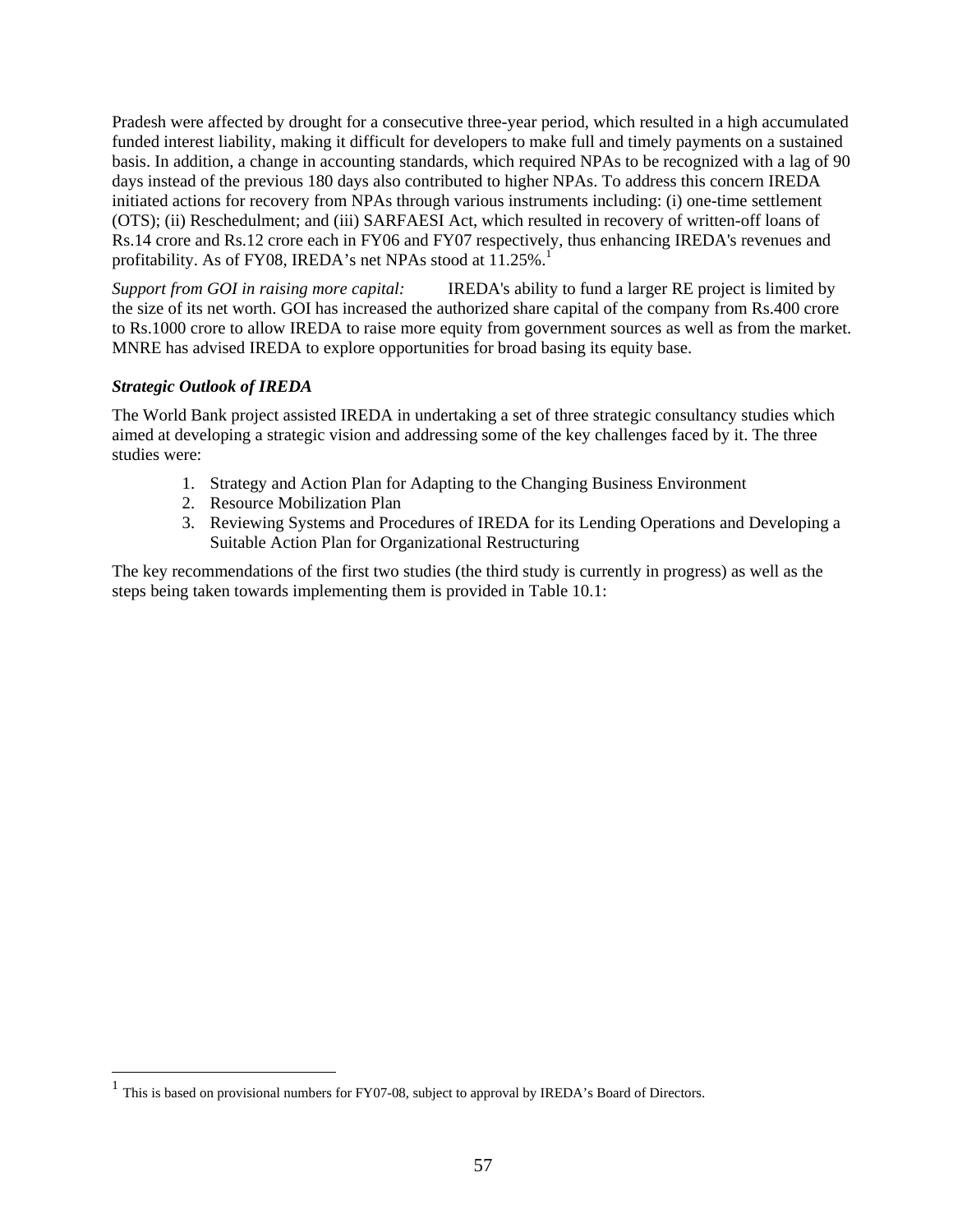| <b>Ser</b>     | <b>Strategic Consultancy</b><br><b>Recommendations</b>                                                                                                                                                                                                                                           | <b>Actions Taken by IREDA</b>                                                                                                                                                                                                                                                                                                                                                                                                                                                                                                                                                                                                                                                                  |
|----------------|--------------------------------------------------------------------------------------------------------------------------------------------------------------------------------------------------------------------------------------------------------------------------------------------------|------------------------------------------------------------------------------------------------------------------------------------------------------------------------------------------------------------------------------------------------------------------------------------------------------------------------------------------------------------------------------------------------------------------------------------------------------------------------------------------------------------------------------------------------------------------------------------------------------------------------------------------------------------------------------------------------|
| $\mathbf{1}$   | <b>Financing of medium and</b><br>large hydropower projects<br>(above 25 MW) under<br>consortium financing<br>arrangements.<br><b>Financing other Large</b><br><b>Renewable Energy projects</b><br>under consortium financing<br>arrangements with other<br>banks and financial<br>institutions. | IREDA is discussing the funding of a large hydropower<br>$\bullet$<br>project under co-financing arrangement with IL&FS.<br>IREDA is funding a Rs.3,620 million wind power project for<br>$\bullet$<br><b>Tata Power</b><br>IREDA is planning to explore the funding of more wind<br>$\bullet$<br>power IPP projects with some developers<br>IREDA is planning to finance co-generation projects with<br>sugar cooperatives under a consortium financing approach                                                                                                                                                                                                                              |
| $\overline{2}$ | Form a consortium with<br>banks and financial<br>institutions for project<br>financing to increase market<br>reach and market share.                                                                                                                                                             | IREDA has signed a MoU with PTC India Ltd. and PTC India<br>$\bullet$<br>Financial Services. Together the three entities would provide<br>full financial and commercial solutions to RE developers<br>including financing, investment and power off-take.<br>IREDA has signed an MoU with the Power Finance<br>Corporation (PFC) to facilitate consortium financing of RE<br>and EE projects (especially medium and large hydropower<br>projects)<br>IREDA is co-operating with Tata Power on 85.4 MW wind<br>$\bullet$<br>project along with private sector operations arm of the ADB.<br>IREDA has signed partnership agreement with IDFC to<br>explore joint implementation of RE programs. |
| 3              | <b>Arrange funding from</b><br>bilateral and multilateral<br>sources for reduced cost of<br>funds                                                                                                                                                                                                | IREDA is availing funding from the European Investment<br>$\bullet$<br>Bank (EIB) of Euro 150 million for overall RE investments.<br>IREDA is tying-up KfW funding for Euro 50 million for all<br>$\bullet$<br>RE with a specific emphasis on IPP wind energy projects.<br>IREDA is arranging an additional Euro 19 million from KfW<br>towards exploring projects that would help in removal of<br>barriers to bio-mass based generation.<br>IREDA is in early discussions with ADB for US\$ 150 million<br>funding for solar thermal and solar photo-voltaic projects.                                                                                                                       |
| $\overline{4}$ | <b>Streamline delivery</b><br>processes for customer<br>retention. For example, easier<br>appraisal process for repeat<br>customers - cutting down on<br>avoidable steps and offering<br>competitive and flexible<br>lending terms.<br>Regular feedback and<br>interaction.                      | Study on reviewing systems and procedures, and<br>$\bullet$<br>organizational restructuring is currently underway.<br>Credit Risk Rating System developed by CARE for rating<br>IREDA customers and offering risk-based terms of lending has<br>been implemented. A credit risk rating cell has also been<br>established.                                                                                                                                                                                                                                                                                                                                                                      |

**Table 10.1: Key Recommendations and Actions Taken from First Two Strategic Change Consultancy Studies**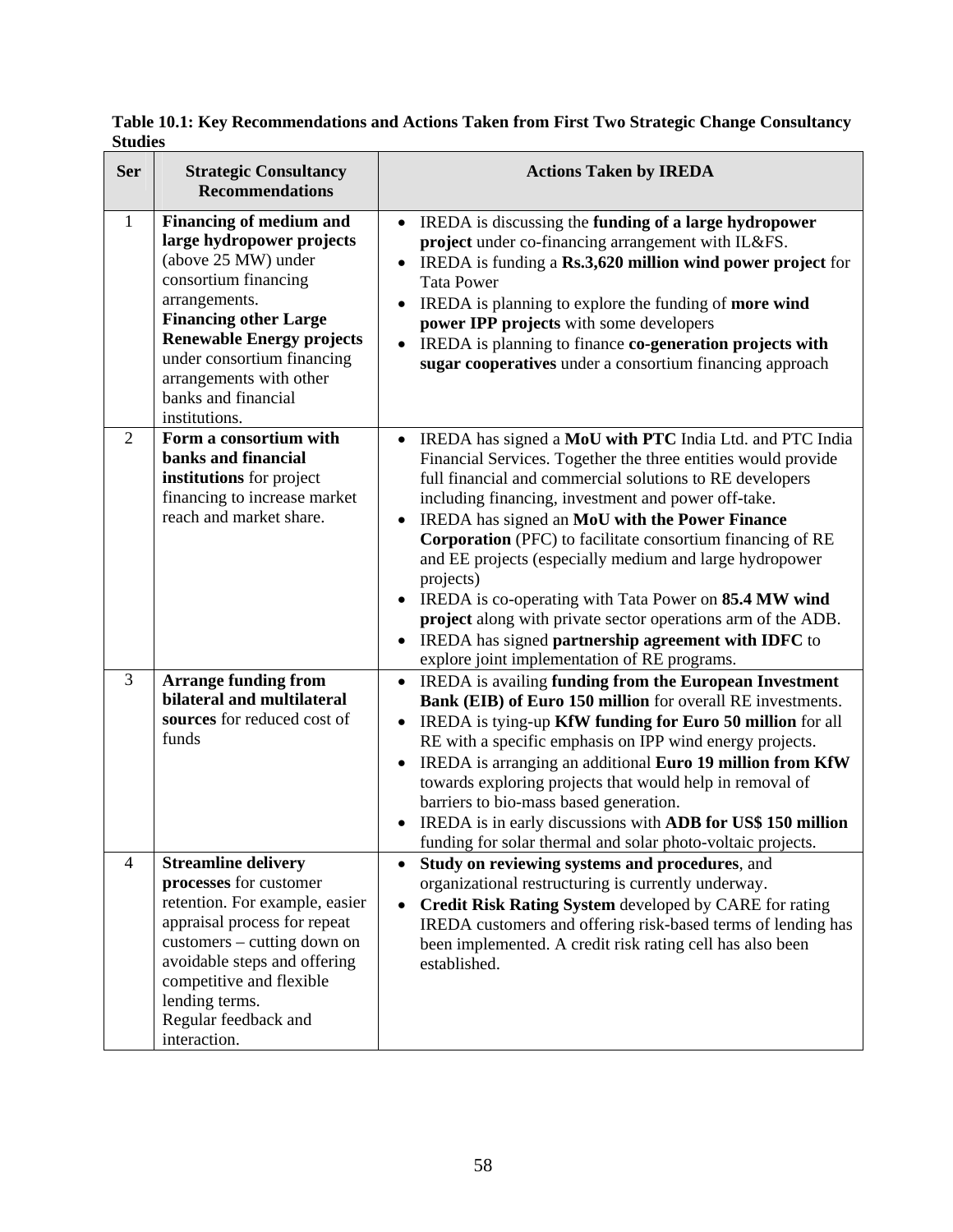# **Annex 11**   $\mathbf{S}$ ample Energy-Efficiency and Renewable Energy Investments $^1$

A few sample projects are highlighted below to provide a flavor of the investments that were undertaken under this operation. The samples include: (i) one EE project in waste-heat recovery (WHR), which is likely to become a key niche business area for IREDA moving forward; (ii) one innovative canal-based hydro project that was built utilizing the head available within the water circulating system at a thermal power plant; and (iii) one run-of-river (ROR) sub-project that showcases exemplary social and environmentally sensitive development.

## **Mahendra Sponge & Power (Pvt) Ltd. – Energy-Efficiency Project**

Mahendra Sponge & Power (P) Ltd. (MSPPL) was incorporated as a private limited company on July 23, 2002 to manufacture sponge iron, steel and power. The company has a capacity to manufacture 200 TPD with two kilns of 100 TPD each. The first kiln was commissioned on November 26, 2003, while the second kiln was commissioned on October 23, 2004. MSPPL declared profits during the first year of operation.

The company proposed to set up a 8 MW WHR-based power plant, from the waste heat released from the two kilns, to meet the entire power requirement of its sponge iron plant and the power requirements of its group units (within the same complex) that manufacture MS ingots and TOR Steel. MSPPL approached IREDA to part finance a Rs. 275 million proposed investment in a power plant based on waste heat from sponge iron kilns and an additional atmospheric fluidized bed combustion (AFBC) boiler. A DPR was submitted with an application for a loan of Rs. 192.5 million. The loan was subsequently approved by IREDA and was shared equally between IREDA and the Second Renewable Energy Project funding that is, Rs. 96.25 million each. The project implementation was smooth except for a delay of four months due to the late shipment of the AFBC boiler from the supplier, Citar Vessels. Though originally planned to be commissioned in October, 2006 it could only be commissioned in February, 2007. There was a cost overrun of Rs. 20 million due to additional expenses on civil and erection works but all the additional expenses were provided from the internal accruals of the company.



**Figures 1 & 2: Waste Heat Recovery Boiler and Kiln** 

 $\overline{a}$ 

 $<sup>1</sup>$  These Case studies were prepared based on the site visits and final evaluation report prepared by consultants</sup> PricewaterhouseCoopers, India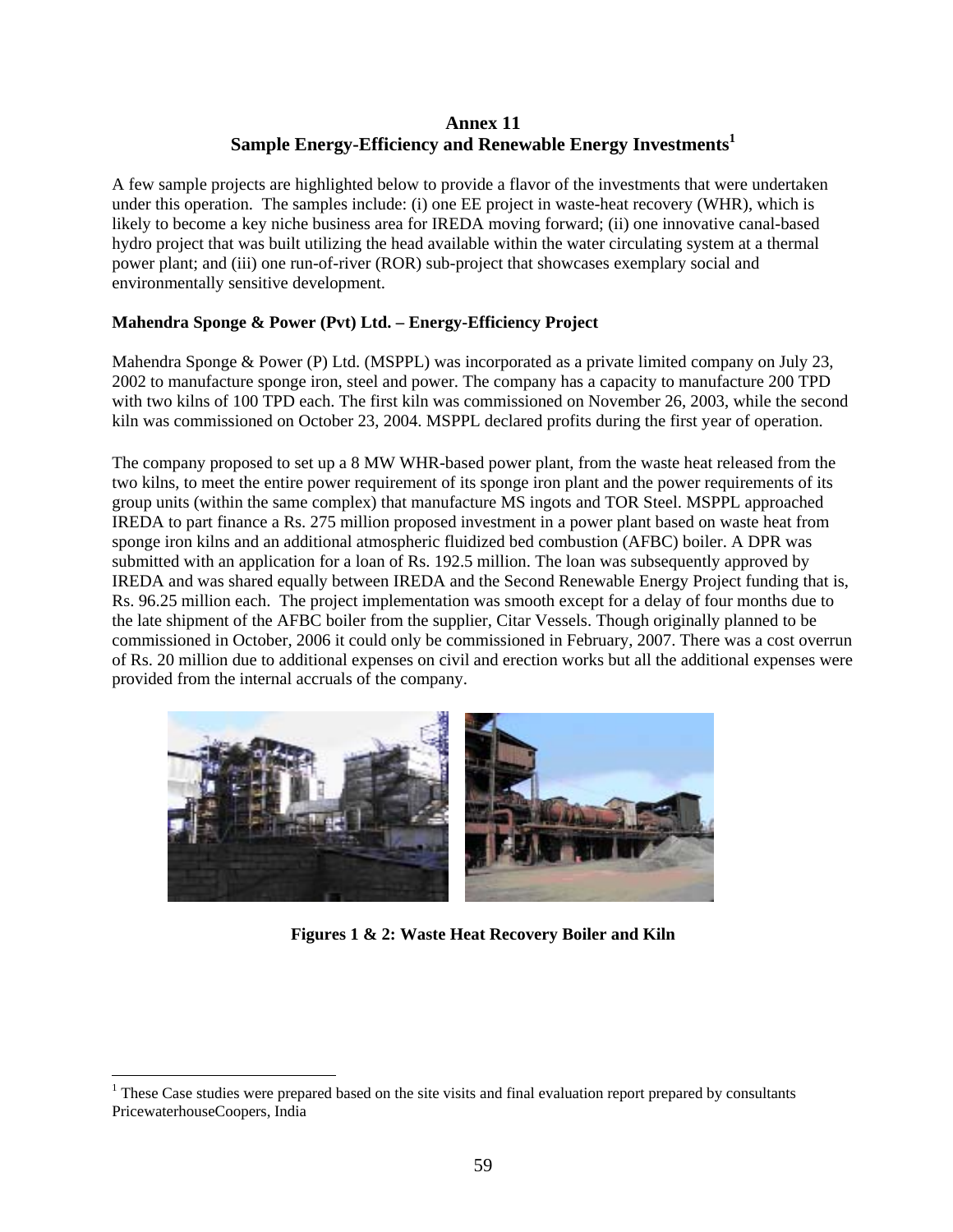MSPPL completed the installation of the power plant in February 2007 and started commercial production in March 2007. The plant is also recording the data with regard to the auxiliary power consumption which is around 14-15 percent of the generated power. The major portion of the power produced is used for captive generation for the sponge iron plant and the two induction furnaces of  $\hat{8}$  T capacity each. For the rest of the power, MSPPL has signed a PPA with the Chhattisgarh State Electricity Board, which is to the tune of 3 MW (average PLF 80 percent).

This project has set the benchmarks and standards for pursuing WHR boiler-based power plants for other sponge iron units. MSPPL was the first plant in an industry cluster in Siltara, Raipur which installed captive power plant using waste heat from the sponge iron kilns. The success of MSPPL in running this plant has influenced four additional sponge iron plants to install captive power plants. As such, MSPPL has become the trendsetter in that area and more WHR power plants are expected in the remaining 18-19 sponge iron plants in the cluster.

## **Birsinghpur - Small Hydro Project**

The Birsinghpur project is located in the Umaria District, about 180 km northeast of Jabalpur in the eastern part of Madhya Pradesh. The project is located within the premises of Sanjay Gandhi Thermal Power Station (SGTPS) which is owned and operated by the Madhya Pradesh Power Generating Company Ltd. (MPPGCL), formerly Madhya Pradesh State Electricity Board (MPSEB). SGTPS is located on the Johilla River and has four operating units of 210 MW each. SGTPS operates on the lake cooling system in which, the water is conveyed in a canal to the circulating water pump house. The water is then circulated through the cooling condensers of the steam generating units by the circulating water pumps. After cooling the steam in the condensers, the water is discharged to the seal pit. The water then flows back to the reservoir by gravity through the return canal. About 30,000 cubic metres per hour (m3/hr) of water is required for cooling the condensers. Three pumps, each having a discharge capacity of 10,000m<sup>3</sup>/hr at 25 metres head are employed to draw water from the lake.



**Figures 3& 4: Seal Pit and Bypass Gate of the Plant** 

The difference in elevation between the water level in the seal pit and the water level in the return canal provides the head for the Birsinghpur mini-hydro project. The quantity of water discharged from the seal pit provides the flow. The available head and flow for the project activity are relatively constant, with the head being about 8.7 M and the available flow for each unit of about 8.3 cubic meters/sec for a total flow of about 33  $\text{m}^3/\text{sec}$ . The feed-in tariff for the project was set at Rs. 2.25 per unit as per the MNRE policy that was applicable when the project was commissioned. A 30-year PPA was signed with MPSEB, however, sale to third parties was also allowed under the PPA and at present 100 percent of generation from the minihydro project is sold to Indore and Ratlam-based third parties at a mutually decided rate (between Rs. 3.85 and Rs. 4 per unit). As the thermal plant is operational year round, except for disruptions due to R&M or technical problems, the hydro project is also operational throughout the year. As a result, the project has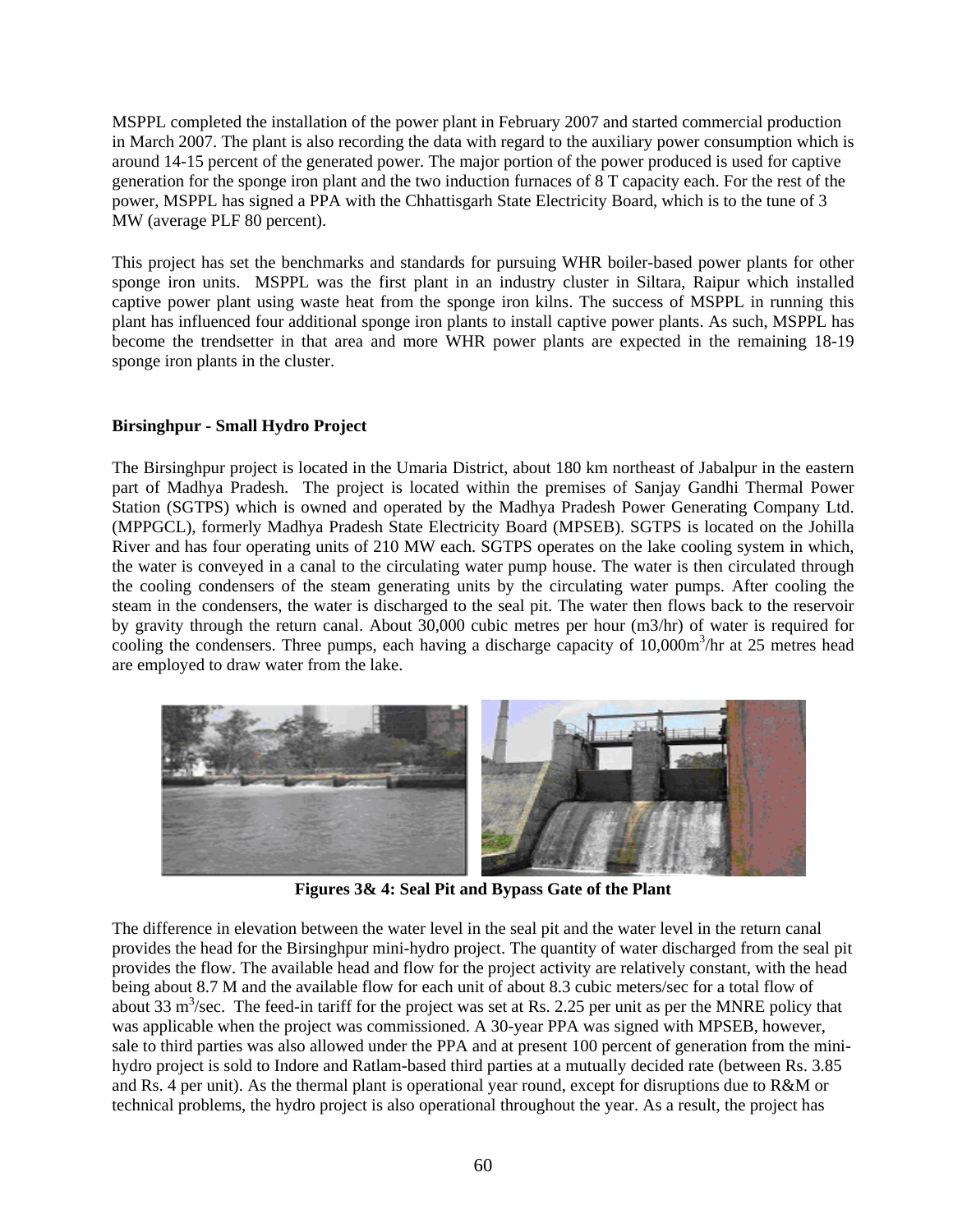achieved a CUF of 95 percent, which is higher than the projected CUF in the DPR of 86.6 percent. While this hydro project was innovative, it has high replication potential at other thermal power plants across the country.

## **Dehar - Small Hydro Project**

The Dehar SHP is a 5 MW plant at Bithal village of the Sihunte Tehsil in Chamba District of Himachal Pradesh. Although the project was executed on time there was an escalation in civil cost as some structures had to be rebuilt due to landslides. As a result, the projected cost (as per the loan agreement) of Rs. 248.5 million escalated to Rs 256.10 million. The project was primarily funded by IREDA but a loan of Rs. 19 million was also taken from another financial institution (UCO Bank).

The developers of this project have implemented a number of exemplary social and environmental initiatives as part of the project. Some of these initiatives are outlined below.

**Livelihood Opportunities:** To enhance community relations and provide livelihood for people living in the surrounding villages, the project developers have decided to provide a job to at least one person from each household in Bithal village. This has had a very positive impact on the image of the project and local villagers speak highly of the work undertaken by the project developers.

The project has also taken up the initiative of providing 10 kg of rice per month to 100 households below the poverty line located in the surrounding area. These households were selected based on consultations with the local panchayat.

The project also provides livelihood opportunities for others from Himachal Pradesh. Barring one supervisor (a diploma holder) from Andhra Pradesh, all personnel working at the plant were from Himachal Pradesh, including districts that are far away from the project site.

**Connectivity and Community Development:** The project developer had constructed a three-kilometre long dirt road for the project that now provides very good connectivity for the Bithal village to the nearest road head at Tikri. The project developer has also constructed a small temple near the project site for the villagers and a small Dharamshala (with four rooms and associated infrastructure) at the Chumali Mata Mandir, the local deity's shrine. In addition, the developer has also constructed a playground for the local school.

#### **Minimizing environmental impact and construction costs:**

The project developer has constructed a ropeway of approximately 0.5 km which was used for transportation of all



**Figure 5 – Road built with temple in background** 

construction material to the channel and fore bay tank to reduce the number of trees that needed to be felled during construction. In addition, the project undertook afforestation on 6.0 hectares of degraded land at Jaiaru N-DPF-I as compensation for the trees that were cut during construction and also paid Rs. 0.2.million for soil conservation as mandated by law.